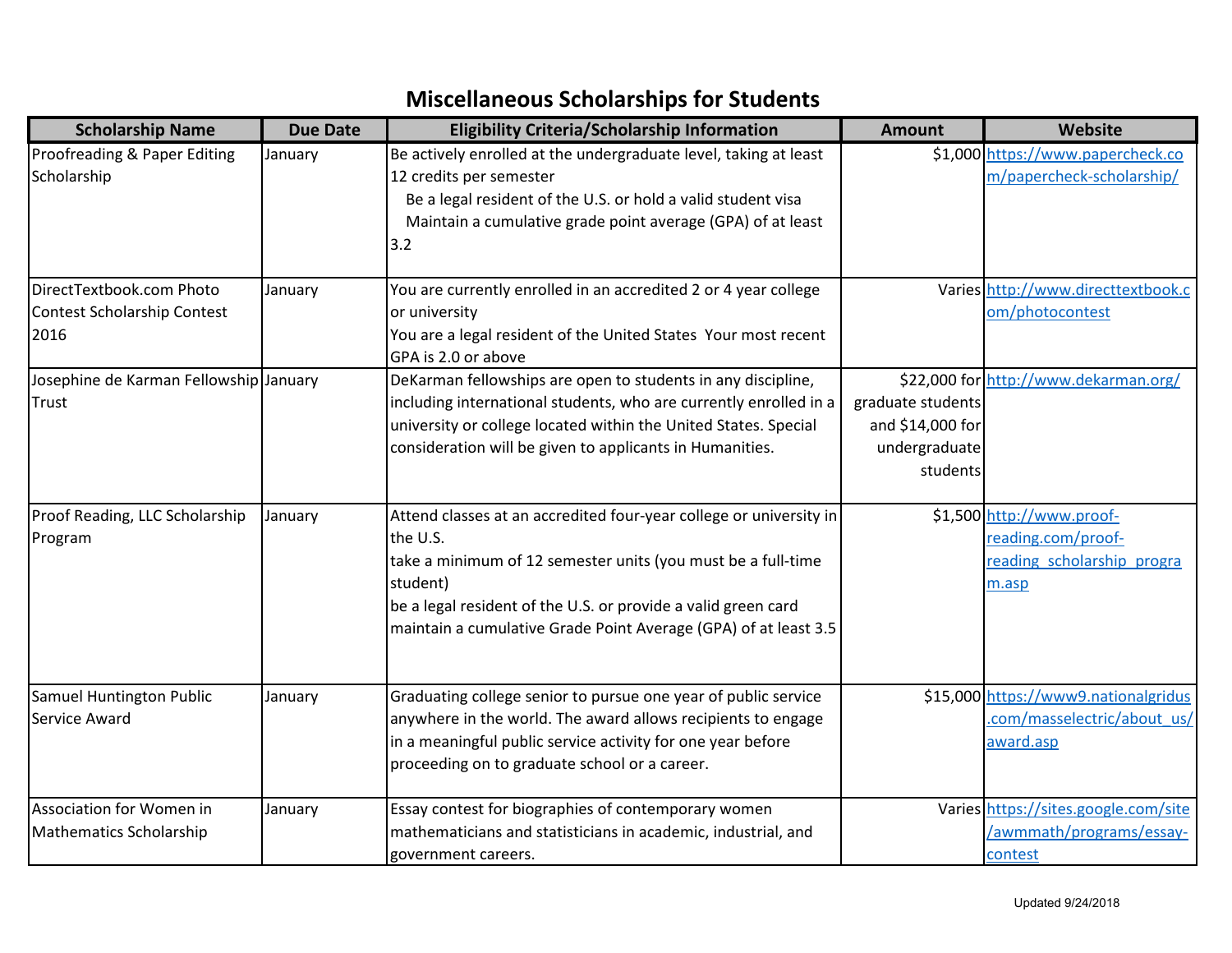| NACE Foundation's Scholarship      | January  | Applicants must be currently enrolled full-time in a               | Varies http://nace-                 |
|------------------------------------|----------|--------------------------------------------------------------------|-------------------------------------|
| Program                            |          | college/university. Students enrolled in 2-year or junior colleges | foundation.org/programs/stu         |
|                                    |          | are eligible to apply. Students looking to promote the study of    | dents/scholarships/                 |
|                                    |          | corrosion science and engineering.                                 |                                     |
|                                    |          |                                                                    |                                     |
| Widespread STEM scholarship        | January  | Any full-time student currently enrolled in a STEM (science,       | \$500 http://www.widespreadsales    |
| program                            |          | technology, engineering or math) program at any college,           | .com/Scholarship                    |
|                                    |          | university or vocational school                                    |                                     |
|                                    |          | Must be a full-time student currently enrolled in a college,       |                                     |
|                                    |          | university or vocational school                                    |                                     |
| <b>WSAJ Scholarships</b>           | January  | <b>Various Law Scholarships</b>                                    | Varies https://www.washingtonjusti  |
|                                    |          |                                                                    | ce.org/index.cfm?pg=Scholar         |
|                                    |          |                                                                    | ship                                |
| Margaret Mcnamara Education        | January  | Be at least 25 years old at time of application deadline (see      | Varies http://www.mmeg.org/apply    |
| Grants                             |          | specific regional program application below);                      |                                     |
|                                    |          | Be a national of a country listed on the MMEG Country              |                                     |
|                                    |          | Eligibility List;                                                  |                                     |
|                                    |          | Be enrolled at an accredited academic institution when             |                                     |
|                                    |          | submitting application; and plan to be enrolled for a full         |                                     |
|                                    |          | academic term after award of the grant by the Board.               |                                     |
| Cancer for College Scholarship     | January  | Open to any cancer survivor who is enrolled in an accredited       | Varies http://www.cancerforcollege  |
|                                    |          | college or university in the United States                         | .org/application.html               |
|                                    |          | Applicant must be a resident of the United States                  |                                     |
| <b>ARRL Foundation Scholarship</b> | January  | Various scholarships                                               | Varies http://www.arrl.org/scholars |
| Program                            |          |                                                                    | hip-descriptions                    |
| National FFA Scholarship           | February | Be less than 23 years of age at time of application                | Varies https://www.ffa.org/scholars |
| Program                            |          | Be U.S citizen or permanent resident                               | hips                                |
|                                    |          | Must have Social Security Number to claim scholarships             |                                     |
|                                    |          | Plan to attend post-secondary school in the U.S                    |                                     |
|                                    |          | Be a high school senior or currently enrolled in college           |                                     |
|                                    |          | Be a full-time student                                             |                                     |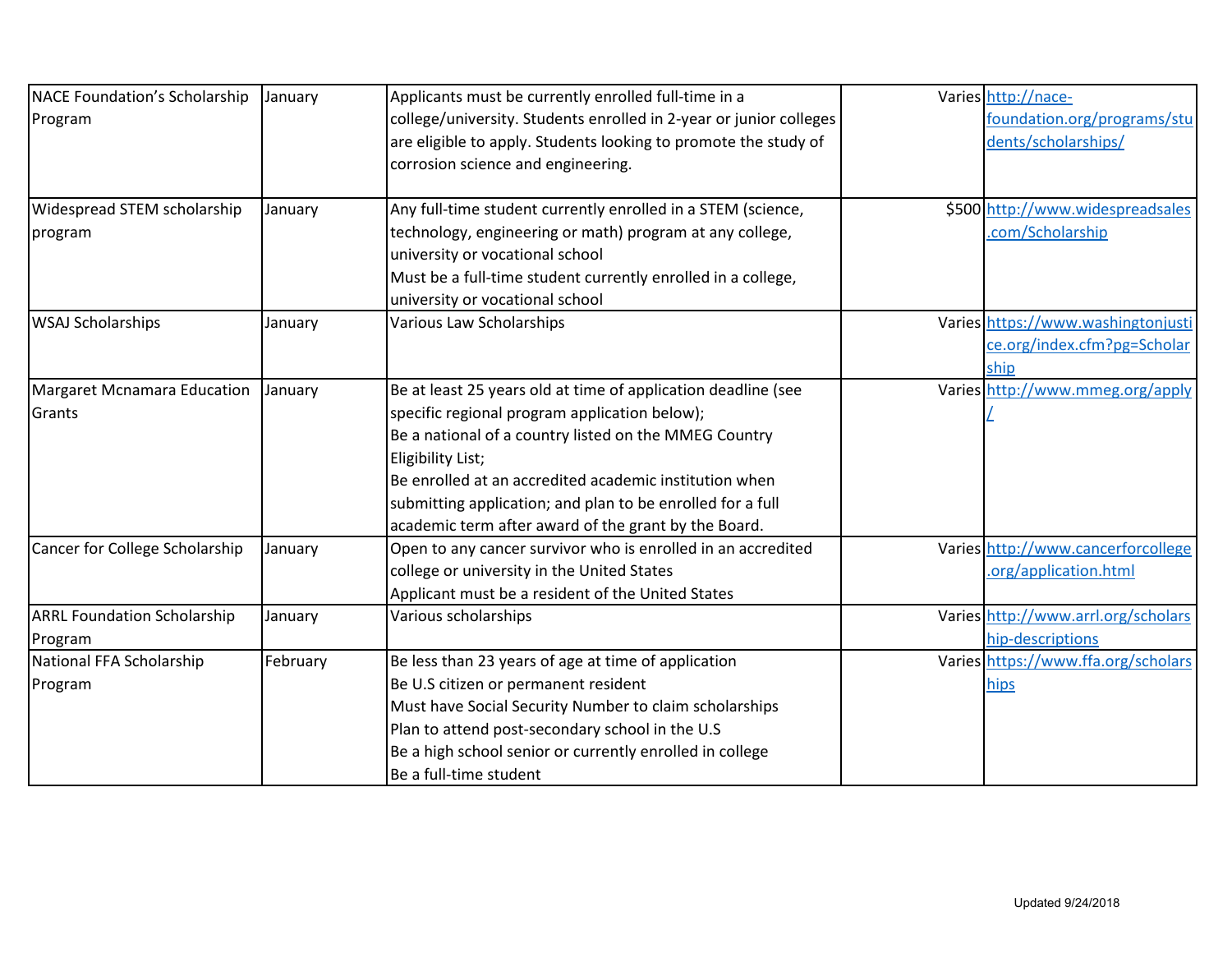| IFT Undergraduate Scholarships   February |          | Applicant must have at least a 3.0 cumulative GPA.                                                                 | Varies http://www.ift.org/Communi           |
|-------------------------------------------|----------|--------------------------------------------------------------------------------------------------------------------|---------------------------------------------|
|                                           |          | Please view eligibility for specific scholarships                                                                  | ty/Students/Scholarships/Un                 |
|                                           |          |                                                                                                                    | dergraduate.aspx                            |
| Maxine Williams Scholarship               | February | Be currently enrolled in and have completed a minimum of one                                                       | \$1,000 http://www.aama-                    |
|                                           |          | quarter or semester at a postsecondary medical assisting                                                           | ntl.org/about/endowment/sc                  |
|                                           |          | program                                                                                                            | holarship-application                       |
|                                           |          | Have a grade point average of 3.0 or higher.                                                                       |                                             |
| <b>Wilson Ornithological Society</b>      | February | Applicants may be a citizen of any country.                                                                        | Varies http://www.wilsonsociety.or          |
| Scholarship                               |          | Applicants may be of any age.                                                                                      | g/awards/wosawards.html                     |
|                                           |          | Generally, any avian research is eligible (but see Stewart and                                                     |                                             |
|                                           |          | Hall Award restrictions, above), conducted anywhere in the                                                         |                                             |
|                                           |          | world.                                                                                                             |                                             |
| NAWIC Founders' Scholarship               | February | Applicant must be currently enrolled in a construction-related                                                     | \$500 to \$2,500 http://www.nawic.org/nawic |
| Foundation                                |          | degree program at a school in the United States and must have                                                      | /NFSFScholarships.asp                       |
|                                           |          | a least one term remaining in a course of study leading to a                                                       |                                             |
|                                           |          | degree or an associate degree in a construction-related field.                                                     |                                             |
|                                           |          | Applicant must desire a career in a construction-related field.                                                    |                                             |
|                                           |          | Applicant must be enrolled full-time.                                                                              |                                             |
|                                           |          | Applicant must have a current cumulative GPA or 3.0 or higher                                                      |                                             |
|                                           |          | to be considered for awards.                                                                                       |                                             |
|                                           |          |                                                                                                                    |                                             |
| Perennial Plant Association               | February | Student should be majoring or minoring in horticulture or a                                                        | \$1,000 http://www.perennialplant.o         |
|                                           |          | related field.                                                                                                     | rg/index.php/awards/scholar                 |
|                                           |          | Student should have at least one quarter or semester remaining                                                     | ship                                        |
|                                           |          | following spring term 2017.                                                                                        |                                             |
|                                           |          | Student should have a minimum 3.0 grade point average on a<br>4.0 scale.                                           |                                             |
| <b>SME Education Foundation</b>           | February | Eligible students include high school seniors, undergraduates,                                                     | \$6,000 http://www.smeef.org/schol          |
|                                           |          |                                                                                                                    |                                             |
| Scholarship                               |          | graduate students pursuing degrees in advanced manufacturing<br>and related fields at two- and four-year colleges. | arships/                                    |
|                                           |          |                                                                                                                    |                                             |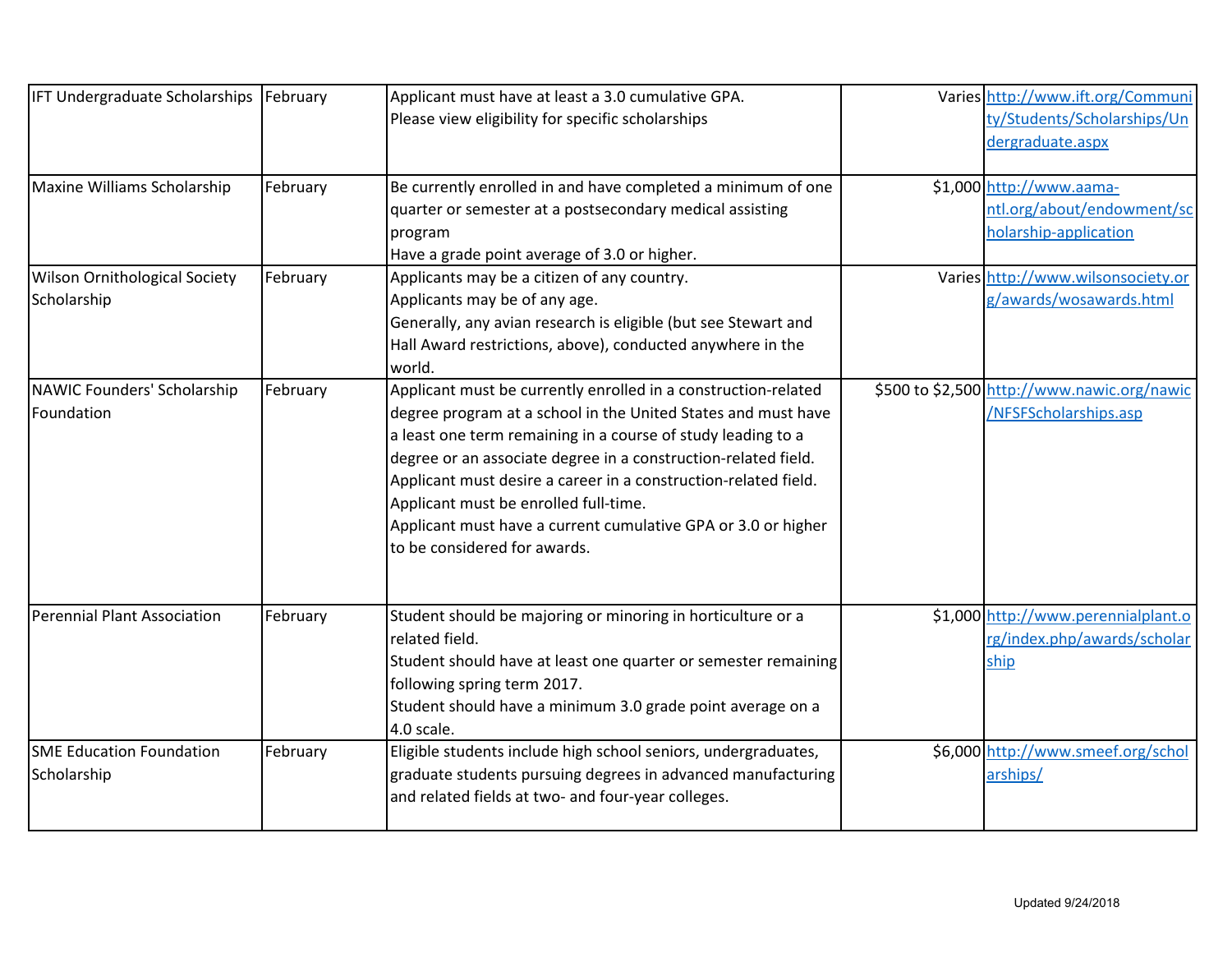| Landscape Architecture             | February | Varies/ Multiple Scholarships                                        | Varies https://lafoundation.org/sch  |
|------------------------------------|----------|----------------------------------------------------------------------|--------------------------------------|
|                                    |          |                                                                      | olarship/scholarships-and-           |
|                                    |          |                                                                      | fellowships/                         |
| <b>AMS Scholarships</b>            | February | Various graduate and undergraduate students pursuing a career        | Varies https://www.ametsoc.org/a     |
|                                    |          | in the atmospheric and related oceanic or hydrologic sciences.       | ms/index.cfm/information-            |
|                                    |          |                                                                      | for/students/ams-                    |
|                                    |          |                                                                      | scholarships-and-fellowships/        |
| <b>VFF Scholarship</b>             | February | Applicants must be in the relevant degree program at least 1-        | \$5,000 https://vtol.org/education/v |
|                                    |          | semester or 2-quarters after the scholarship will be presented.      | ertical-flight-foundation-           |
|                                    |          | Applicants must be a full-time student at an accredited school       | scholarships/vff-scholarship-        |
|                                    |          | in a technical program. Technical disciplines relevant to            | application-process#history          |
|                                    |          | complex aeronautics/aeronautics engineering or aviation              |                                      |
|                                    |          | systems, even if not directly considered vertical lift engineering,  |                                      |
|                                    |          | will receive equal consideration.                                    |                                      |
|                                    |          |                                                                      |                                      |
| <b>Patient Advocate Foundation</b> | February | Applicant must be a legal resident of the United States of           | \$3,000 http://www.patientadvocate.  |
| Scholarship                        |          | America under the age of 25                                          | org/help.php?p=69                    |
|                                    |          | Applicant must have been diagnosed with and/or been actively         |                                      |
|                                    |          | treated for a chronic, life threatening or life debilitating disease |                                      |
|                                    |          | within the past 5 years.                                             |                                      |
|                                    |          | Applicant must be pursuing a Bachelor's degree or higher.            |                                      |
| National Hook-Up of Black          | March    | Awarded to African American freshmen, sophomore, junior, or          | \$1,000 http://nhbwinc.com/scholars  |
| Women                              |          | senior students enrolled in an accredited college or university      | hip.html                             |
| Frame My Future Scholarship        | March    |                                                                      | Varies http://www.diplomaframe.c     |
| Contest                            |          | Attending a U.S. college or university full-time                     | om/contests/frame-my-                |
|                                    |          | (Including community college, undergraduate, or graduate             | future-scholarship-contest-          |
|                                    |          | school)                                                              | 2016.aspx                            |
|                                    |          | A legal U.S. resident                                                |                                      |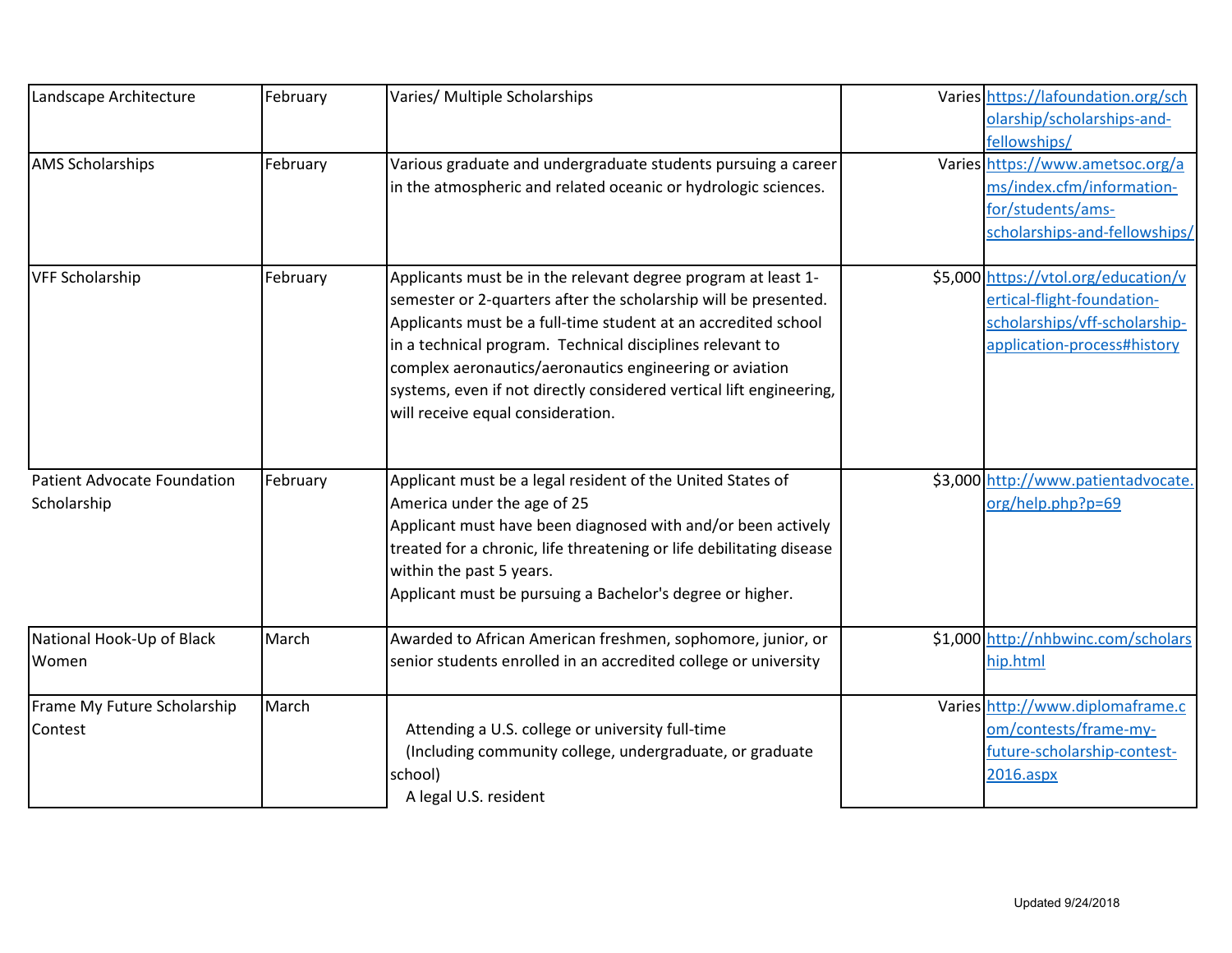| Alexia Foundation Grant and           | March | See Website                                                         | Up to \$28,000 https://bigfuture.collegeboar |
|---------------------------------------|-------|---------------------------------------------------------------------|----------------------------------------------|
| Scholarship                           |       |                                                                     | d.org/scholarships/alexia-                   |
|                                       |       |                                                                     | foundation-grantand-                         |
|                                       |       |                                                                     | scholarship                                  |
| MLA/NLM Spectrum Scholarship March    |       | African American, Hispanic, Asian, Native American, or Pacific      | Varies http://www.mlanet.org/p/c             |
|                                       |       | Islander individuals attending ALA-accredited library schools are   | $m/Id/fid=449$                               |
|                                       |       | eligible.                                                           |                                              |
| Noet Humanities Scholarship           | March | See Website                                                         | \$500 https://noet.com/scholarship           |
|                                       |       |                                                                     |                                              |
| <b>SEMA Memorial Scholarship</b>      | March | Assistance is available for career paths in the automotive          | \$5,000 https://www.sema.org/schol           |
| Fund                                  |       | industry in: Accounting, Engineering, Race Car Driver/Crew,         | arships                                      |
|                                       |       | Administration, Information Technology, Sales/Marketing,            |                                              |
|                                       |       | Advertising, Manufacturing, Technicians, Design/Graphics,           |                                              |
|                                       |       | Photo/Journalism, Transportation                                    |                                              |
|                                       |       |                                                                     |                                              |
| <b>TACTYC Scholarship</b>             | March | Have completed at least 20 college semester credit hours, six of    | \$1,000 http://tactyc.org/scholarship        |
|                                       |       | which must be in accounting by the END of spring semester           |                                              |
|                                       |       | Have a minimum grade point average of 3.0 on a 4.0 scale            |                                              |
|                                       |       | Be currently attending a two-year college as a full-time or a part- |                                              |
|                                       |       | time student with plans to continue at a two-year college (         |                                              |
|                                       |       | enrolling in at least 6 hours) with a major in accounting for the   |                                              |
|                                       |       | 2017-18 academic year                                               |                                              |
|                                       |       | Have made a commitment to a career in accounting                    |                                              |
|                                       |       |                                                                     |                                              |
| <b>TLMI Scholarship Program</b>       | March | Any student enrolled full-time in a flexographic printing           | \$1,000 http://tlmi.com/about-               |
|                                       |       | program at a two-year college or technical program that grants      | tlmi/scholarships/2-year-                    |
|                                       |       | degrees                                                             | college-degree-scholarship-                  |
|                                       |       |                                                                     | program/                                     |
| The Blades of Green Scholarship March |       | Undergraduate or graduate level education in environmental          | \$1,000 http://usascholarships.com/t         |
|                                       |       | studies or related fields, are eligible to apply for scholarship.   | he-blades-of-green-                          |
|                                       |       |                                                                     | scholarship/                                 |
| <b>SAE Foundation</b>                 | March | Varies/ Multiple Scholarships                                       | Varies http://students.sae.org/schol         |
|                                       |       |                                                                     | arships/faq.htm                              |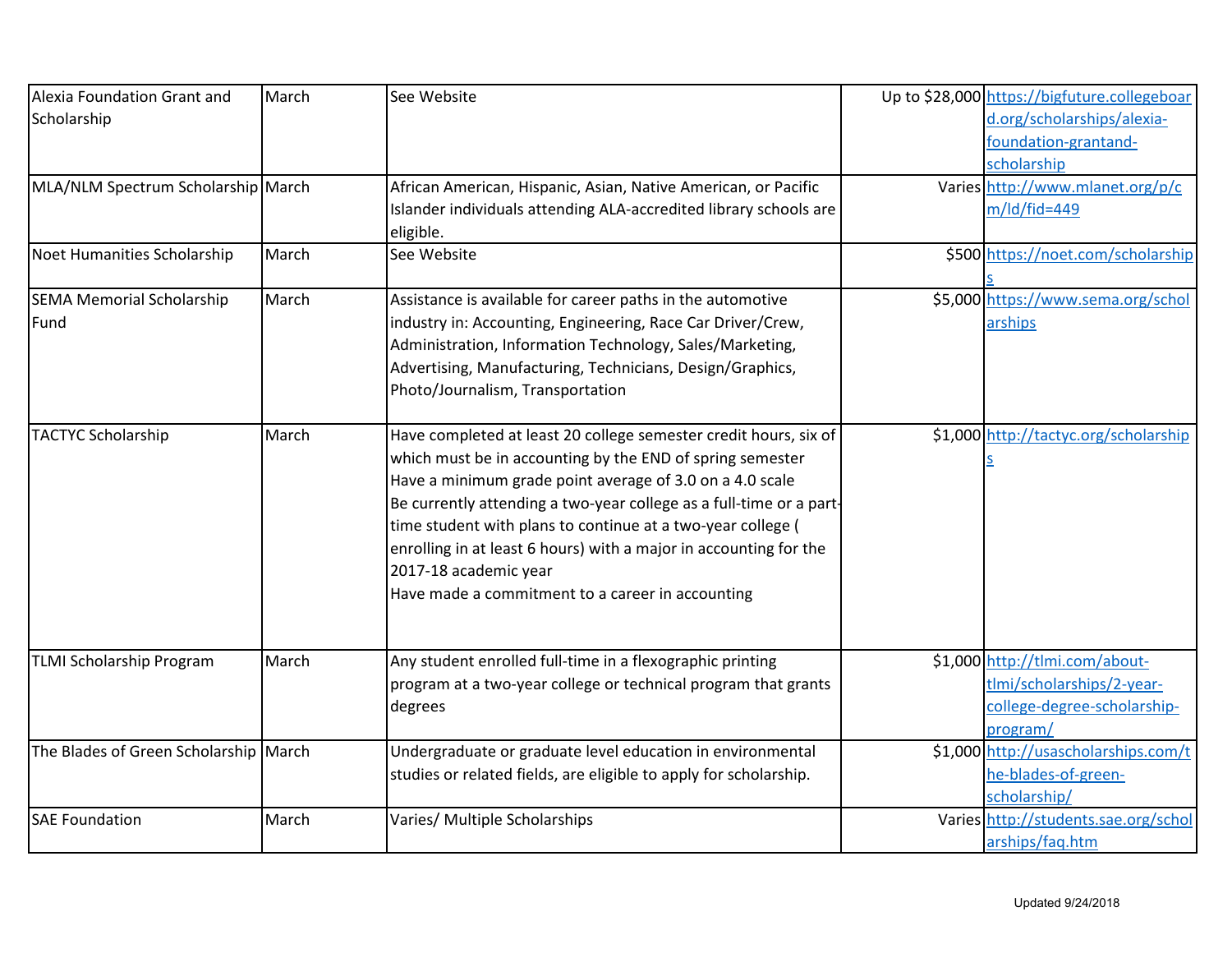| <b>CSHEMA Scholarship</b>                     | March | Environmental and occupational health, safety, and related<br>disciplines. Open to all college undergraduate students<br>preferably enrolled in majors geared toward an EHS career<br>(such as, but not limited to, environmental science, fire<br>protection, health physics, industrial engineering, industrial<br>hygiene, occupational health, safety, etc.) enrolled in 12 credit<br>hours per semester, trimester, or quarter.                           | \$3,000 http://www.cshema.org/con<br>tent.aspx?id=2163                                                                      |
|-----------------------------------------------|-------|----------------------------------------------------------------------------------------------------------------------------------------------------------------------------------------------------------------------------------------------------------------------------------------------------------------------------------------------------------------------------------------------------------------------------------------------------------------|-----------------------------------------------------------------------------------------------------------------------------|
| <b>ASME Scholarship Program</b>               | March | To be eligible, you must be a community college, college, or<br>university student who is enrolled full-time in Mechanical<br>Engineering (ME), Mechanical Engineering Technology (MET), or<br>closely related engineering studies.<br>For your major to be considered closely related to a Mechanical<br>Engineering major, you must be taking at least 25% of your<br>credits each semester in courses from the Mechanical<br><b>Engineering Department.</b> | Varies https://www.asme.org/caree<br>r-education/scholarships-and-<br>grants/scholarship/asme-<br>scholarships-how-to-apply |
| <b>Craig Tufts Educational</b><br>Scholarship | March | Anyone between the ages of 8 and 18                                                                                                                                                                                                                                                                                                                                                                                                                            | Varies http://www.nwf.org/what-<br>we-do/kids-and-<br>nature/programs/craig-tufts-<br>scholarship.aspx                      |
| The Partners in Pharmacy<br>Scholarship       | March | All pharmacy students. The student must be enrolled in an<br>accredited U.S. school or college of pharmacy on a full-time<br>basis during the academic term that the scholarship is awarded.                                                                                                                                                                                                                                                                   | \$2,000 http://www.ncpafoundation.<br>org/scholarships/pip.shtml#e<br>ligibility                                            |
| NEHA/AAS/APU Scholarship                      | March | The student must be attending or planning to attend an<br>accredited institution of higher learning or<br>certificate program. The student must be pursuing a course of<br>study in a field that is related to the building, construction or<br>precast concrete industry.                                                                                                                                                                                     | Varies http://precast.org/wp-<br>content/uploads/2015/02/N<br>PCA-Foundation-Scholarship-<br>2016.pdf                       |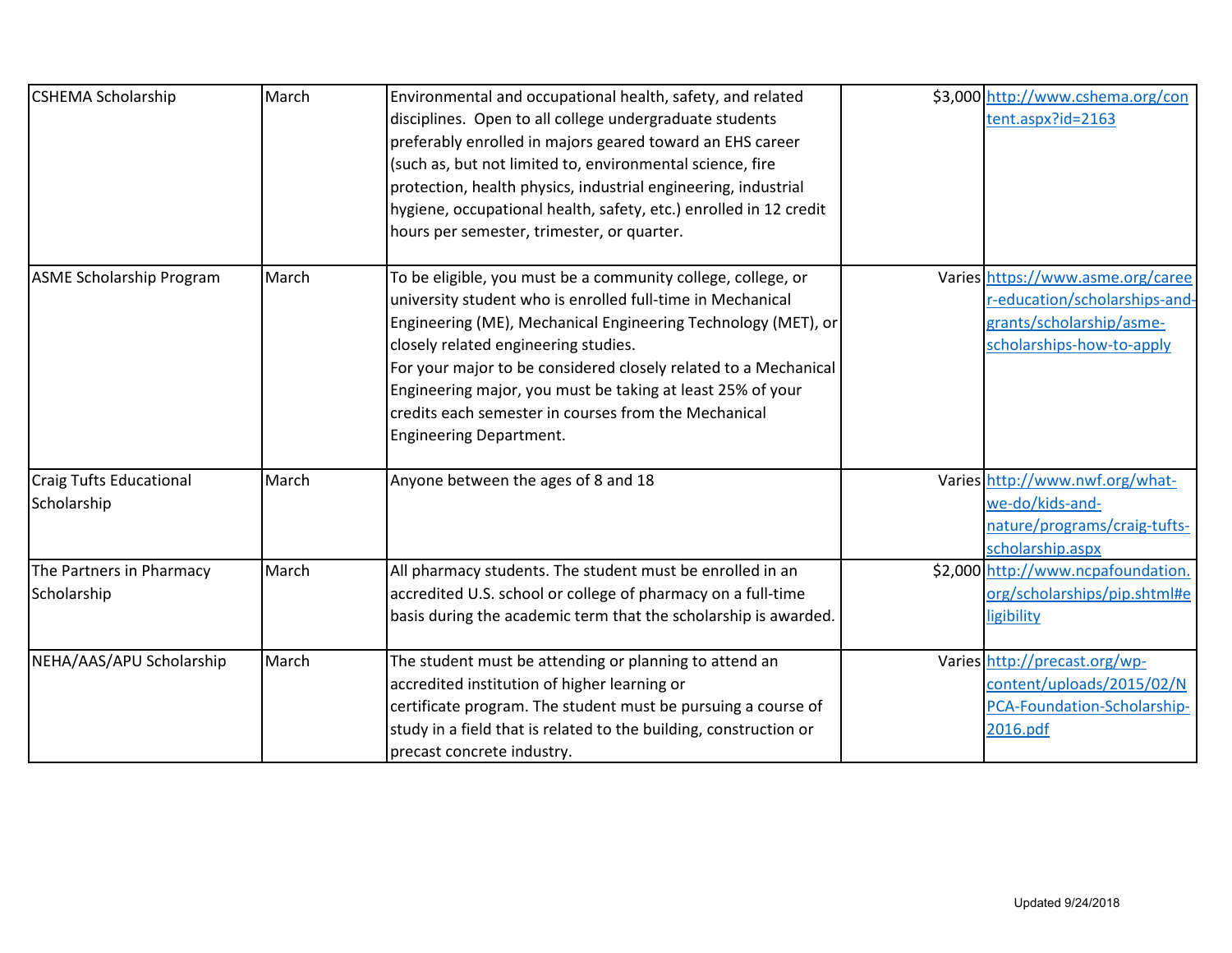| <b>SEG Scholarships</b>                       | March | Attending high school and planning to enter college next fall;<br>An undergraduate or graduate college student whose grades<br>are above average.<br>Intending to pursue a college curriculum directed toward a<br>career in applied geophysics or a closely related field, such as<br>geosciences, physics, geology, or earth and environmental<br>sciences.                                        | \$500 to \$14,000 http://seg.org/Scholarships                   |
|-----------------------------------------------|-------|------------------------------------------------------------------------------------------------------------------------------------------------------------------------------------------------------------------------------------------------------------------------------------------------------------------------------------------------------------------------------------------------------|-----------------------------------------------------------------|
| <b>VIP Women in Technology</b><br>Scholarship | March | At the time of award, students must be enrolled at, or accepted<br>into, either a two or four-year college or university within the<br>United States. These individuals must be planning a career in<br>computer science, information technology, management<br>information systems, computer engineering, or another related<br>field.                                                              | \$2,500 http://www.trustvip.com/co<br>mmunity-support-service/  |
| <b>ASA Scholarship</b>                        | March | Must be of Armenian descent.<br>Must be enrolled as a full-time student and have completed<br>one full year of academics at a four-year accredited U.S. college<br>OR must be enrolled in a two-year college and are transferring<br>to a four-year college or university as a full time student.<br>Must be a U.S. citizen OR must possess appropriate Visa status<br>in order to study in the U.S. | Varies http://www.asainc.org/natio<br>nal/scholarships.shtml    |
| Jeannette Rankin Fund                         | March | A woman, age 35 or older<br>Low-income<br>A U.S. citizen or Permanent Resident of the United States<br>Pursuing a technical or vocational education, an associate's<br>degree, or a first bachelor's degree<br>Enrolled in, or accepted to, a regionally or ACICS accredited<br>school                                                                                                               | Varies http://www.rankinfoundatio<br>n.org/students/eligibility |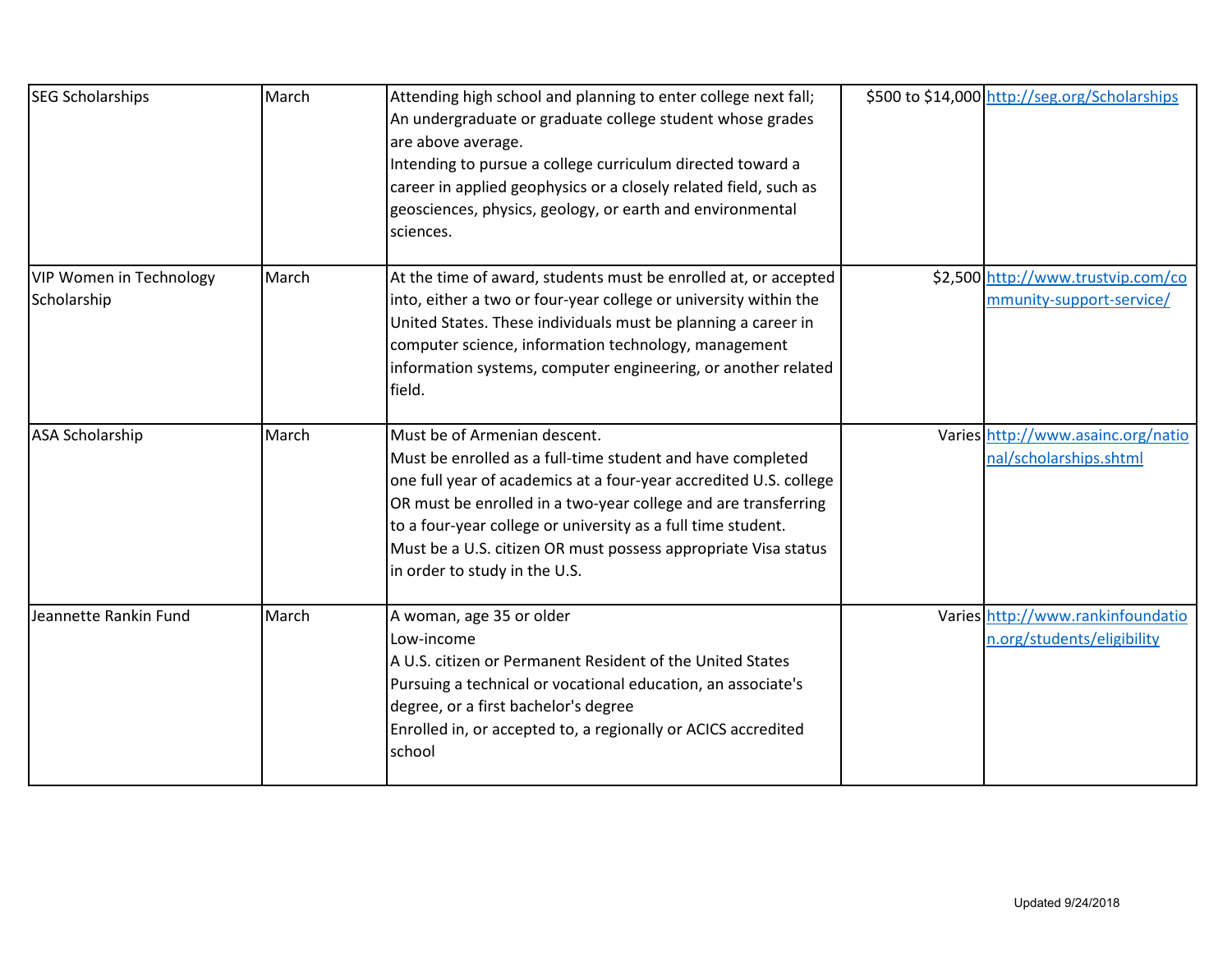| <b>Udall Undergraduate</b>             | March | Students working towards positive solutions to environmental         | Varies http://www.udall.gov/OurPr           |
|----------------------------------------|-------|----------------------------------------------------------------------|---------------------------------------------|
| Scholarship                            |       | challenges or to issues impacting Indian country,                    | ograms/Scholarship/Apply.as                 |
|                                        |       | Committed to making a difference through civility and                | p x                                         |
|                                        |       | consensus building.                                                  |                                             |
|                                        |       |                                                                      |                                             |
| AHEPA Education & Scholarships March   |       | A high school graduate or a high school senior planning to           | Varies http://ahepa.org/Education-          |
|                                        |       | attend, full time, an Accredited College or University               | Scholarships.htm                            |
|                                        |       | A college student currently attending an Accredited College or       |                                             |
|                                        |       | University and will continue to attend, full time,                   |                                             |
|                                        |       | A College or University graduate planning to attend, full time, a    |                                             |
|                                        |       | graduate or professional degree program                              |                                             |
| NFPA Youth Scholarship                 | March | NFPA members whose birth, foster and US adopted youth wish           | Varies http://nfpaonline.org/nfpasc         |
|                                        |       | to further their education beyond high school, including college     | holarship                                   |
|                                        |       | or university studies, vocational/technical school or junior         |                                             |
|                                        |       | college.                                                             |                                             |
| National Italian American              | March | Be enrolled in a US accredited institution of higher education       | \$2,500-\$12,000 http://www.niaf.org/progra |
| <b>Foundation Scholarships</b>         |       | for the Fall 2017 semester.                                          | ms/scholarships-overview/                   |
|                                        |       | Have a grade-point average of at least 3.5 out of 4.0 (or the        |                                             |
|                                        |       | equivalent). Some scholarships require a lower GPA                   |                                             |
|                                        |       | requirement for eligibility. Students that are a part of a pass fail |                                             |
|                                        |       | system are also welcome to apply.                                    |                                             |
|                                        |       | Be a United States citizen or permanent resident alien.              |                                             |
|                                        |       | For the purposes of the NIAF Scholarship Program, to be              |                                             |
|                                        |       | considered "Italian American," the student must have at least        |                                             |
|                                        |       | one ancestor who has immigrated from Italy                           |                                             |
| Blacks at Microsoft Scholarships March |       | Be of African descent (for example, African American, African,       | \$5,000 http://www.microsoft.com/e          |
|                                        |       | or Ethiopian).                                                       |                                             |
|                                        |       | Plan to pursue a bachelor's degree in engineering, computer          | us/diversity/programs/blacks-               |
|                                        |       | science, computer information systems, or select business            | scholarships.aspx                           |
|                                        |       | programs (such as finance, business administration, or               |                                             |
|                                        |       | marketing).                                                          |                                             |
|                                        |       | Have a cumulative GPA of 3.3 or higher.                              |                                             |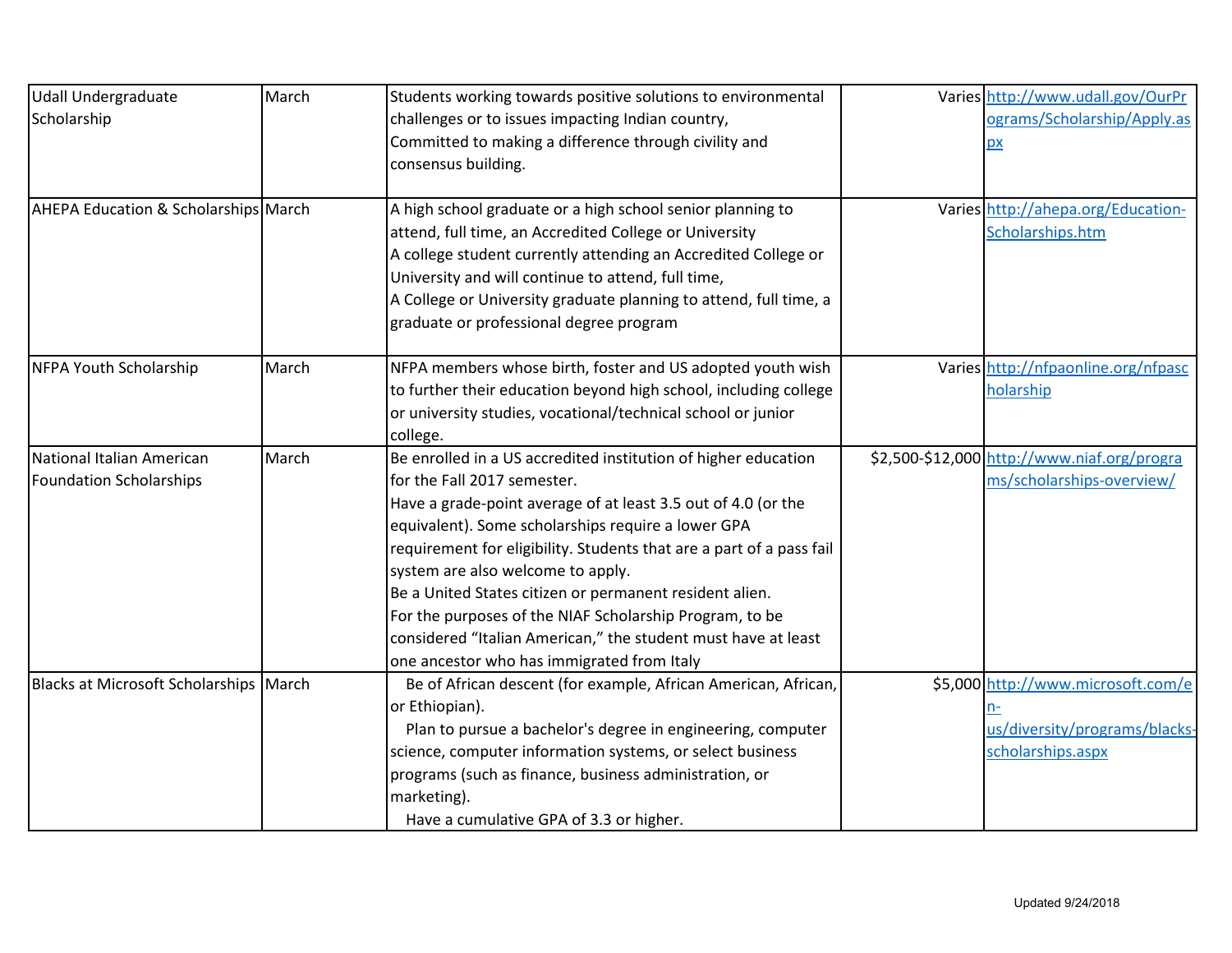| Davis-Putter Scholarship Fund                                                                                                                    | April | Social and Economic Justice-Related Scholarships: See Website                                                                                                                                                                                                                                                                                                                                                                                                                                                           | \$10,000 http://www.davisputter.org/<br>apply/apply-for-scholarships/            |
|--------------------------------------------------------------------------------------------------------------------------------------------------|-------|-------------------------------------------------------------------------------------------------------------------------------------------------------------------------------------------------------------------------------------------------------------------------------------------------------------------------------------------------------------------------------------------------------------------------------------------------------------------------------------------------------------------------|----------------------------------------------------------------------------------|
| John Lennon Scholarship                                                                                                                          | April | Current student or alumnus/alumna at a U.S. college or<br>university<br>Between the ages of 17 and 24 as of time of submission<br>No rights to the submitted work may have been assigned to a<br>major music publisher or to a major record label                                                                                                                                                                                                                                                                       | \$20,000 http://bmifoundation.org/pr<br>ograms/info/john_lennon_sc<br>holarships |
| Buckfire & Buckfire, P.C. Law<br>School Diversity Scholarship<br>Program                                                                         | April | In order to be considered for the scholarship, the student must<br>be a member of an ethnic, racial, or other minority, or<br>demonstrate commitment to issues of diversity within their<br>community.                                                                                                                                                                                                                                                                                                                  | \$2,000 http://www.buckfirelaw.com<br>/library/scholarships.cfm#law              |
| Accounting Student Scholarship April<br>Program                                                                                                  |       | You must be an actively enrolled full or part-time college<br>student taking at least one accounting course. Wiley CPAexcel<br>will require winners to provide proof of student status to claim<br>their scholarship.                                                                                                                                                                                                                                                                                                   | \$1,000 https://www.efficientlearnin<br>g.com/cpa/resources/scholar<br>ship/     |
| The Scholarship<br>for Tomorrow's<br>Entrepreneur<br>GreenPal's \$2,000 scholarship<br>for Tomorrow's Entrepreneur<br>has been awarded for 2016. | April | Applicant must be graduating High School's Senior Class in 2016<br>or currently enrolled in a college of business with a 3.5 or<br>higher GPA<br>Applicant must demonstrate high ambition and desire to be an<br>entrepreneur or business owner<br>Applicant must have a declared major or minor in the college of<br>Business, Economics, or Finance.<br>Funds must be used for full-time enrollment at accredited two<br>or four-year colleges, Universities, vocational or technical<br>schools in the United States | \$2,000 http://www.yourgreenpal.co<br>m/scholarship                              |
| Hawaii Broadcasters Scholarship April                                                                                                            |       | See Website                                                                                                                                                                                                                                                                                                                                                                                                                                                                                                             | Full Tuition http://hawaiibroadcasters.co<br>m/wp/index.php/scholarship<br>s/    |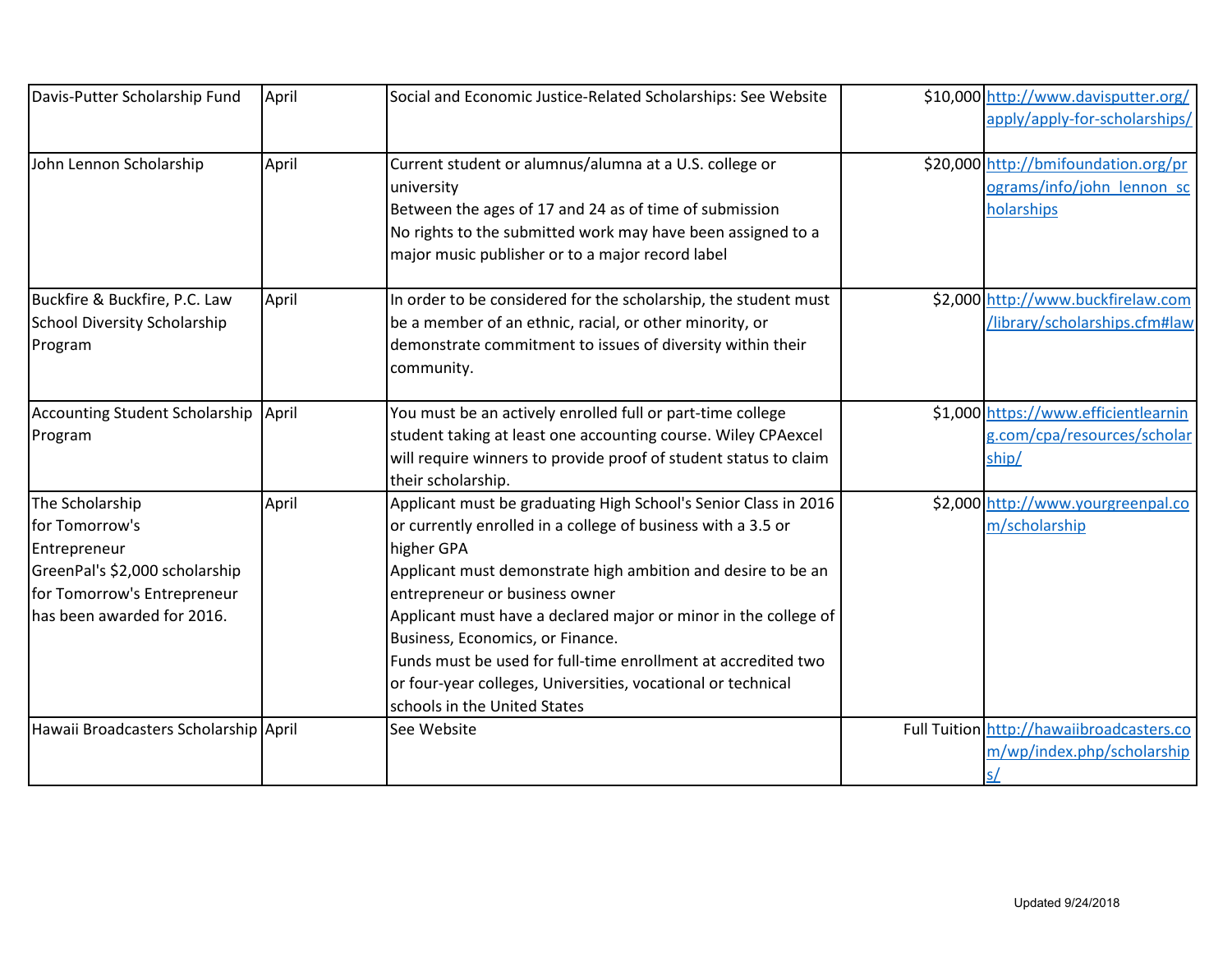| Shawn Carter Scholarship Fund  | April | High school seniors, students with GED diplomas,                 | \$2,500 https://www.shawncartersf.c |
|--------------------------------|-------|------------------------------------------------------------------|-------------------------------------|
|                                |       | undergraduate (2 year or 4 year) college students, and students  | om/scholarship-fund/                |
|                                |       | at vocational or trade schools                                   |                                     |
|                                |       | US citizen or Permanent Resident                                 |                                     |
|                                |       | 25 years old or younger                                          |                                     |
|                                |       | Minimum 2.0 GPA                                                  |                                     |
| <b>Tourism Cares Online</b>    | April | Full or part time student enrolled in a travel, tourism or       | Varies http://www.tourismcares.org  |
| Scholarship                    |       | hospitality related program of study pursing an associate,       | /academic-scholarships/             |
|                                |       | bachelors or masters degree.                                     |                                     |
|                                |       | enrolled in the fall semester of a two or four year university   |                                     |
|                                |       | located in the United States or Canada.                          |                                     |
|                                |       | cumulative or overall minimum 3.0 grade point average            |                                     |
| Senior Care Scholarship        | April | Students enrolled in an associate's degree, bachelor's degree or | \$1,000 http://www.aplaceformom.c   |
|                                |       | graduate level program in a medical, nursing or social sciences  | om/scholarship                      |
|                                |       | related major. The student must be planning on pursuing a        |                                     |
|                                |       | career that involves working with senior citizens. The applicant |                                     |
|                                |       | must be attending classes at an accredited college or university |                                     |
|                                |       | at the time of the spring deadline.                              |                                     |
| John Kitt Memorial Scholarship | April | College sophomore, Junior or Senior status (in 2017-2018).       | \$5,000 http://www.aactcandy.org/a  |
|                                |       | Have a demonstrated interest in confectionery technology.        | actscholarship.asp                  |
|                                |       | Attend an accredited, four-year college or university within     |                                     |
|                                |       | North America.                                                   |                                     |
|                                |       | Be majoring in a food science, chemical science, biological      |                                     |
|                                |       | science, or related area.                                        |                                     |
|                                |       | Achieved a 3.0 (out of 4.0) GPA (or equivalent on another        |                                     |
|                                |       | scale).                                                          |                                     |
|                                |       | Your demonstrated interest in confectionery technology can       |                                     |
|                                |       | include many activities including but not limited to research    |                                     |
|                                |       | projects, work experience, and formal study.                     |                                     |
|                                |       |                                                                  |                                     |
|                                |       |                                                                  |                                     |
|                                |       |                                                                  |                                     |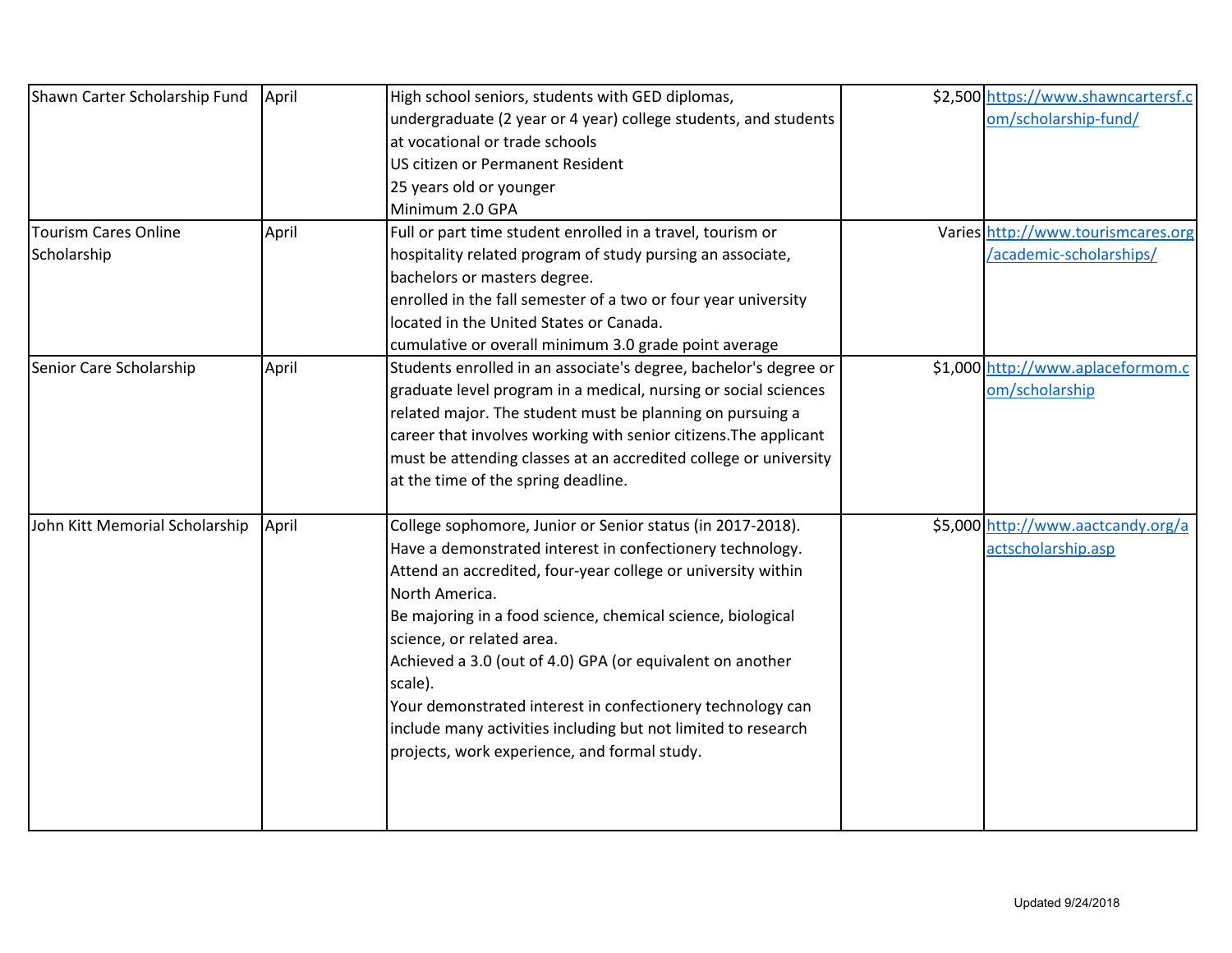| <b>ACIL Scholarship Alliance</b>              | April | Candidates must be students attending their junior year or<br>higher in a four-year, bachelor-degree granting institution or<br>graduate program in the U.S. Candidates must also major in any<br>of the physical sciences practiced by ACIL members: physics,<br>chemistry, engineering, geology, biology, or environmental<br>science.                                                                                                                               | \$5,000 http://www.acil.org/?page=A<br>13                                                            |
|-----------------------------------------------|-------|------------------------------------------------------------------------------------------------------------------------------------------------------------------------------------------------------------------------------------------------------------------------------------------------------------------------------------------------------------------------------------------------------------------------------------------------------------------------|------------------------------------------------------------------------------------------------------|
| Desk and Derrick Educational<br>Trust         | April | Complete at least two years or are currently enrolled in the<br>second year of undergraduate study at an accredited college or<br>university<br>Maintain a grade point average of 3.2 or above on a 4.0 grading<br>system<br>Be a citizen of the United States or Canada<br>Plan a career in the petroleum, energy or allied industry, or<br>research and development of alternative fuels such as coal,<br>electric, solar, wind hydroelectric, nuclear, and ethanol. | Varies http://www.theeducationaltr<br>ust.org/scholarships                                           |
| <b>HENAAC Scholars Program</b>                | April | Applicants must demonstrate merit through academic<br>achievements, leadership and campus/community activities<br>Applicants must be pursuing a science, technology, engineering<br>or math degree<br>Applicants must have an overall grade point average of 3.0 or<br>higher on a 4.0 scale<br>Applicants must be of Hispanic origin and/or must significantly<br>demonstrate leadership or service within the Hispanic<br>community                                  | Varies http://www.greatmindsinste<br>m.org/college/henaac-<br>scholarship-application-<br>guidelines |
| <b>Tourism Cares Academic</b><br>Scholarships | April | Full or part time student enrolled in a travel, tourism or<br>hospitality related program of study pursing an associate,<br>bachelors or masters degree.<br>enrolled in the fall semester of a two or four year university<br>located in the United States or Canada.<br>cumulative or overall minimum 3.0 grade point average                                                                                                                                         | Varies http://www.tourismcares.org<br>/academic-scholarships/                                        |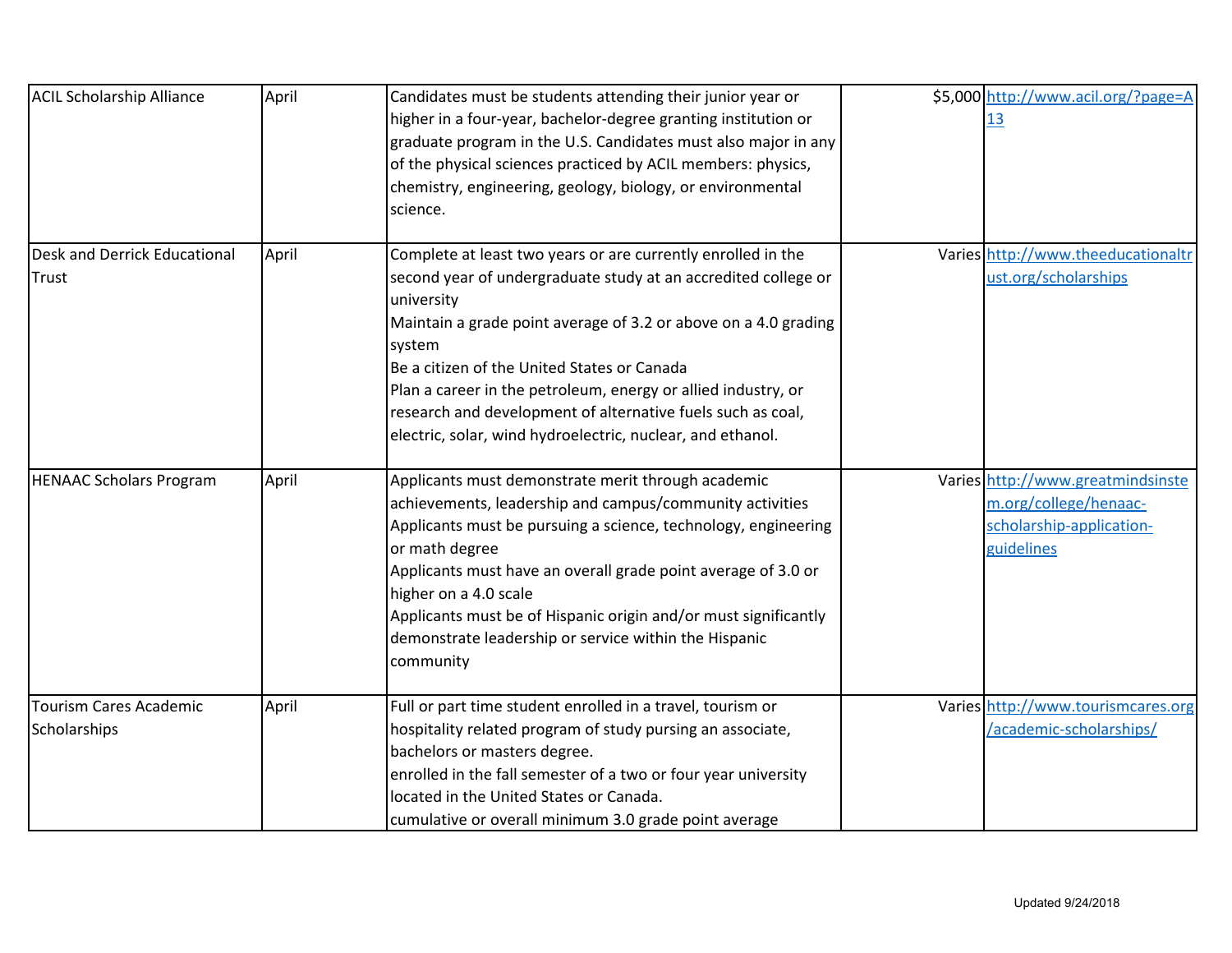| <b>ESA Foundation Scholarship</b>           | April | Women or minority students,<br>Pursuing degrees leading to careers in computer and video<br>game arts (high school seniors must already be accepted into a<br>program),<br>Enrolling or enrolled in a full-time undergraduate course of<br>study at an accredited four-year college or university in the<br>United States,<br>Maintaining a grade point average of 2.75 or above on a 4.0                              | \$3,000 http://www.esafoundation.o<br>rg/scholarship.asp               |
|---------------------------------------------|-------|------------------------------------------------------------------------------------------------------------------------------------------------------------------------------------------------------------------------------------------------------------------------------------------------------------------------------------------------------------------------------------------------------------------------|------------------------------------------------------------------------|
| <b>ASTM Scholarships</b>                    | April | scale (or its equivalent),<br>Full-time undergraduate students completing their<br>second/sophomore year of college, or later, or graduate<br>students (specializing in cement or concrete materials<br>technology) from any country are eligible                                                                                                                                                                      | \$7,500 https://www.astm.org/stude<br>ntmember/Student Awards.<br>html |
| National Collegiate Cancer<br>Foundation    | April | Must be a cancer survivor or current patient.<br>2. Must be between the ages of 18-35. An exception will be<br>made if you are 17 and entering college in the fall following<br>application.<br>3. US citizen or permanent resident.<br>4. Attending or planning to attend an accredited college,<br>university or vocational institution in pursuit of an associate,<br>bachelor, master's, doctorate or certificate. | \$1,000 http://collegiatecancer.org/s<br>cholarships/                  |
| <b>LEGACY SCHOLARSHIP</b><br><b>PROGRAM</b> | April | Lost a parent or guardian to cancer.<br>2. Must be between the ages of 18-35. An exception will be<br>made if you are 17 and entering college.<br>3. US citizen or permanent resident.<br>4. Attending or planning to attend an accredited college,<br>university or vocational institution in pursuit of an associate,<br>bachelor, master's, doctorate or certificate.                                               | \$1,000 http://collegiatecancer.org/s<br>cholarships/                  |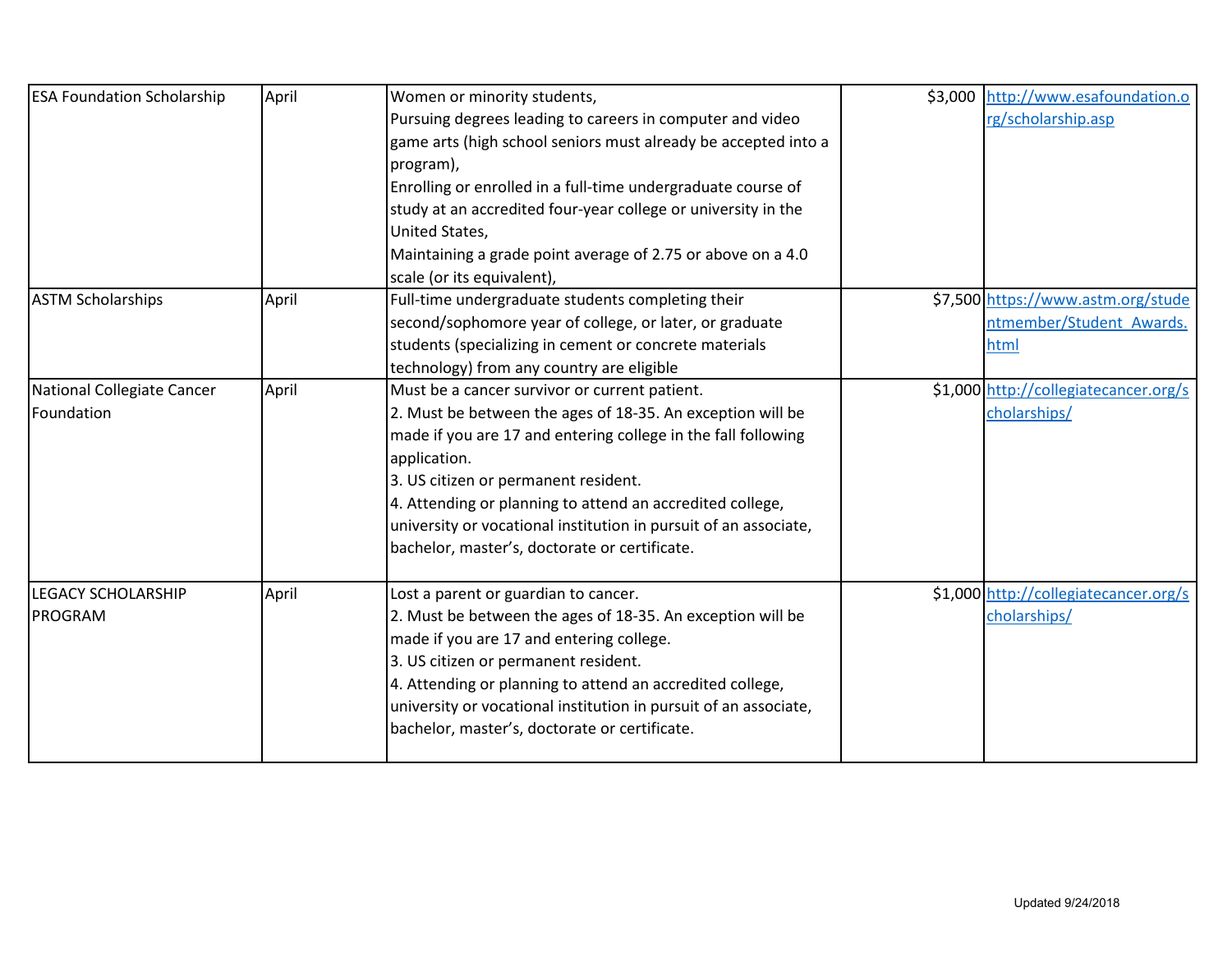| IAPMO Scholarship Essay           | May | Must be a current high school senior; or enrolled or accepted as | \$1,000 http://www.iapmo.org/Page    |
|-----------------------------------|-----|------------------------------------------------------------------|--------------------------------------|
| Contest                           |     | a full-time (12 credit hours) student in an accredited technical | s/EssayContest.aspx                  |
|                                   |     | school, community college, trade school, four-year accredited    |                                      |
|                                   |     | college or university, or an apprentice program.                 |                                      |
|                                   |     |                                                                  |                                      |
| <b>NSA Foundation Scholarship</b> | May | Full-time student from a four-year accredited college or         | \$5,000 http://www.nsaspeaker.org/   |
|                                   |     | university. Full-time status is defined by your college or       | WD-                                  |
|                                   |     | university.                                                      | content/uploads/2016/08/N            |
|                                   |     | Student may be a sophomore, transfer student or in an            | SA-Scholarship-Application-          |
|                                   |     | accelerated learning program,                                    | 2017.pdf                             |
| <b>AMBUCS Scholarships for</b>    | May | Students must be accepted in an accredited program by the        | \$6,000 http://www.ambucs.org/ther   |
| <b>Therapists Winners!</b>        |     | appropriate health therapy profession authority in physical      | apists/scholarship-program/          |
|                                   |     | therapy, occupational therapy, speech language pathology, or     |                                      |
|                                   |     | hearing audiology. Assistant programs are not eligible. Awards   |                                      |
|                                   |     | are based on financial need, US citizenship, commitment to       |                                      |
|                                   |     | local community, character for compassion and integrity, and     |                                      |
|                                   |     | career objectives.                                               |                                      |
| <b>Foundation for Neonatal</b>    | May | You must be officially admitted to a college or school of higher | Varies http://ajj.com/fnre/scholarsh |
| <b>Research and Education</b>     |     | education for one of the following: (a) Bachelor of Science in   | <u>ips</u>                           |
|                                   |     | Nursing (current RN), (b) Master in Science in Nursing for       |                                      |
|                                   |     | Advance Practice in Neonatal Nursing, (c) Doctoral degree in     |                                      |
|                                   |     | Nursin, (d) Master's or Post-Master degree in Nursing            |                                      |
|                                   |     | Administration or Business Management. You must have a GPA       |                                      |
|                                   |     | of 3.0 or higher.                                                |                                      |
| <b>ATCA Scholarship Fund</b>      | May | Various Air Traffic Control Scholarships                         | Varies http://www.atca.org/scholar   |
|                                   |     |                                                                  | ship                                 |
| American Floral Endowment         | May | Floriculture and Horticultural-Related Scholarships: See         | Varies http://endowment.org/schol    |
| Scholarships                      |     | Website.                                                         | arships/                             |
| Electronics Division: Lewis C.    | May | Ceramics/materials science and engineering-Related               | \$2,000 http://ceramics.org/?awards  |
| Hoffman Scholarship               |     | Scholarships: See Website                                        | =lewis-c-hoffman-scholarship         |
|                                   |     |                                                                  |                                      |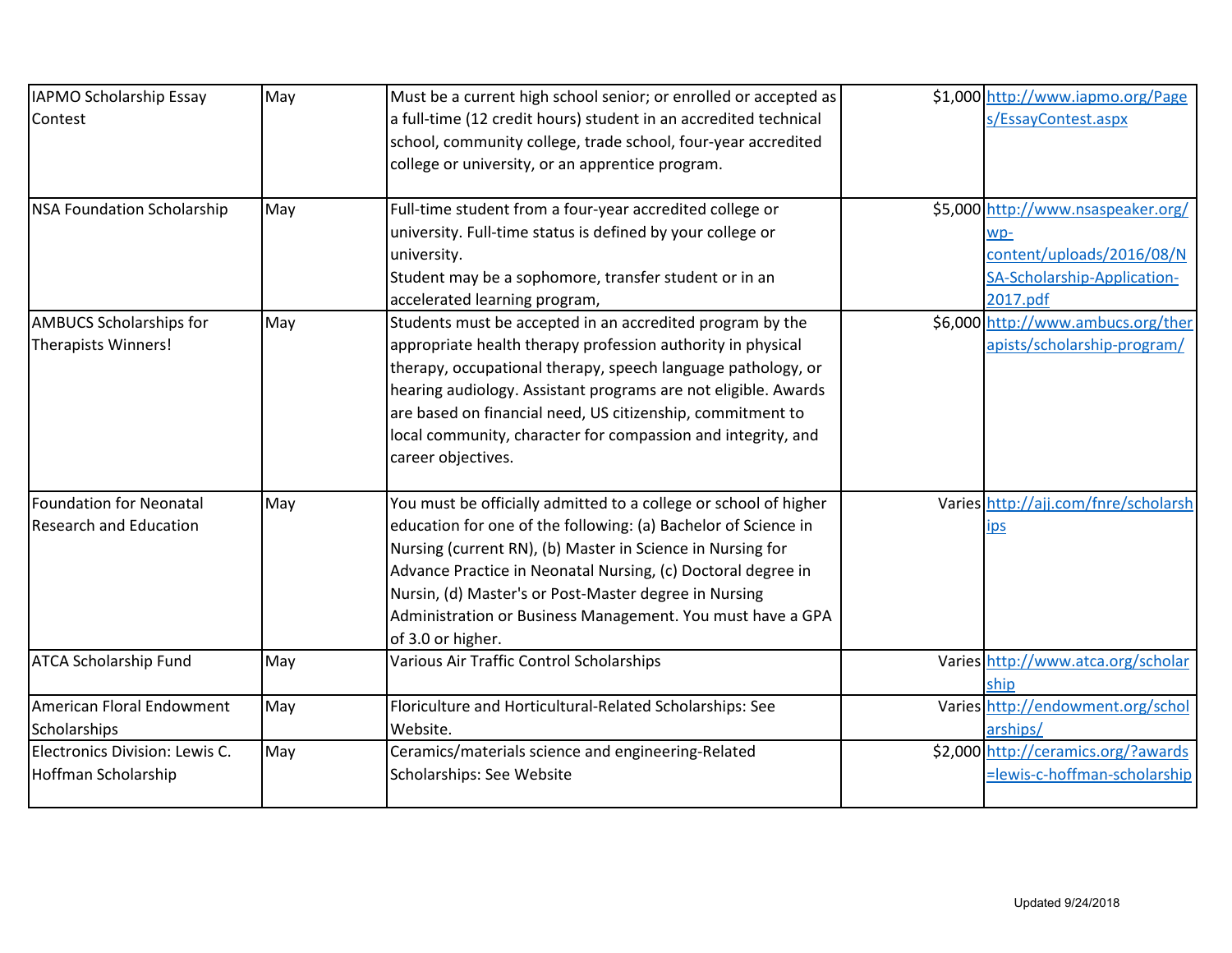| <b>ASM Materials Education</b><br>Foundation | May  | Must be a Material Advantage student member.<br>Must have an intended or declared major in metallurgy or<br>materials science engineering. Applicants majoring in related<br>science or engineering disciplines will be considered if they<br>demonstrate a strong academic emphasis and interest in<br>materials science.                                                                                                                                             | Varies http://www.asminternationa<br>l.org/foundation/students/un<br>dergraduate                                      |
|----------------------------------------------|------|------------------------------------------------------------------------------------------------------------------------------------------------------------------------------------------------------------------------------------------------------------------------------------------------------------------------------------------------------------------------------------------------------------------------------------------------------------------------|-----------------------------------------------------------------------------------------------------------------------|
| <b>ACMPE Scholarship Fund</b>                | May  | Various Healthcare-related scholarships                                                                                                                                                                                                                                                                                                                                                                                                                                | Varies http://www.mgma.com/edu<br>cation-<br>certification/education-<br>resources/acmpe-scholarship-<br>fund-program |
| The "Muggets" Scholarship                    | May  | Those who plan to WORK IN THE HORTICULTURE INDUSTRY<br>(including nursery operation; landscape architecture,<br>design, construction, or maintenance; interiorscape;<br>horticultural distribution; or retail garden center)<br>Both part-<br>time and full-time students may apply                                                                                                                                                                                    | Varies http://hriresearch.org/HRI/Sc<br>holarship/Apply for Scholars<br>hips.aspx                                     |
| <b>AFWA Scholarships</b>                     | May  | Shall be either a part-time or full-time student, pursuing either<br>an associate's of applied science, bachelor's or master's degree<br>in accounting or an equivalent designated postbaccalaureate<br>certificate of accounting.<br>2. Shall have completed a minimum of 30 semester hours or 45<br>quarter hours within four weeks of the application deadline.<br>3. Shall have maintained a minimum grade point average of<br>2.05 overall and 3.0 in accounting. | Varies http://seattleafwa.org/schol<br>arships/                                                                       |
| <b>Adult Skills Education Program</b>        | June | Meet eligibility requirements of the college<br>Be a U.S. citizen or permanent resident                                                                                                                                                                                                                                                                                                                                                                                | \$1,000 http://www.imagine-<br>america.org/scholarshipsfora<br>dults                                                  |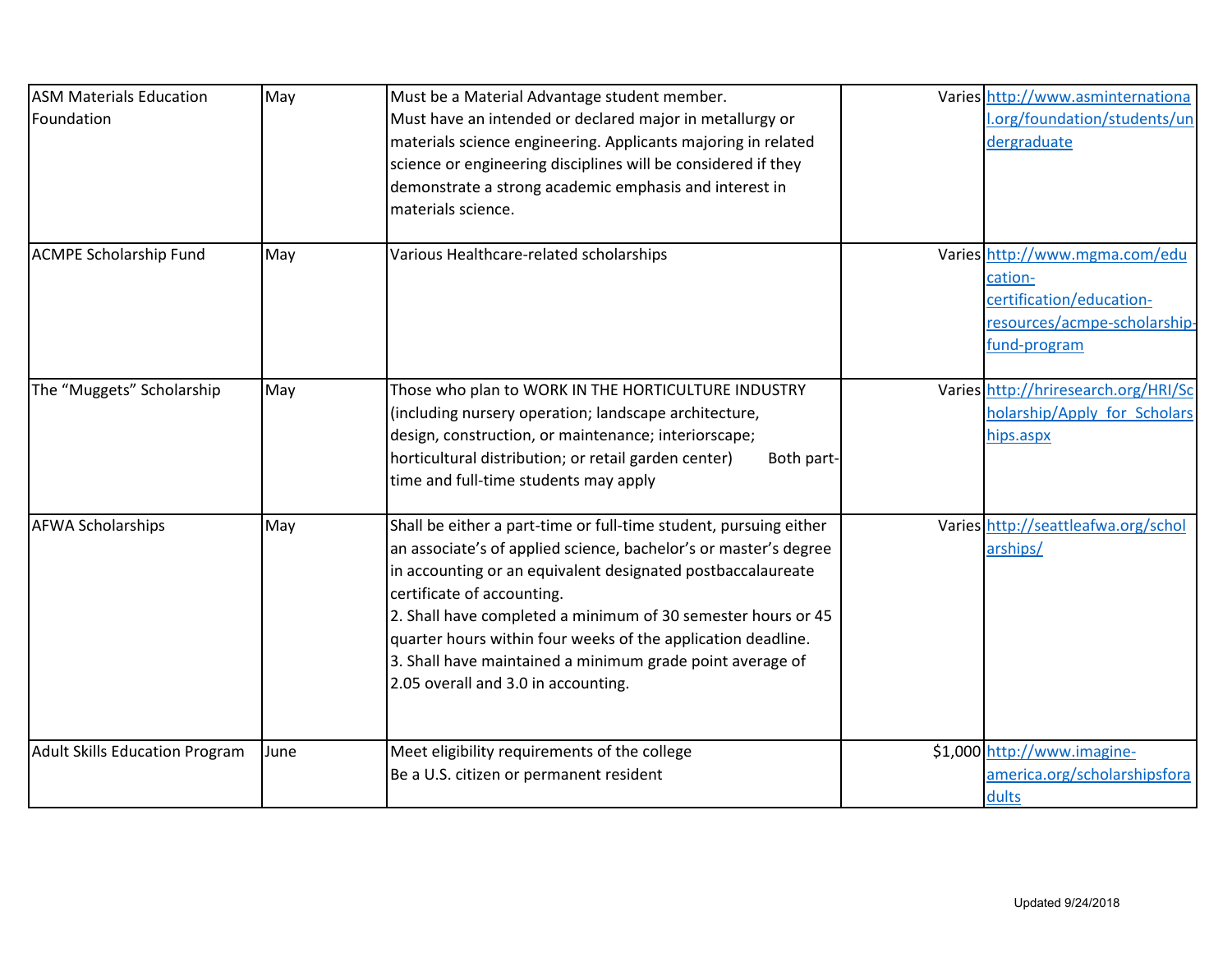| <b>Bruce Lee Foundation</b>         | June | Be attending or will be attending a two-year college, four-year | \$1,000 http://bruceleefoundation.or |
|-------------------------------------|------|-----------------------------------------------------------------|--------------------------------------|
| Scholarship                         |      | university, graduate school, or licensed trade and vocational   | g/scholarships/                      |
|                                     |      | school within the U.S.                                          |                                      |
|                                     |      | Have work experience or demonstrate service within their        |                                      |
|                                     |      | community                                                       |                                      |
|                                     |      | Have knowledge of and/or identify with Bruce Lee and his        |                                      |
|                                     |      | insights                                                        |                                      |
| CenturyLink Quote Scholarship       | June | Create an Infographic/ See Website for more information         | \$1,000 http://www.centurylinkquot   |
|                                     |      |                                                                 | e.com/scholarship                    |
| Delete Cyberbullying                | June | A U.S. citizen or permanent resident                            | \$1,000 http://endcyberbullying.squa |
| <b>Scholarship Award</b>            |      | Attending or planning to attend an accredited U.S. college or   | respace.com/scholarship              |
|                                     |      | university for undergraduate or graduate studies                |                                      |
| 2016 Grasshopper Entrepreneur June  |      | Any current college student or incoming freshman enrolled in    | \$5,000 http://grasshopper.com/entr  |
| Scholarship                         |      | an undergraduate or graduate degree program in a Spring,        | epreneur-scholarship/                |
|                                     |      | Summer, or Fall 2016 semester. Student must be enrolled at an   |                                      |
|                                     |      | accredited American college, university or trade school.        |                                      |
| <b>RANDY PAUSCH SCHOLARSHIP</b>     | June | Possible career paths for Randy Pausch applicants include (but  | Varies http://www.interactive.org/f  |
| <b>FUND</b>                         |      | are not limited to) art, animation, programming, engineering,   | oundation/scholarships.asp           |
|                                     |      | game direction, game design, sound design, and music            |                                      |
|                                     |      | composition.                                                    |                                      |
| <b>Future Counselors of America</b> | June | Applicants will be judged based on academic achievement         | \$1,000 http://www.datingadvice.co   |
| Scholarship                         |      | (minimum 3.5 cumulative GPA)                                    | m/scholarship                        |
| The JAM Paper Teacher               | June | Any student who is pursuing a career in Education. Must be      | \$500 http://www.jampaper.com/s      |
| Scholarship                         |      | enrolled at any accredited American college or university.      | cholarships.asp                      |
|                                     |      |                                                                 |                                      |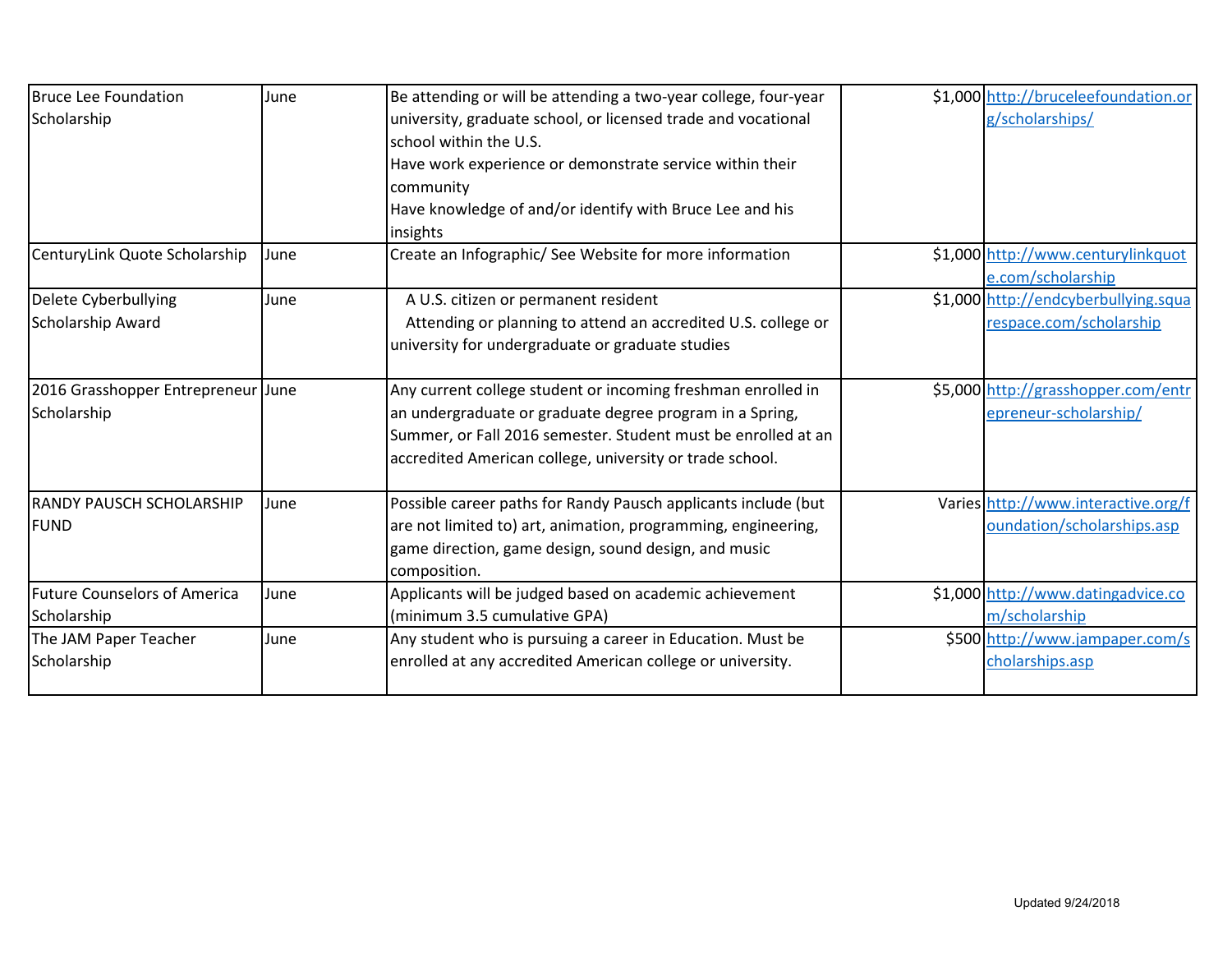| Joe Francis Haircare Scholarship June  |      | Applicant must be currently applying for entrance into             | \$1,200 http://www.joefrancis.com/a |
|----------------------------------------|------|--------------------------------------------------------------------|-------------------------------------|
|                                        |      | Cosmetology/Barber School, OR actively enrolled in a               | pply                                |
|                                        |      | Cosmetology/Barber program.                                        |                                     |
|                                        |      |                                                                    |                                     |
|                                        |      | If you graduate from Cosmetology or Barber School between          |                                     |
|                                        |      | the dates of: January 1st through August 31st of the current       |                                     |
|                                        |      | award year, you are NOT eligible. Esthetician or Nail training     |                                     |
|                                        |      | students are NOT eligible.                                         |                                     |
| American Respiratory Care              | June | Must provide verification of enrollment in an accredited           | \$1,000 http://www.arcfoundation.or |
| Foundation                             |      | respiratory care training program.                                 | g/awards/undergraduate/yo           |
|                                        |      | Must provide official transcript verifying a GPA of 3.0 or better  | ung.cfm                             |
|                                        |      | on a 4.0 scale, or the equivalent.                                 |                                     |
| <b>PHCC Educational Foundation</b>     | June | See Website                                                        | Varies http://www.phccweb.org/To    |
| Scholarship                            |      |                                                                    | ols/content.cfm?ItemNumbe           |
|                                        |      |                                                                    | r=737&ewebToken={token}&            |
|                                        |      |                                                                    | Site=PHCC                           |
| <b>SEE Education Foundation</b>        | June | Pursuing technical, undergraduate, graduate or doctorate           | Varies https://www.isee.org/studen  |
|                                        |      | degrees in fields of education related to the commercial           | <u>ts</u>                           |
|                                        |      | explosives industry                                                |                                     |
|                                        |      | Able to demonstrate financial need                                 |                                     |
| <b>TYLENOL<sup>®</sup> Future Care</b> | June | Be a resident of the 50 United States, Puerto Rico or the District | Varies https://www.tylenol.com/ne   |
| Scholarship                            |      | of Columbia                                                        | ws/scholarship                      |
|                                        |      | Must have completed at least one year of undergraduate             |                                     |
|                                        |      | courses                                                            |                                     |
|                                        |      | at an accredited two or four year college, university or           |                                     |
|                                        |      | vocational - technical school, and be able to provide proof of     |                                     |
|                                        |      | enrollment to a public health/health education, med school,        |                                     |
|                                        |      | nursing and/or pharmacy degree program                             |                                     |
| <b>GSA Undergraduate</b>               | June | Has taken at least two (2) introductory geoscience courses;        | Varies https://www.geosociety.org/  |
| Scholarships                           |      | Be enrolled in additional geoscience courses in the upcoming       | GSA/grants/sectionResearch.         |
|                                        |      | academic year;                                                     | aspx                                |
|                                        |      |                                                                    |                                     |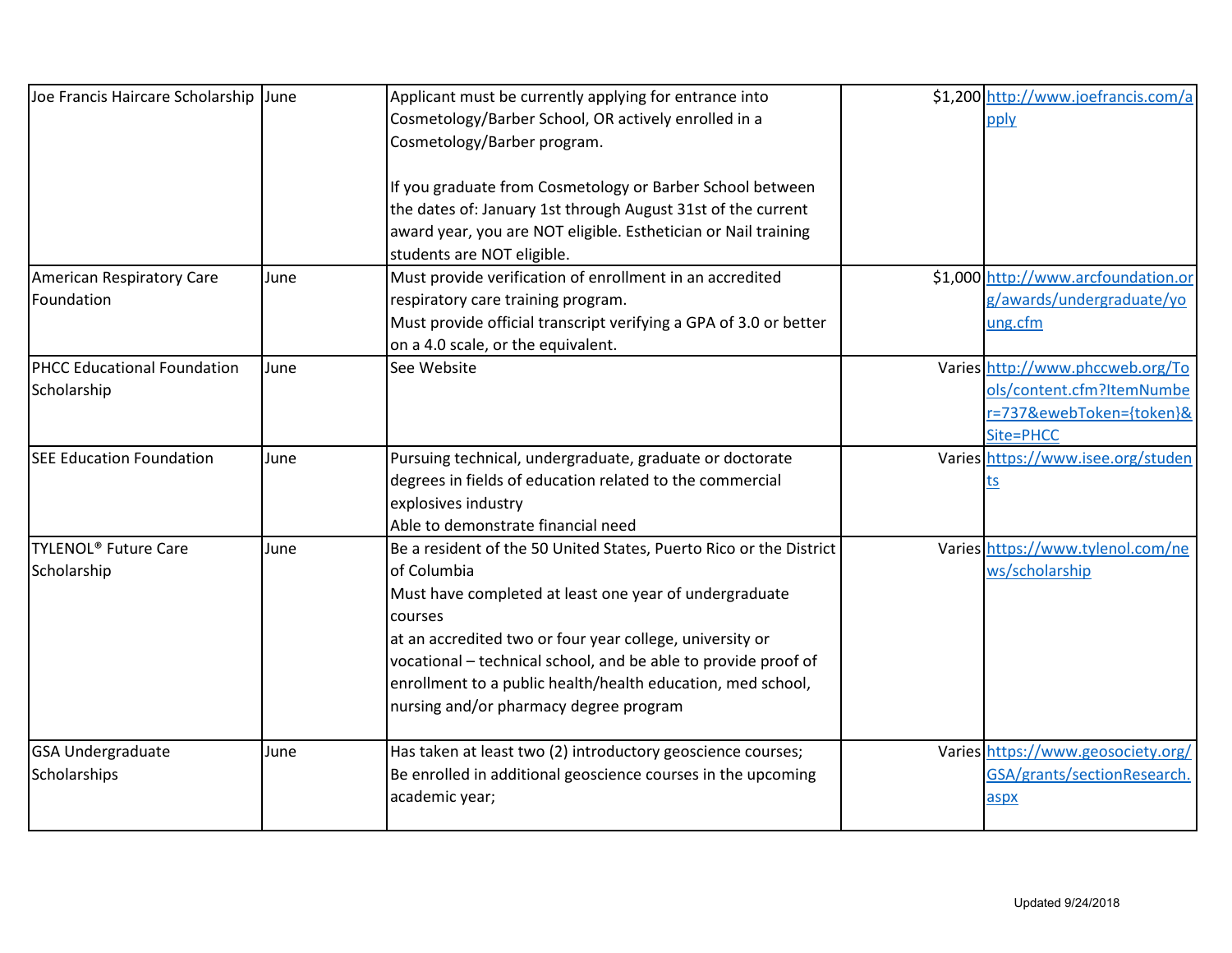| Resume Companion Scholarship July     |        | Domestic and international students may apply.                   | \$1,000 https://resumecompanion.co  |
|---------------------------------------|--------|------------------------------------------------------------------|-------------------------------------|
|                                       |        | All applicants must be enrolled, or due to be enrolled, in full  | m/scholarship/                      |
|                                       |        | time university education for the semester they are applying to  |                                     |
|                                       |        | receive the scholarship fund.                                    |                                     |
|                                       |        | One application can be made per student, per year.               |                                     |
| Platt Family Scholarship Prize        | July   | The scholarship essay contest is designed for students who are   | \$1,500 http://www.thelincolnforum  |
| <b>Essay Contest</b>                  |        | FULL TIME, undergraduate students in an AMERICAN COLLEGE         | org/scholarship-essay-              |
|                                       |        | OR UNIVERSITY.                                                   | contest                             |
| Signal Grace \$1,000 Scholarship July |        | The \$1,000 prize in the Signal Grace Scholarship Contest is     | \$1,000 http://tmyates.com/news-    |
| Contest                               |        | awarded based solely on the merits of the applicant's            | and-events/                         |
|                                       |        | submitted entry. There are no age limits and no SAT, ACT, or     |                                     |
|                                       |        | GPA minimum requirements.                                        |                                     |
| 2017 Legal Scholarship                | July   | Il applicants must be currently pursuing a law related degree or | \$1,000 http://www.myinjuryattorne  |
|                                       |        | be accepted into a legal program, must currently hold or         | y.com/legal-scholarship/            |
|                                       |        | anticipate a high school diploma or GED, and currently hold a    |                                     |
|                                       |        | 3.0 or higher GPA.                                               |                                     |
| <b>LTNA SCHOLARSHIPS</b>              | July   | LTNA awards scholarships to graduating high school seniors and   | Varies http://www.ltna.org/scholars |
|                                       |        | college undergraduate students accepted to or currently          | hip-application.html                |
|                                       |        | enrolled at accredited institutions of higher learning in degree |                                     |
|                                       |        | programs in the fields of transportation logistics, supply-chain |                                     |
|                                       |        | management, traffic management, transportation safety and/or     |                                     |
|                                       |        | related transportation industry operations and services.         |                                     |
| 2nd Chance Scholarship                | August | Aliens legally residing in the USA with High School Diploma, GED | \$1,000 https://www.afsascholarship |
|                                       |        | or equivalent.                                                   | org/secondchance/                   |
|                                       |        | Scholarship funds are payable to the winner's college/university |                                     |
|                                       |        | or certified trade school in the United States;                  |                                     |
| Zale Parry Scholarship                | August | Must be a student enrolled in an accredited college or           | \$6,000 http://www.auas-            |
| Application                           |        | university                                                       | nogi.org/scholarships               |
|                                       |        | Must be a certified diver                                        |                                     |
|                                       |        | Must be a citizen of North America                               |                                     |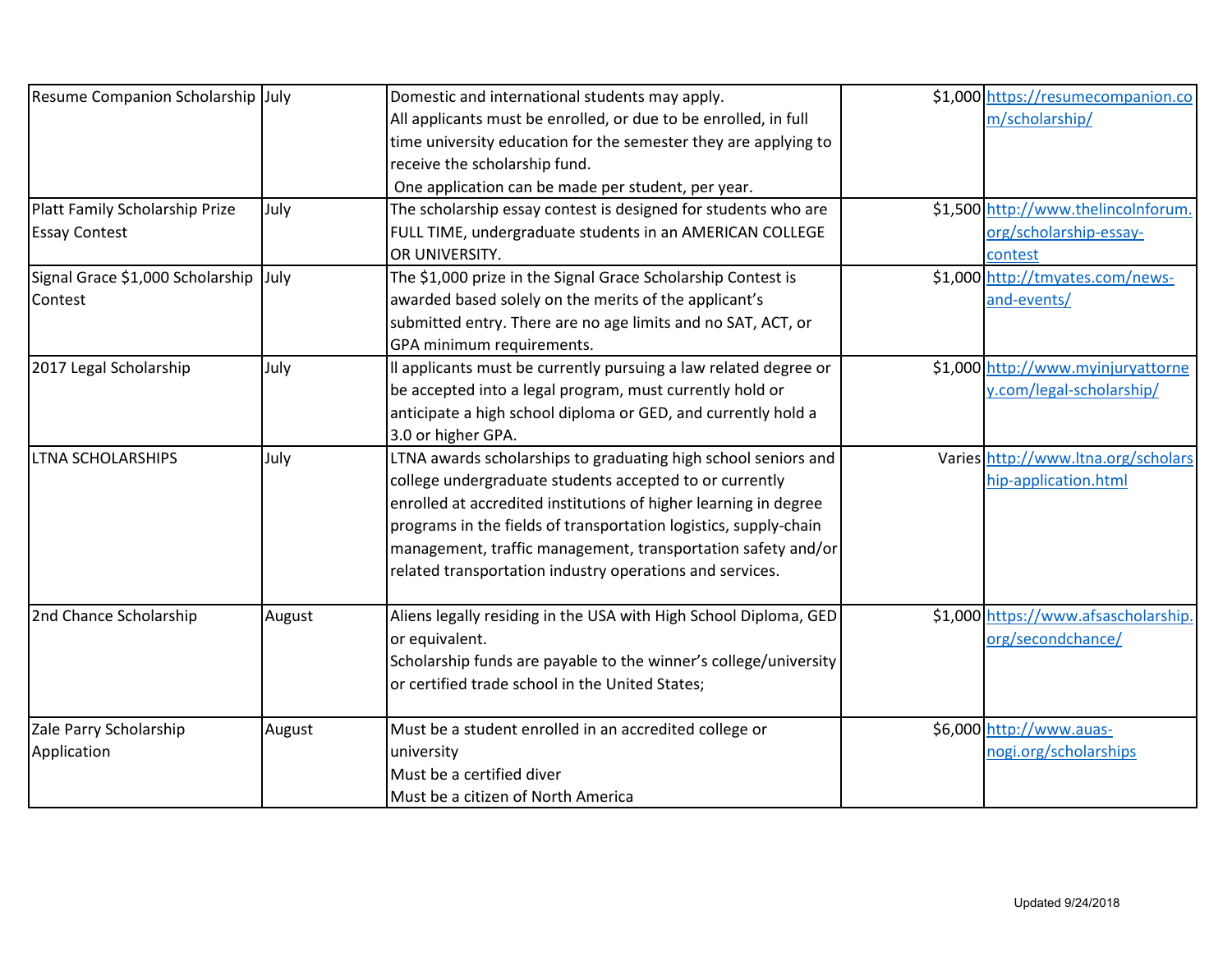| <b>AHIMA Foundation</b>                                                                      | September | Actively enrolled in a minimum of six (6) credit hours towards<br>pursuing a degree<br>Completed 24 credit hours towards a degree (for graduate<br>degree applicants, this can include undergraduate credit hours)                                                                                                                                       | Varies http://www.ahimafoundatio<br>n.org/education/meritschola<br>rships.aspx                                                                      |
|----------------------------------------------------------------------------------------------|-----------|----------------------------------------------------------------------------------------------------------------------------------------------------------------------------------------------------------------------------------------------------------------------------------------------------------------------------------------------------------|-----------------------------------------------------------------------------------------------------------------------------------------------------|
| 2nd Annual Electric Dog Fence<br>DIY Scholarship for Veterinary &<br>Animal Science Students | September | Undergraduate biology or pre-veterinary studies program, or<br>the equivalent<br>Vocational program or community college working on technical<br>or support degrees associated to the service of animals<br>Must be enrolled full-time and in good standing at an<br>accredited university<br>Hold a minimum 3.5 grade point average (GPA) or equivalent | \$1,000 http://www.dogfencediy.co<br>m/2014/05/18/2nd-annual-<br>electric-dog-fence-diy-<br>scholarship-for-veterinary-<br>animal-science-students/ |
| <b>Gerontological Nursing Student</b><br>Leadership Award                                    | September | Undergraduate-Eligible applicants include full-time or part-<br>time nursing students enrolled in a<br>U.S. accredited school of nursing. Applicant should demonstrate<br>an interest in a future career in<br>gerontological nursing.                                                                                                                   | Varies http://www.ngna.org/resour<br>ces/awards-scholarships                                                                                        |
| <b>Vitality Medical's Student</b><br><b>Disability Scholarship</b>                           | September | Enrolled at an accredited high school, college, or university in<br>the U.S.<br>Enrolled at the undergraduate level or your final year of high<br>school.<br>Aged sixteen (16) years or older.<br>Carry a status of "good standing" (i.e. currently enrolled).<br>Maintain a cumulative grade point average (GPA) of at least 3.0<br>(or equivalent).    | \$500 https://www.vitalitymedical.<br>com/scholarship                                                                                               |
| <b>Marshall Scholarship</b>                                                                  | October   | Be citizens of the United States of America;<br>Hold their first undergraduate degree from an accredited four-<br>year college or university in the United States;<br>(Applicants must have a GPA of 3.7 at the time of application).                                                                                                                    | Varies http://www.marshallscholars<br>hip.org/applications/apply                                                                                    |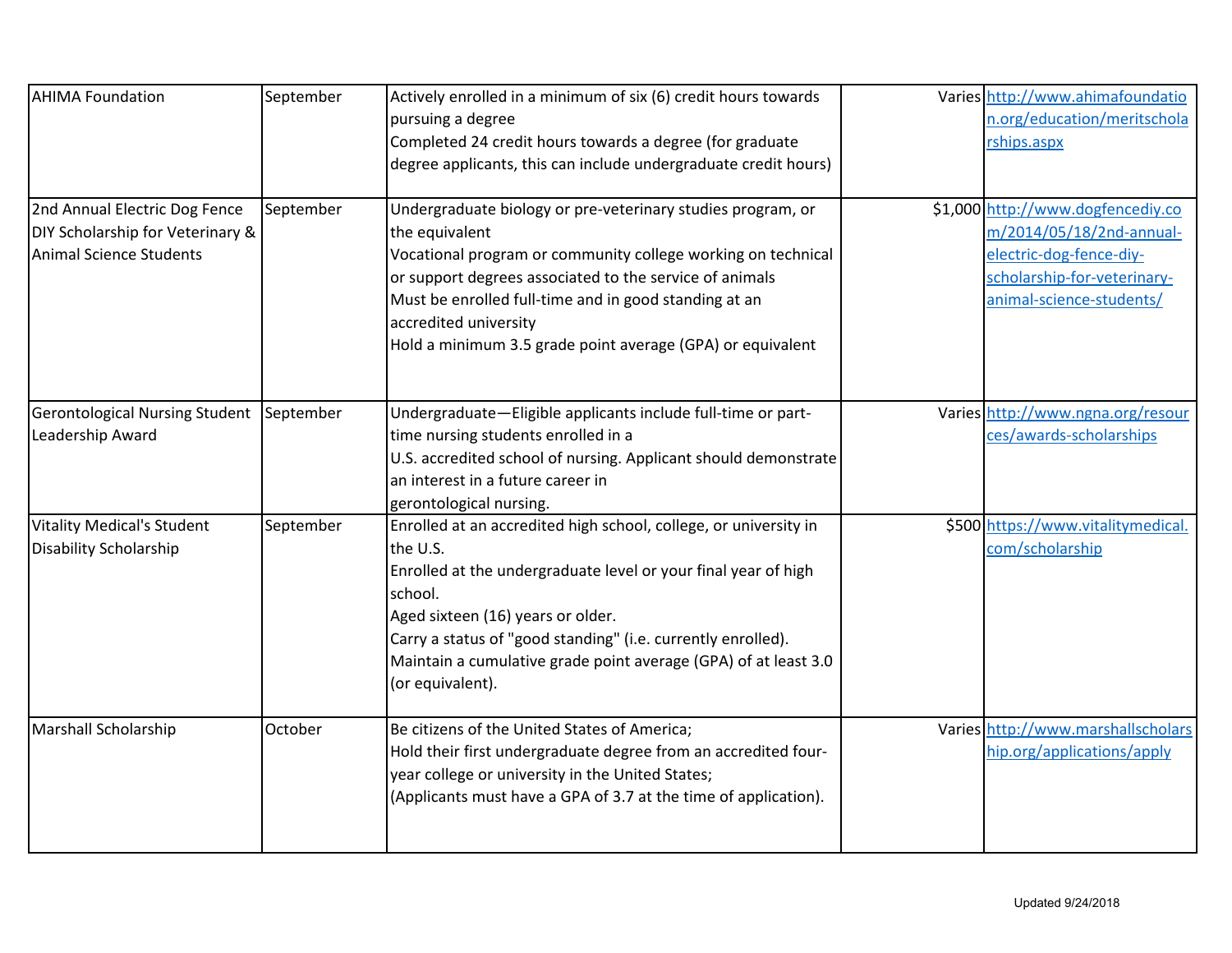| <b>DR PEPPER TUITION GIVEAWAY</b><br><b>PROMOTION &amp; CONTEST</b> | October | You must be a U.S. legal resident.                                                                                                                                                                                                                                                                                                                                                                                                                                                                              | \$100,000 http://www.drpeppertuition.<br>com/official rules.pdf                                      |
|---------------------------------------------------------------------|---------|-----------------------------------------------------------------------------------------------------------------------------------------------------------------------------------------------------------------------------------------------------------------------------------------------------------------------------------------------------------------------------------------------------------------------------------------------------------------------------------------------------------------|------------------------------------------------------------------------------------------------------|
|                                                                     |         |                                                                                                                                                                                                                                                                                                                                                                                                                                                                                                                 |                                                                                                      |
| Jack Kent Cooke Foundation<br>Undergraduate Transfer<br>Scholarship | October | Sophomore Status - Be a current student at an accredited U.S.<br>community college or two-year institution with sophomore<br>status.<br>GPA-Have a cumulative undergraduate grade point average of<br>3.50 or better on a 4.0 scale (or the equivalent).                                                                                                                                                                                                                                                        | Financial Need http://www.jkcf.org/scholars<br>hip-programs/undergraduate-<br>transfer/how-to-apply/ |
| Study Abroad in Japan: Bridging   October<br>Scholarships           |         | Undergraduate students majoring in any field of study are<br>eligible to apply for these scholarships. Applicants must be U.S.<br>citizens and must be enrolled as undergraduates in a college or<br>university in the United States before and during the time they<br>are studying abroad. Their study in Japan must last for at least 3<br>months and must earn credit that will transfer to their home<br>campus in the US.                                                                                 | \$2500 to \$4000 http://www.aatj.org/studyab<br>road/japan-bridging-<br>scholarships#app             |
| <b>AIST Scholarships</b>                                            | October | Students in the following engineering/engineering technology<br>majors may apply: metallurgy, materials science, electrical,<br>mechanical, chemical, industrial, environmental, computer<br>science.<br>Applications will be accepted from university freshmen,<br>sophomore and junior applicants.<br>Applicant must be enrolled full-time in a four-year<br>undergraduate program at an accredited North American<br>university.<br>Applicant should have a minimum cumulative GPA of 2.5 on a<br>4.0 scale. | Varies https://www.aist.org/studen<br>ts-faculty/scholarships/steel-<br>internships-and-scholarships |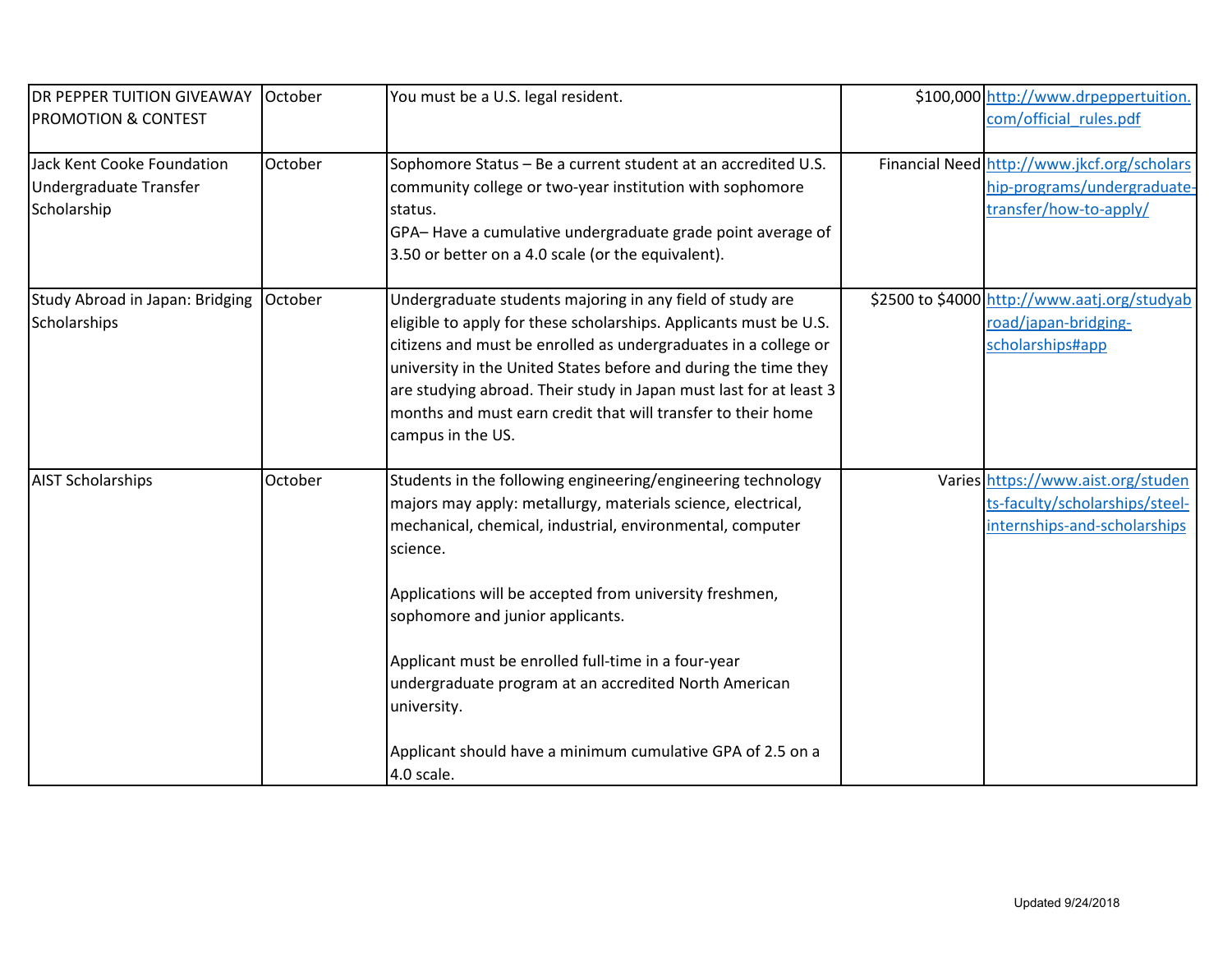| <b>Ruth Abernathy Presidential</b>       | October  | Undergraduate students may join at the                           | \$1,250 http://www.shapeamerica.or  |
|------------------------------------------|----------|------------------------------------------------------------------|-------------------------------------|
| Scholarship                              |          | time of application.                                             | g/scholarships/abernathysch         |
|                                          |          | Applicant must be majoring in the field of health, physical      | olarship.cfm                        |
|                                          |          | education, recreation or dance.                                  |                                     |
|                                          |          | Applicant must have college junior or senior class standing at a |                                     |
|                                          |          | baccalaureate-granting                                           |                                     |
|                                          |          | college/university (completed a minimum of 60 semester/90        |                                     |
|                                          |          | quarter units of college courses).                               |                                     |
|                                          |          | Applicant must have a minimum grade point average of 3.5         |                                     |
|                                          |          | overall on a 4.0 grade point scale. GPA                          |                                     |
|                                          |          | scores from all institutions attended in pursuit of applicant's  |                                     |
|                                          |          | current degree must be factored into the                         |                                     |
|                                          |          | overall GPA.                                                     |                                     |
| Paul and Daisy Soros Fellowship November |          |                                                                  | \$45,000 https://www.pdsoros.org/ap |
| for New Americans                        |          | Born in the US: You are a US citizen by birth and both of your   | ply/eligibility                     |
|                                          |          | parents were born abroad as non-US citizens.                     |                                     |
|                                          |          | Naturalized Citizen: You have been naturalized as a US citizen   |                                     |
|                                          |          | either on your own or as a minor child under the application of  |                                     |
|                                          |          | one of your parents.                                             |                                     |
|                                          |          | Green Card: You are in possession of a valid green card.         |                                     |
|                                          |          | Adopted: You were born outside of the US or one of its           |                                     |
|                                          |          | territories and were subsequently adopted by American            |                                     |
|                                          |          | parents, and were awarded US citizenship as a result of your     |                                     |
|                                          |          | adoption.                                                        |                                     |
| Plastic Place Scholarship                | November | Preference will be given to applicants who are female, or        | \$1,500 http://www.plasticplace.com |
|                                          |          | belong to any minority group, including; African American,       | /the-plasticplace-scholarship-      |
|                                          |          | Asian American, Native American, Hispanic, etc.                  | 2016/                               |
|                                          |          | The scholarship will be payable to the winner's                  |                                     |
|                                          |          | college/university (in the US).                                  |                                     |
|                                          |          | Scholarship awarded to students with an average GPA of 3.5 or    |                                     |
|                                          |          | above.                                                           |                                     |
|                                          |          |                                                                  |                                     |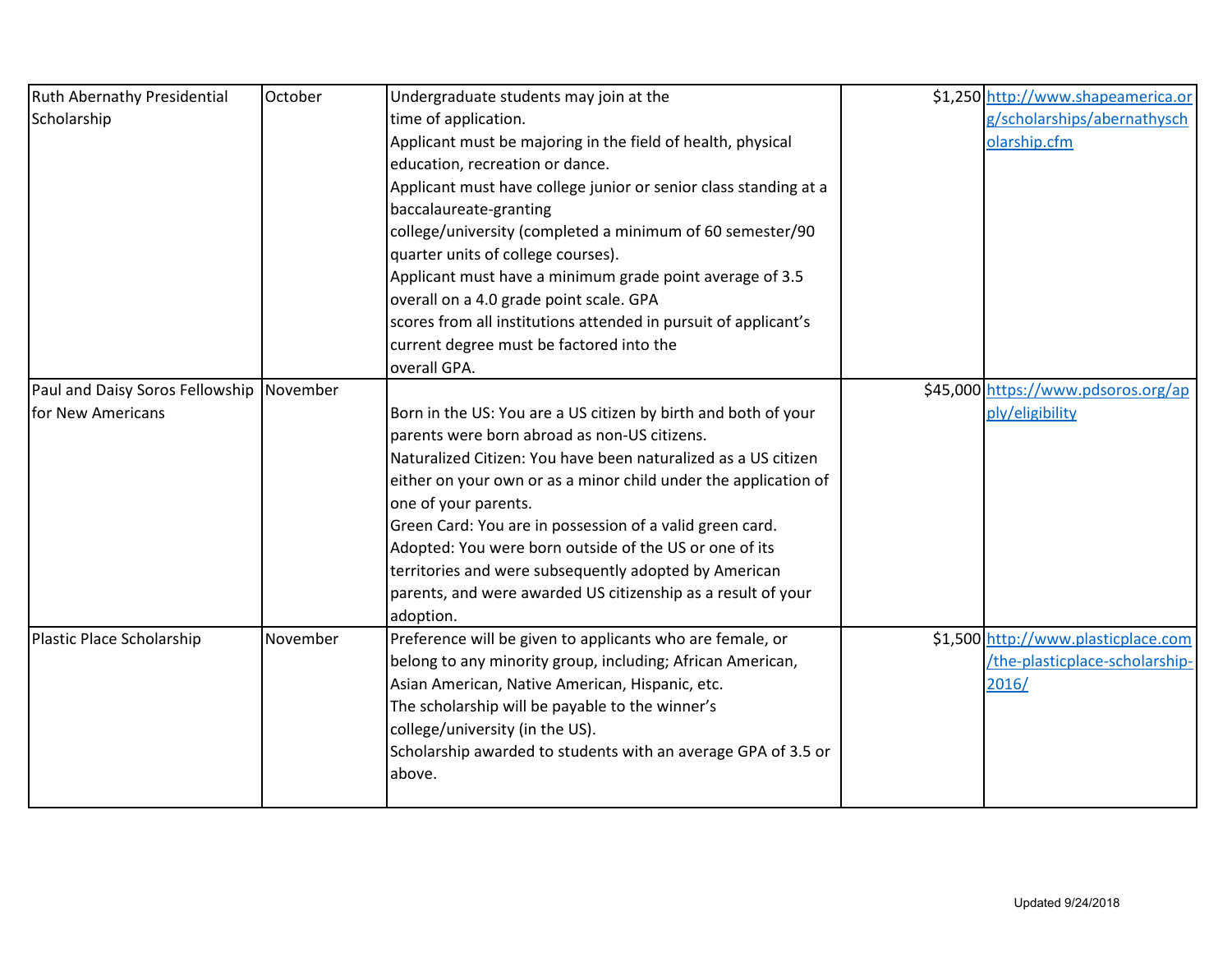| <b>TicketCity Annual College</b>     | November | Essay on what you love about college sports. High school,        | \$3,000 https://www.ticketcity.com/t     |
|--------------------------------------|----------|------------------------------------------------------------------|------------------------------------------|
| Scholarship                          |          | college and graduate school students.                            | icketcity-annual-college-                |
|                                      |          |                                                                  | scholarship-program.html                 |
| Transtutors Scholarship              | November | Scholarship limited to institutions in USA/Australia             | \$1,000 http://www.transtutors.com       |
|                                      |          | All majors are eligible                                          | /scholarship/                            |
|                                      |          | Participant should be at least 13 years of age                   |                                          |
| Jack Kent Cooke Foundation's         | November | Varies/ Multiple Scholarships: See Website                       | See Website http://www.jkcf.org/scholars |
| Scholarship programs                 |          |                                                                  | hip-programs/                            |
| <b>ADEA Scholarship</b>              | November | Dental Scholarships/See Website                                  | \$1,000 http://www.adea.org/studen       |
|                                      |          |                                                                  | tawards/                                 |
| <b>OADN</b> Foundation               | November | Currently enrolled in a state-approved associate degree nursing  | \$1,000 https://oadn.org/images/pdf      |
| Naomi Brack Student                  |          | program                                                          | /foundation/untilNov302016               |
| Scholarship                          |          | Currently enrolled in or will enter your second year of the ADN  | /Naomi Brack Scholarship A               |
|                                      |          | program in the fall semester                                     | pplication November.pdf                  |
|                                      |          | A minimum GPA of 2.5 on a 4.0 scale                              |                                          |
|                                      |          | Actively participate in your student nurses association          |                                          |
| <b>NAICC Foundation Scholarships</b> | November | Pursuing and presently enrolled in a four-year degree in a major | \$3,000 http://thefeae.org/jensen-       |
|                                      |          | or discipline in agriculture, such as Soil Sciences, Agronomy,   | scholarship/                             |
|                                      |          | Entomology, Horticulture, Plant Pathology, Weed Science.         |                                          |
|                                      |          | Completed a minimum of one year toward a four-year degree        |                                          |
| <b>SWPRTI Scholarship</b>            | November | See Website                                                      | \$1,000 http://www.swprti.org/           |
| Soroptimist Live Your Dream          | November | Eligible applicants must be enrolled in, or have been accepted   | Varies http://www.soroptimist.org/       |
| Awards                               |          | to, a vocational/skills training program or an undergraduate     | awards/live-your-dream-                  |
|                                      |          | degree program and must demonstrate financial need.              | awards.html                              |
| <b>Brandes Scholarship</b>           | December | <b>Essay submission</b>                                          | \$4,000 http://www.brandesscholars       |
|                                      |          | Must be between 18 and 22 years of age at the time of entry.     | hip.com/rules-regulations/               |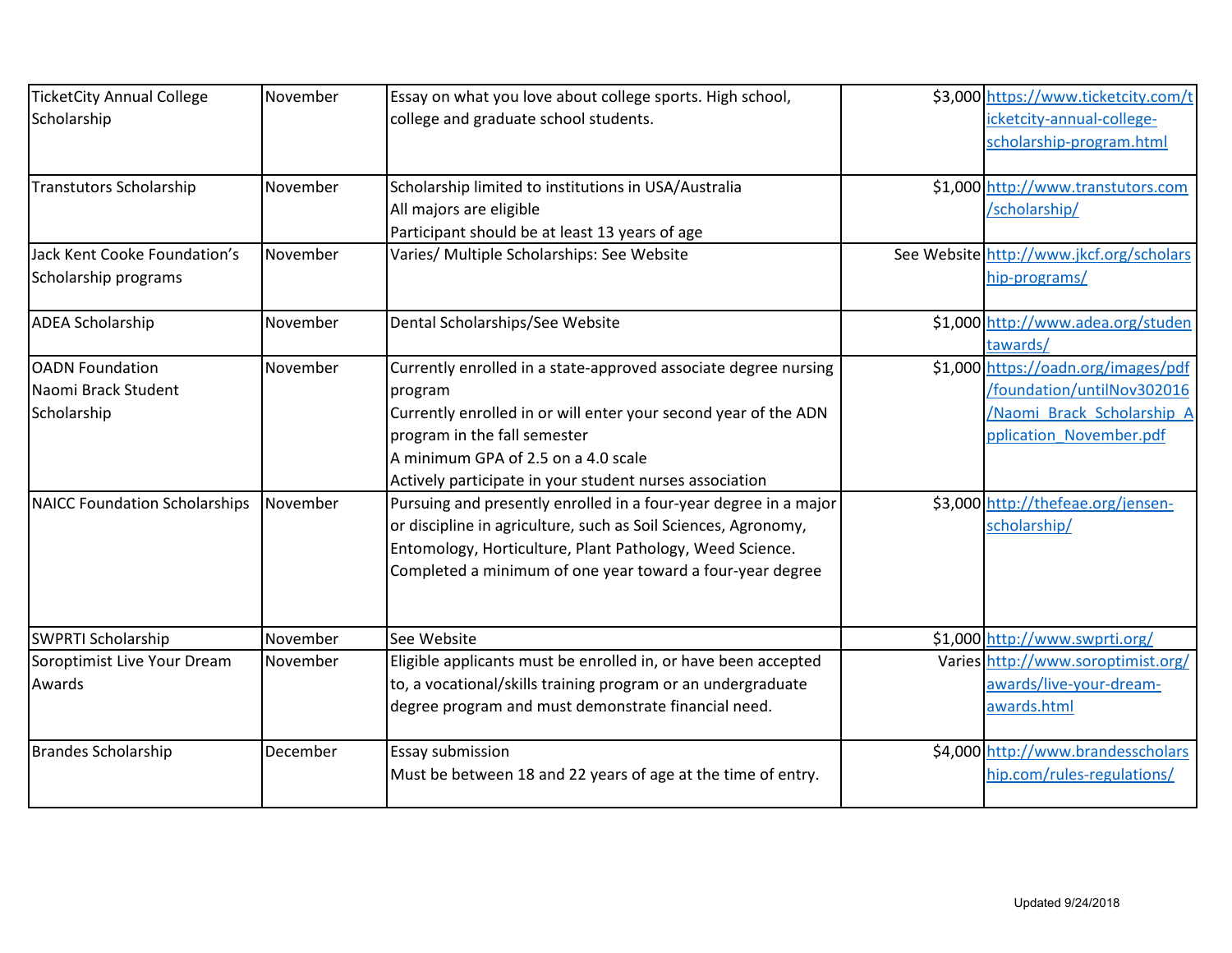| Christophers Video Contest                                                          | December | Entrants must be enrolled in and attending undergraduate or<br>graduate college classes, full or part time,<br>• Entries must interpret some variation of the theme, "One<br>Person Can Make a Difference".<br>. Each entry must be accompanied by a completed entry form.                                                                                                        | \$2,500 http://christophers.org/page.<br>aspx?pid=273                                                                               |
|-------------------------------------------------------------------------------------|----------|-----------------------------------------------------------------------------------------------------------------------------------------------------------------------------------------------------------------------------------------------------------------------------------------------------------------------------------------------------------------------------------|-------------------------------------------------------------------------------------------------------------------------------------|
| Foreclosure.com Scholarship<br>Program                                              | December | Complete and essay topic: See Website                                                                                                                                                                                                                                                                                                                                             | \$5,000 https://www.foreclosure.co<br>m/scholarship/                                                                                |
| ThePennyHoarder.com's \$2,000 December<br>Annual "Frugal Student"<br>Scholarship    |          | Tell us in 150 words or less the most creative way you've ever<br>saved or made extra money: See Website                                                                                                                                                                                                                                                                          | \$2,000 http://www.thepennyhoarde<br>r.com/scholarship-<br>application/                                                             |
| \$1,000 Gen and Kelly Tanabe<br>Scholarship                                         | December | Essay Scholarship: See Website                                                                                                                                                                                                                                                                                                                                                    | \$1,000 http://genkellyscholarship.co<br>m/                                                                                         |
| Go Overseas Scholarships                                                            | December | For Students/Volunteers looking to Study Abroad.                                                                                                                                                                                                                                                                                                                                  | \$500 https://www.gooverseas.co<br>m/scholarships                                                                                   |
| <b>STEPHEN J. BRADY STOP</b><br><b>HUNGER SCHOLARSHIPS</b><br><b>OFFICIAL RULES</b> | December | All applicants must be enrolled in an accredited educational<br>institution (kindergarten through graduate school) in the United<br>States. All applicants must be ages 5-25<br>2. All applicants must have demonstrated on-going<br>commitment to their community by performing unpaid<br>volunteer services impacting hunger in the United States within<br>the last 12 months. | \$5,000 http://us.stop-<br>hunger.org/files/live/sites/st<br>ophunger-<br>us/files/HungerPdf/Scholarsh<br>ip%20Official%20Rules.pdf |
| <b>THE ELIE WIESEL FOUNDATION</b><br><b>PRIZE IN ETHICS</b>                         | December | Registered undergraduate full-time Juniors or Seniors at<br>accredited four-year colleges or universities in the<br><b>United States</b>                                                                                                                                                                                                                                          | \$5,000 http://www.eliewieselfounda<br>tion.org/CM Images/000/10<br>/EP%20Student%20Guideline<br>s%202017.pdf                       |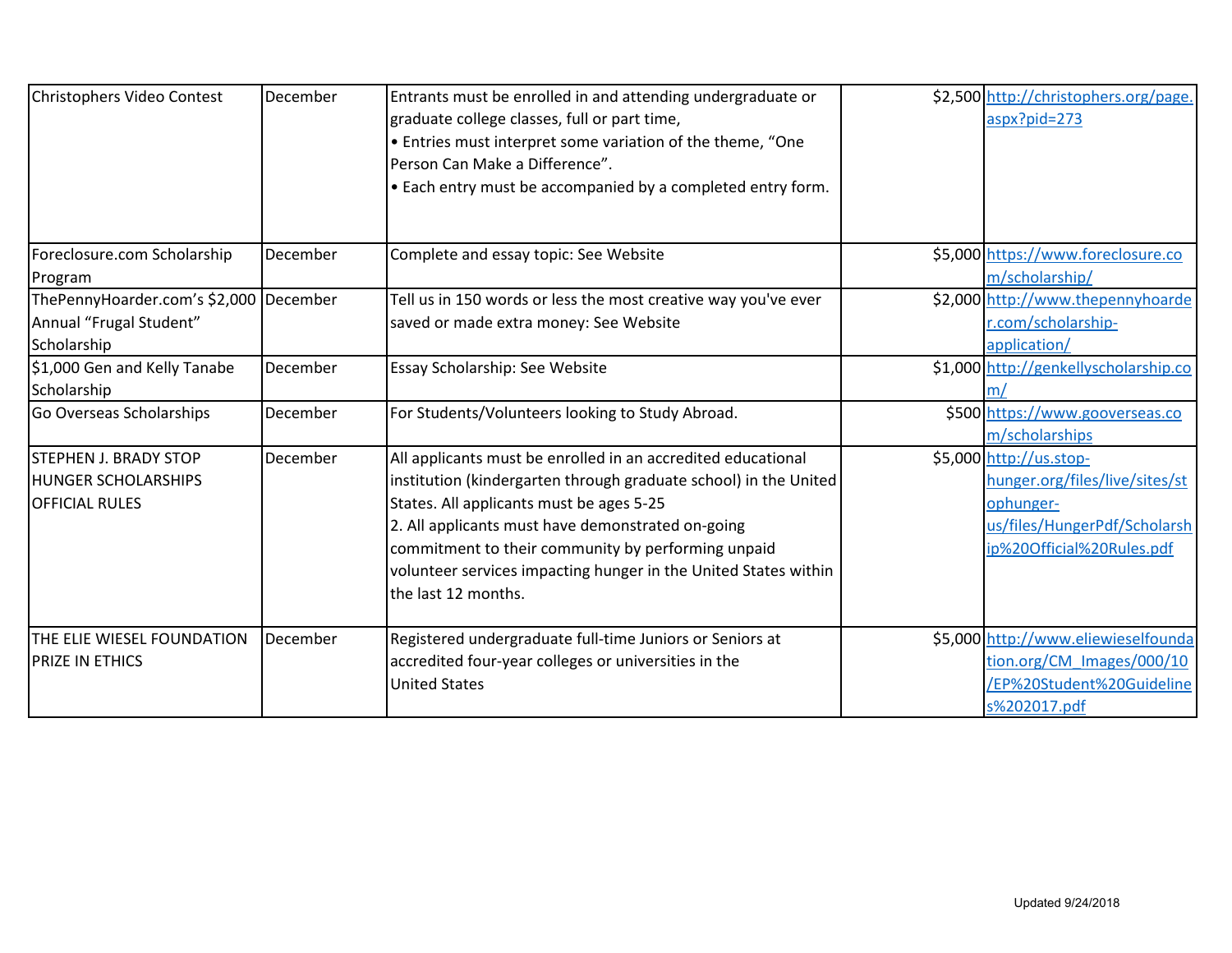| FTEE Undergraduate Scholarship December                          |          | Applicant must be member of the International Technology and<br>Engineering Educators Association. (Membership may be<br>enclosed with scholarship application).<br>Applicant must not be a senior by application deadline.<br>Applicant must be a current, full-time (as defined by the<br>respective institution) undergraduate majoring in technology<br>and engineering education teacher preparation. | \$1,000 https://www.iteea.org/842.a<br>spx                                       |
|------------------------------------------------------------------|----------|------------------------------------------------------------------------------------------------------------------------------------------------------------------------------------------------------------------------------------------------------------------------------------------------------------------------------------------------------------------------------------------------------------|----------------------------------------------------------------------------------|
| The Lou Hochberg Awards                                          | December | See Website                                                                                                                                                                                                                                                                                                                                                                                                | \$1,000 http://www.orgonelab.org/h<br>ochberg.htm                                |
| North American Van Lines<br>Logistics Scholarship<br>Competition | December | U.S. Citizen (or permanent resident).<br>Enrolled (or enrolling) as a full time student of an accredited<br>college/university within the United States for completion of an<br>undergraduate degree in Logistics or equivalent field.                                                                                                                                                                     | \$1,000 https://www.northamerican.<br>com/scholarship                            |
| Apprentice Ecologist Initiative<br>Scholarship                   | December | See Website                                                                                                                                                                                                                                                                                                                                                                                                | \$500 http://www.wildernessproje<br>ct.org/volunteer apprentice<br>ecologist.php |
| The SPE Foundation                                               | December | They must be majoring in or taking courses that would be<br>beneficial to a career in the plastics industry. This would<br>include, but is not limited to, plastics engineering, polymer<br>science, chemistry, physics, chemical engineering, mechanical<br>engineering, and industrial engineering. All applicants must be<br>in good standing with their colleges.                                      | \$3,000 http://www.4spe.org/conten<br>tnorelated.aspx?ItemNumber<br>$= 6514$     |
| 1Dental Scholarship                                              | December | Complete the survey below to be entered into our drawing for a<br>\$1,000 scholarship.                                                                                                                                                                                                                                                                                                                     | \$1,000 http://www.1dental.com/sch<br>olarship/                                  |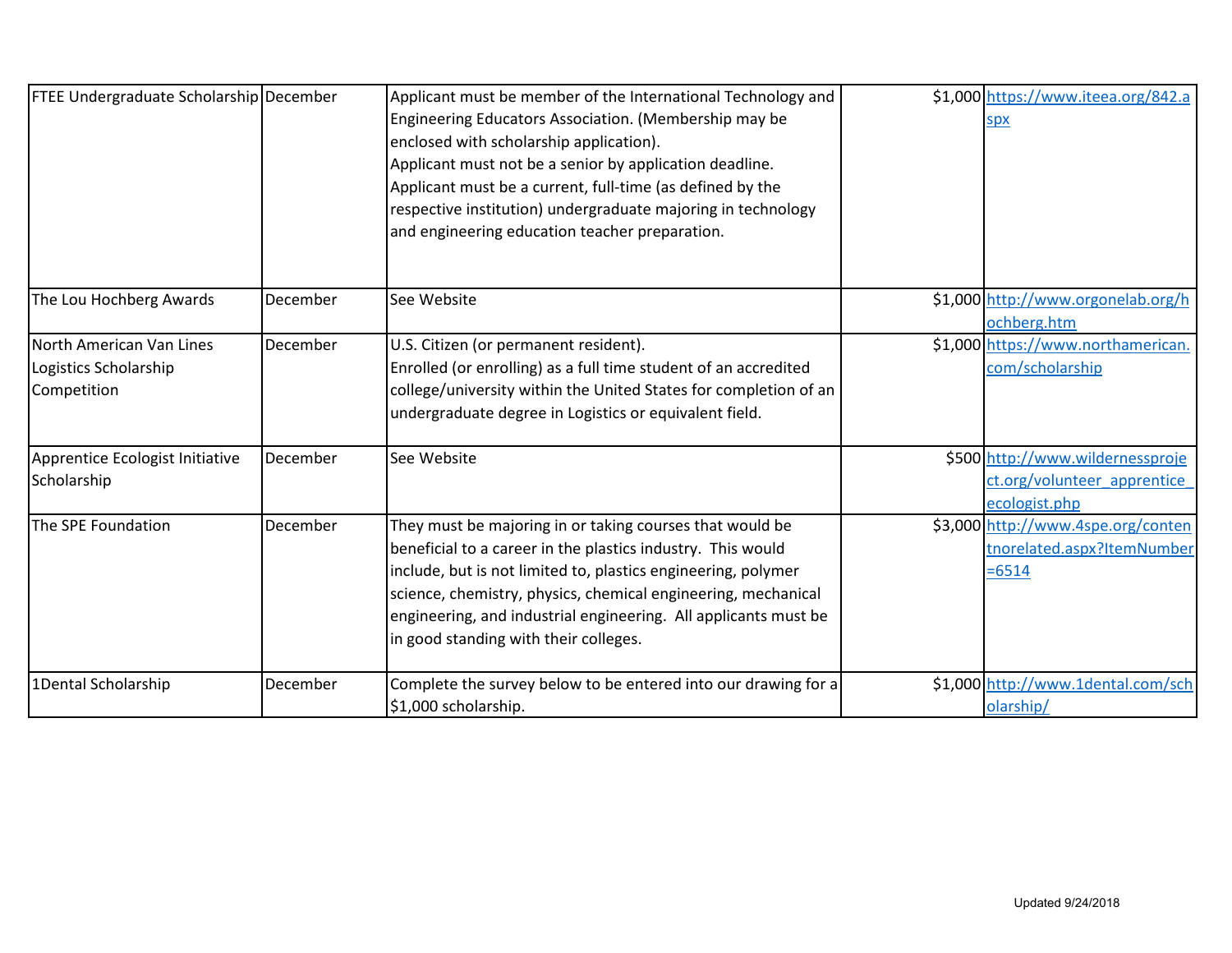| National Space Club and                    | December   | The applicant must be a U.S. citizen.                             | \$10,000 http://www.spaceclub.org/sc |
|--------------------------------------------|------------|-------------------------------------------------------------------|--------------------------------------|
| <b>Foundation Keynote</b>                  |            | The scholarship is open to seniors in high school through         | holarship/                           |
|                                            |            | graduate students.                                                |                                      |
|                                            |            | The applicant must have the intention of pursuing a career in     |                                      |
|                                            |            | the STEM fields and plan to attend an accredited U.S. college or  |                                      |
|                                            |            | university to follow a course of study to pursue a career in the  |                                      |
|                                            |            | STEM field, with a preference for those with space related        |                                      |
|                                            |            | interests.                                                        |                                      |
| Sharps' Scholarship                        | December   | Must be a U.S. or Canadian citizen and have been accepted to      | \$1,500 http://www.sharpsinc.com/s   |
|                                            |            | or be currently enrolled full-time as an undergraduate, in an     | cholarship-program                   |
|                                            |            | accredited university in healthcare related studies.              |                                      |
| <b>HECUA's Scholarship Program</b>         | December   | See website                                                       | Varies https://www.hecua.org/prog    |
|                                            |            |                                                                   | rams/scholarships                    |
| Job-Applications.com                       | December   | Is a full or part-time student who is in an accredited U.S. post- | \$1,000 https://www.job-             |
| <b>Scholarship Programs</b>                |            | secondary educational institution (including, but not limited to, | applications.com/scholarship         |
|                                            |            | college, university or trade school, or similarly accredited      | <u>s/</u>                            |
|                                            |            | program) with a current cumulative grade point average of 3.0     |                                      |
|                                            |            | or higher at that institution; and                                |                                      |
|                                            |            | Has worked an average of at least twelve (12) hours for each of   |                                      |
|                                            |            | the previous four (4) weeks at the time of applying; and          |                                      |
|                                            |            | Is a residential parent of at least one minor child;              |                                      |
|                                            |            |                                                                   |                                      |
| RentHop Apartment Scholarship April/August |            | You must be a current student in an eligible undergraduate        | \$3,000 https://www.renthop.com/c    |
|                                            |            | program or a graduating high school senior, working towards a     | ollege scholarship                   |
|                                            |            | bachelors degree or associates degree.                            |                                      |
| <b>SNAME Scholarships</b>                  | April/June | Naval Architecture and Marine Engineering-Related                 | Varies http://www.sname.org/educ     |
|                                            |            | Scholarships                                                      | ationoptions/scholarships            |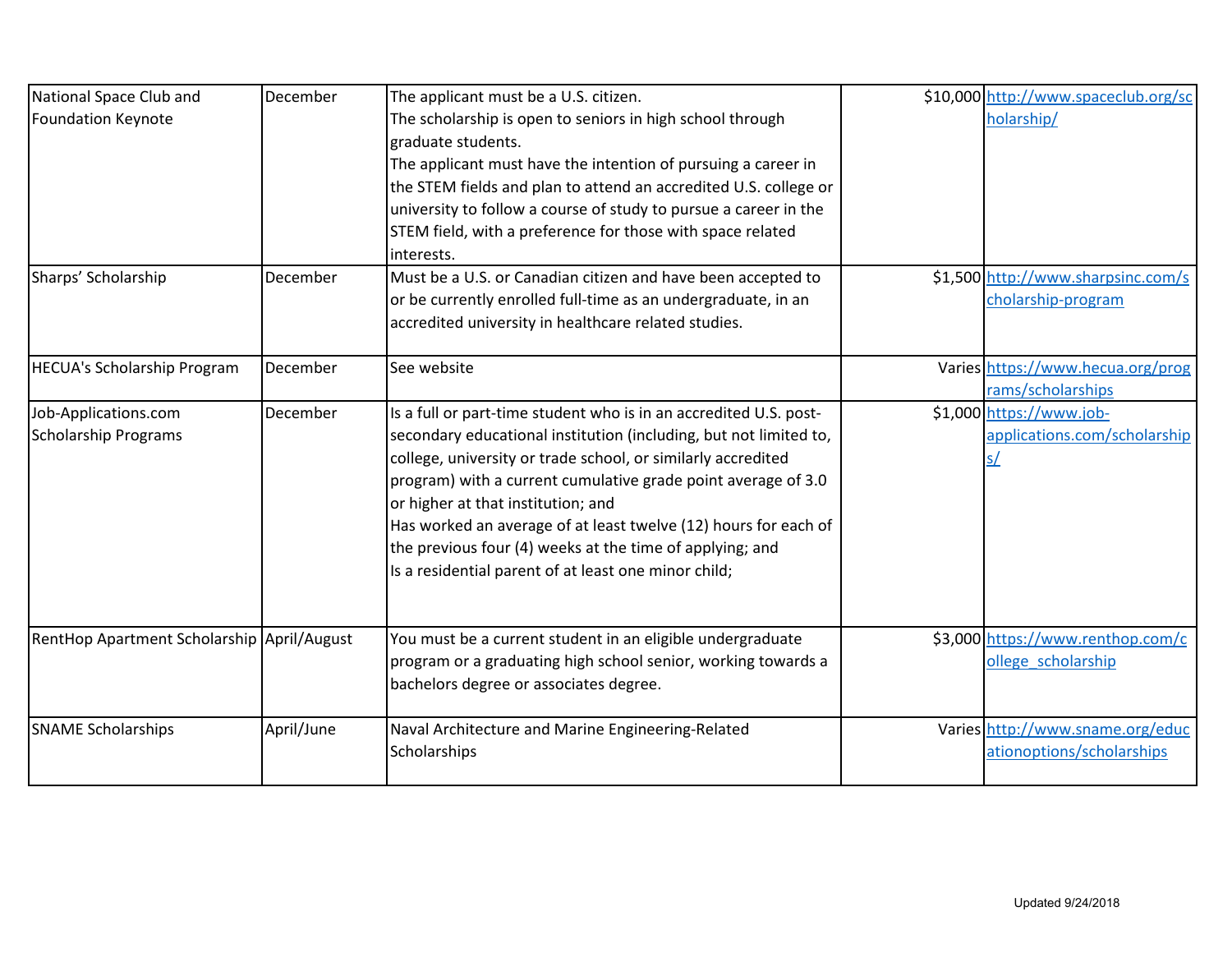| <b>WORTHY WOMEN'S</b>         |              | December/Augu Must be enrolled in a continuing education professional studies | \$1,000 to \$2,500 https://www.worthy.com/ab |
|-------------------------------|--------------|-------------------------------------------------------------------------------|----------------------------------------------|
| <b>PROFESSIONAL STUDIES</b>   | lst          | program                                                                       | out/scholarship                              |
| <b>SCHOLARSHIP</b>            |              | Applicant must be a permanent resident of the United States                   |                                              |
|                               |              | Applicant must identify as a female and be over the age of 30                 |                                              |
|                               |              |                                                                               |                                              |
| <b>ASHRAE Scholarship</b>     | December/May | Full-time enrollment in an accredited undergraduate                           | Varies https://www.ashrae.org/me             |
|                               |              | engineering or engineering technology program recognized by                   | mbership--                                   |
|                               |              | ASHRAE and listed for each scholarship.                                       | conferences/student-                         |
|                               |              | A cumulative grade point average (GPA) of at least 3.0 on a                   | zone/scholarships-and-                       |
|                               |              | scale where 4.0 is the highest and/or a class ranking of no less              | grants/scholarship-program                   |
|                               |              | than 30% evidenced by submission of an official transcript of                 |                                              |
|                               |              | grades and/or statement from a school administrator                           |                                              |
| Jordanian Graduate Student    | February     | Eligibility is limited to students in programs related to Jordan's            | \$3,000 http://www.acorjordan.org/f          |
| Scholarship                   |              | cultural heritage (for example: archaeology, anthropology,                    | ellowships-master-page/jgss-                 |
|                               |              | linguistics/epigraphy, history, conservation, museum studies,                 | $16 - 17/$                                   |
|                               |              | and cultural resource management related issues).                             |                                              |
| Robert E. Dougherty           | February     | Student must be a citizen or permanent legal resident of the US,              | \$5,000 http://www.compositepanel.           |
| <b>Educational Foundation</b> |              | Canada or Mexico.                                                             | org/about-cpa/red-education-                 |
|                               |              | Student must be enrolled full-time in undergraduate or                        | foundation.html                              |
|                               |              | post-graduate study                                                           |                                              |
|                               |              | Students must be enrolled in one of the following                             |                                              |
|                               |              | academic majors: Forestry/Forest Products, Chemical                           |                                              |
|                               |              | Engineering, Natural Resources, Mechanical Engineering, Land                  |                                              |
|                               |              | Management, Industrial Engineering, Wood Science &                            |                                              |
|                               |              | Technology, Architecture, Pulp & Paper Science, Business,                     |                                              |
|                               |              | Environmental Science, Marketing, Chemistry, Political Science                |                                              |
|                               |              |                                                                               |                                              |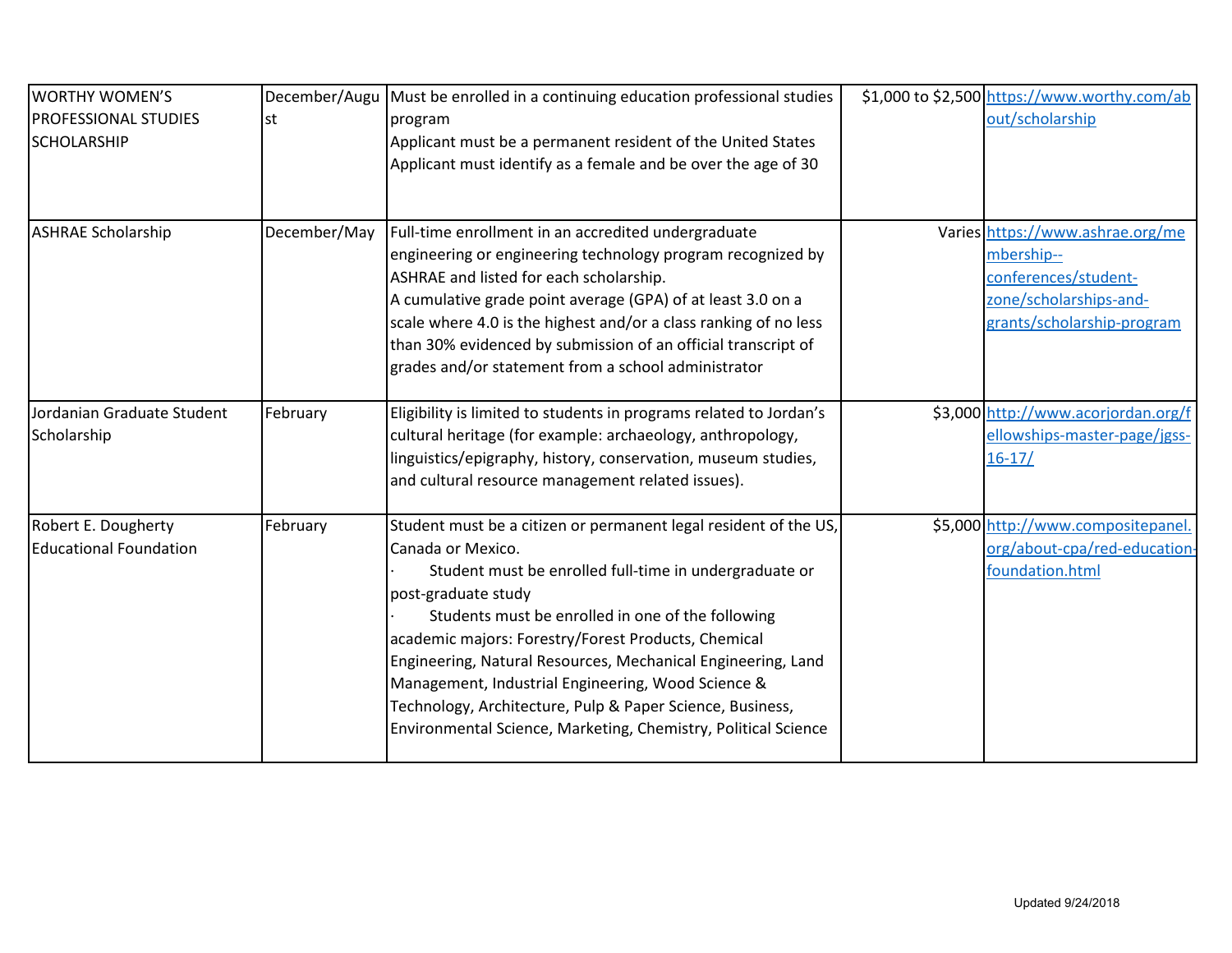| <b>Tortuga Backpacks Study</b><br>Abroad Scholarship<br>CoffeeForLess.com "Hit the | January/June<br>January/Septem | Be a U.S. citizen, permanent resident, or currently studying in<br>the US on a student visa<br>Be a full-time undergraduate student in good academic<br>standing at a four-year, degree-granting college or university in<br>the U.S.<br>Have applied to or been accepted into a study abroad program<br>eligible for credit by your college or university<br>Eligible students will be aged 18-25 and enrolled in an | \$1,000 http://www.tortugabackpack<br>s.com/pages/study-abroad-<br>scholarship<br>\$500 http://www.coffeeforless.co       |
|------------------------------------------------------------------------------------|--------------------------------|-----------------------------------------------------------------------------------------------------------------------------------------------------------------------------------------------------------------------------------------------------------------------------------------------------------------------------------------------------------------------------------------------------------------------|---------------------------------------------------------------------------------------------------------------------------|
| Books" Scholarship                                                                 | ber                            | accredited college or university.                                                                                                                                                                                                                                                                                                                                                                                     | m/scholarship                                                                                                             |
| Microsoft STEM Scholarships                                                        | Janurary                       | You must be enrolled full time in a bachelor's degree program<br>at a four-year college or university in the United States, Canada,<br>or Mexico at the time the application is submitted<br>The scholarship is open to students pursuing Computer Science,<br>Computer Engineering, or a related STEM degree<br>Maintain a 3.0 cumulative grade point average out of a possible<br>4.0                               | Varies https://careers.microsoft.co<br>m/students/scholarships                                                            |
| Giva Semi-Annual Student<br>Scholarship                                            | June and<br>December           | All students, regardless of major, currently attending a college<br>or university degree program either full or part-time are eligible<br>and encouraged to apply. The candidate must be enrolled and<br>active as a student already. The award is for school tuition so<br>the scholarship check will be written out to the student's<br>educational institution.                                                    | \$1,000 https://www.givainc.com/sc<br>holarships/student-<br>scholarship-worldwide-<br>community-ambassador-<br>award.cfm |
| New Look Laser Tattoo Removal June/November<br>Semiannual Scholarship              |                                | US citizens or permanent residents with a minimum GPA of 3.0<br>enrolled or planning to enroll in an accredited college or<br>university in Fall (of the current year) or Spring (of the following<br>year).                                                                                                                                                                                                          | \$2,000 http://www.newlookhouston<br>.com/New Look Scholarship<br>.html                                                   |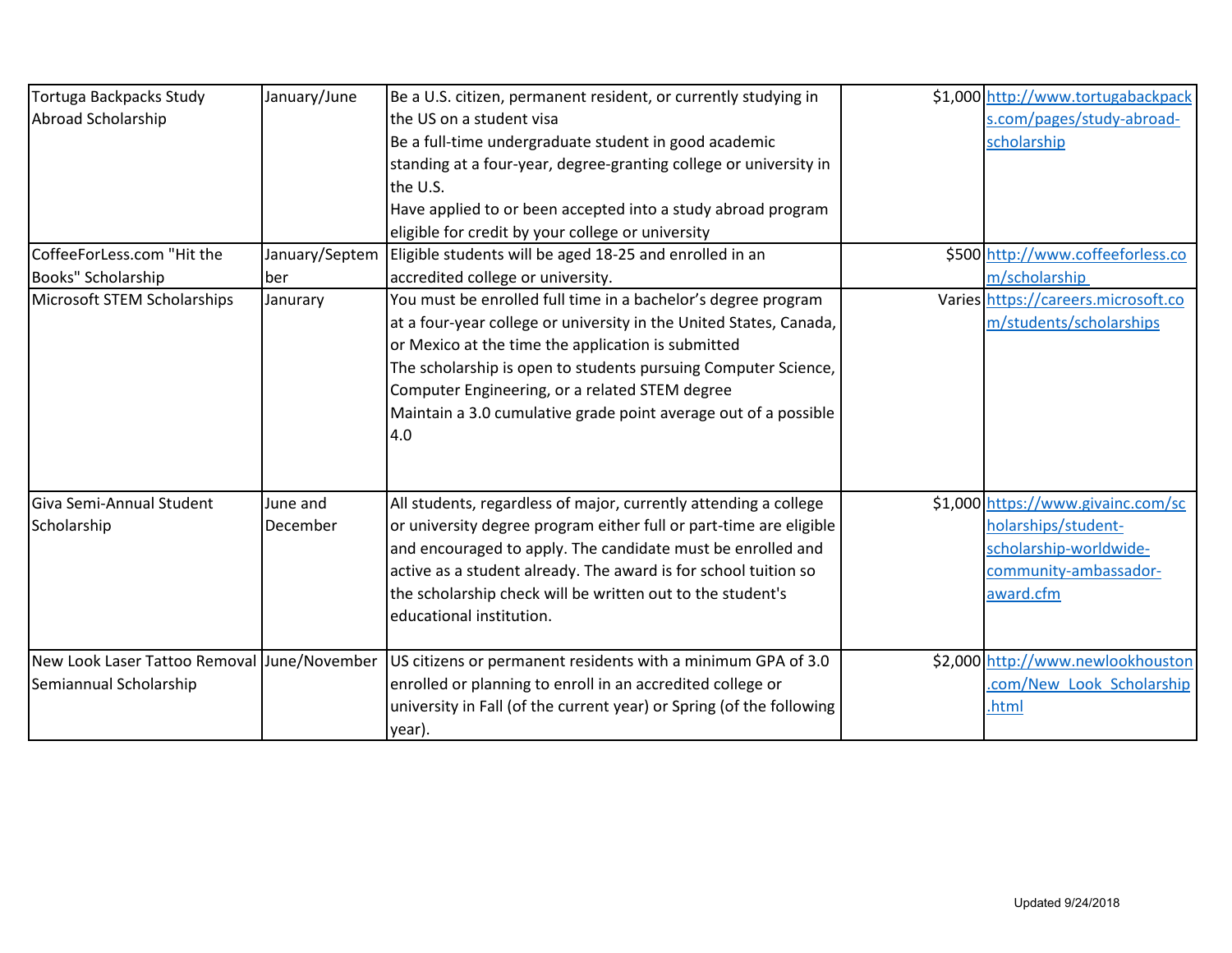| Rees Scholarship Foundation -<br><b>HVACR and Water Heating</b><br><b>Technician Program</b> | June/October             | Candidate must be a United States citizen, national or resident<br>alien. Candidates are encouraged to attend training programs<br>that have earned the Partnership for Air-Conditioning, Heating,<br>Refrigeration Accreditation (PAHRA) or an institution that<br>requires the Industry Competency Exam (ICE).                                                                                      | Varies http://www.reesscholarship.<br>org/site/292/Apply                                                                       |
|----------------------------------------------------------------------------------------------|--------------------------|-------------------------------------------------------------------------------------------------------------------------------------------------------------------------------------------------------------------------------------------------------------------------------------------------------------------------------------------------------------------------------------------------------|--------------------------------------------------------------------------------------------------------------------------------|
| Life Happens' Life Lessons<br>Scholarship                                                    | March                    | Open only to legal residents of the fifty (50) United States, the<br>District of Columbia and Puerto Rico, who are between 17 and<br>24 years of age, have experienced the death of a parent or legal<br>guardian, and are currently enrolled in, or have been accepted<br>to, a college, university or trade school within the fifty (50)<br>United States, the District of Columbia or Puerto Rico. | Up to \$15,000 http://www.lifehappens.org/<br>life-lessons-scholarship-<br>program/life-lessons-<br>scholarship-program-rules/ |
| College is Power Scholarship                                                                 | May, August,<br>December | Currently enrolled in a program of higher education. Applicants<br>may be full- or part-time students and attend a campus-based<br>or online program. Applicants must be citizens or permanent<br>residents of the United States.                                                                                                                                                                     | \$1,000 http://collegeispower.com/s<br>cholarship.cfm                                                                          |
| Common Knowledge<br><b>Foundation Scholarship</b>                                            | Monthly                  | All U.S. high school, college, and graduate students are eligible<br>(parents can compete, too)                                                                                                                                                                                                                                                                                                       | \$2,500 http://cksf.org/index.cfm?Pa<br>ge=Scholarships                                                                        |
| <b>Varsity Tutors College</b><br><b>Scholarship Contest</b>                                  | Monthly                  | Monthly Essay Contests: See Website                                                                                                                                                                                                                                                                                                                                                                   | \$1,000 http://www.varsitytutors.co<br>m/college-scholarship                                                                   |
| Elizabeth Greenshields<br><b>Foundation Scholarship</b>                                      | N/a                      | Applicants must be in the early or developmental stage of their<br>career, work in a representational style of painting, drawing,<br>sculpting or printmaking and demonstrate a commitment to<br>making their art a lifetime career.                                                                                                                                                                  | Varies https://www.elizabethgreens<br>hieldsfoundation.org/                                                                    |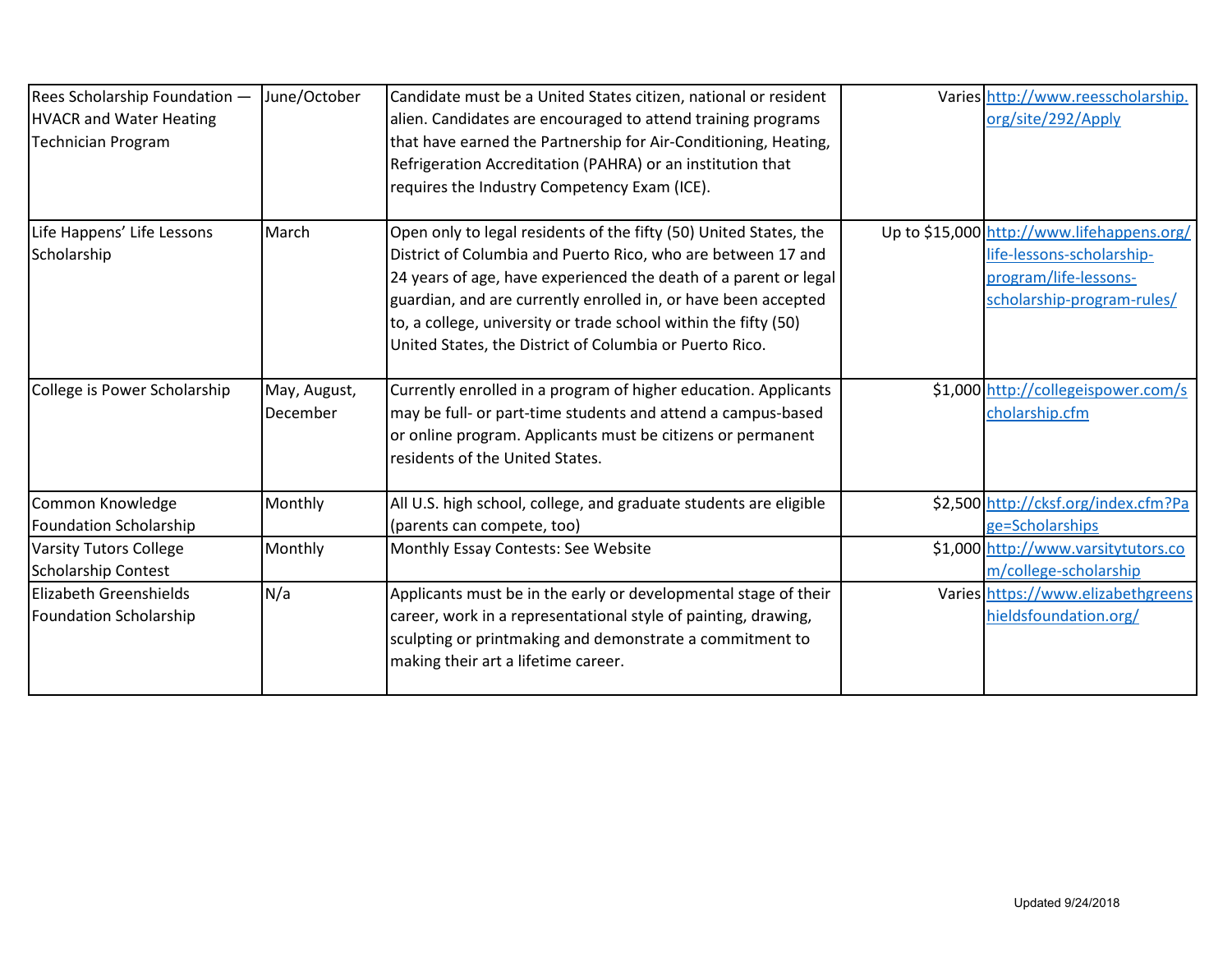| Women's Independence          | No Deadline      | Applicant must be a woman who is a direct survivor of intimate    | Varies http://wisp.fluidreview.com/       |
|-------------------------------|------------------|-------------------------------------------------------------------|-------------------------------------------|
| Scholarship Program           |                  | partner abuse. While we abhor abuse from any source, our          |                                           |
|                               |                  | effort is in assisting those women who are survivors of partner   |                                           |
|                               |                  | abuse.                                                            |                                           |
|                               |                  |                                                                   |                                           |
|                               |                  | The primary intent of the WISP program is to assist women who     |                                           |
|                               |                  | have been parted from an abusive partner for a minimum of         |                                           |
|                               |                  | one year.                                                         |                                           |
| L. Ron Hubbard Illustrator    | October 1,       | The Contest is open to entrants from all nations. (However,       | \$1,500 http://www.writersofthefutu       |
| Contest                       | January 1, April | entrants should provide themselves with some means for            | re.com/contest-rules-                     |
|                               | 1 and July 1     | written communication in English.) All themes of science fiction  | illustrators/                             |
|                               |                  | and fantasy illustrations are welcome: every entry is judged on   |                                           |
|                               |                  | its own merits only.                                              |                                           |
| College JumpStart Scholarship | October/April    | 10th-12th graders, college students and non-traditional           | \$1,000 http://www.jumpstart-             |
| Program                       |                  | students. The main requirement is that you are committed to       | scholarship.net/                          |
|                               |                  | going to school and can express your goals for getting a higher   |                                           |
|                               |                  | education.                                                        |                                           |
| My Projector Lamp Annual      | October/May      | Currently attending an accredited U.S. program: i.e. high school, | \$500 http://www.myprojectorlam           |
| Scholarship                   |                  | college or university.                                            | ps.com/scholarships.html                  |
|                               |                  | Be in the final year of high school or enrolled as an             |                                           |
|                               |                  | undergraduate in the U.S.                                         |                                           |
|                               |                  | A minimum cumulative Grade Point Average (GPA) of 3.0 or          |                                           |
|                               |                  | higher.                                                           |                                           |
| Do Something.org Scholarships | <b>Quarterly</b> | No essays, no GPA requirements, no recommendations, no            | Up to \$22,000 https://www.dosomething.or |
|                               |                  | applications.                                                     | g/us/about/easy-scholarships              |
| Coca-Cola Scholarships        | See Website      | See Website                                                       | Varies http://www.coca-                   |
|                               |                  |                                                                   |                                           |
|                               |                  |                                                                   | colascholarsfoundation.org/a              |
|                               |                  |                                                                   | pplicants/                                |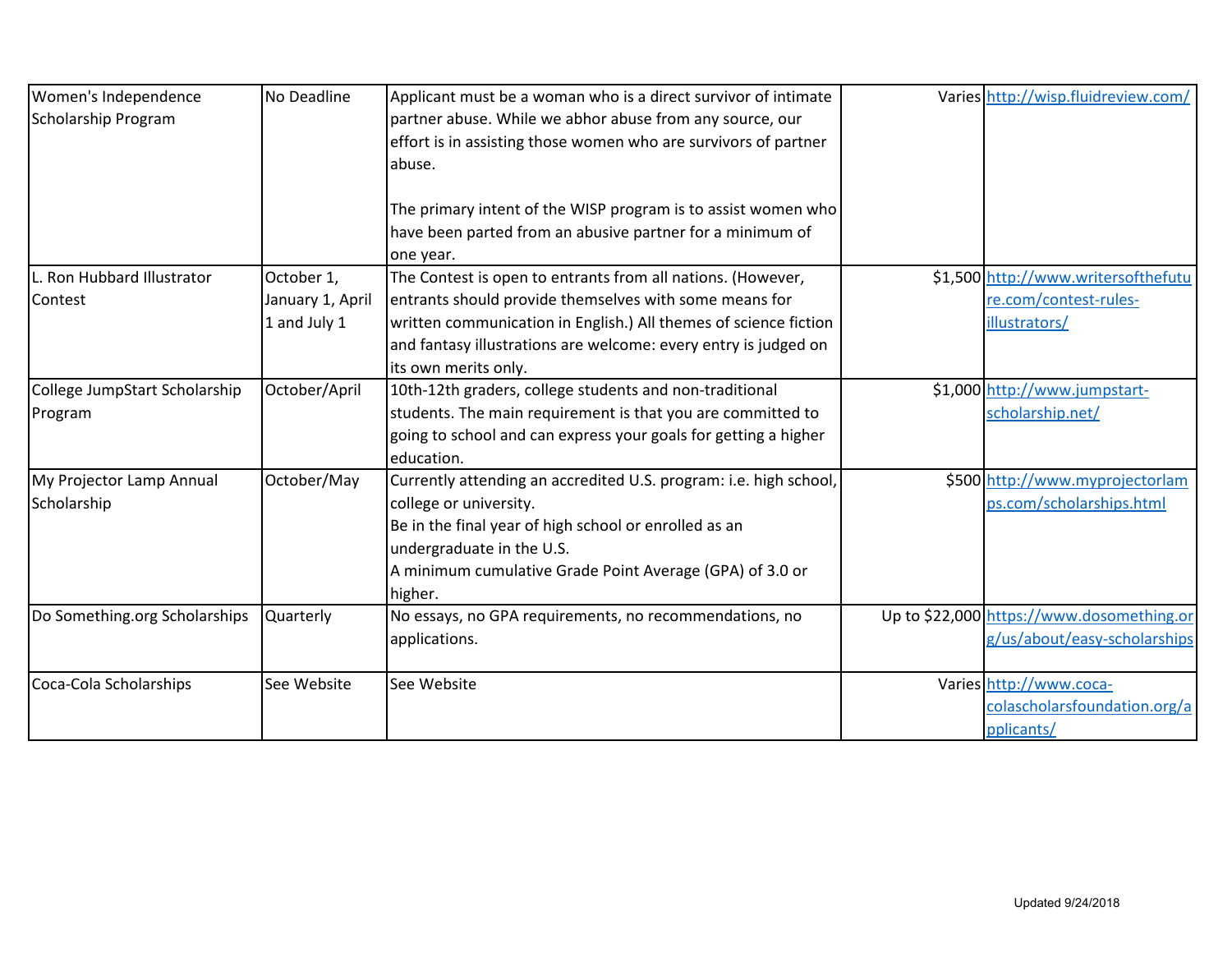| Helen Gee Chin Scholarship                             | See Website | The scholarship is open to students who plan to enroll full-time  | Varies http://www.hgcscholarshipfo  |
|--------------------------------------------------------|-------------|-------------------------------------------------------------------|-------------------------------------|
|                                                        |             | as an undergraduate at an accredited U.S. four-year college or    | undation.org/                       |
|                                                        |             | university and meet the minimum eligibility requirements: U.S.    |                                     |
|                                                        |             | citizenship, five or more years* of study in Chinese Martial Arts |                                     |
|                                                        |             | (Kung Fu, Wu Shu, or Tai Chi), and a "B" average grade or         |                                     |
|                                                        |             | better.                                                           |                                     |
| Institute for Humane Studies                           | See Website | Undergraduates/Grad Students studying liberal/libetarian          | Varies https://theihs.org/what-we-  |
|                                                        |             | traditions and human rights and wish to apply these in their      | offer/#funding                      |
|                                                        |             | work.                                                             |                                     |
| <b>IAFC Foundation Scholarships</b>                    | See website | Students interested in fire sciences or related academic          | Varies http://www.iafcf.org/Scholar |
|                                                        |             | programs: See Website                                             | ship.htm                            |
| Sandisk Foundation Scholarship                         | See Website | See Website                                                       | Varies https://www.sandisk.com/ab   |
|                                                        |             |                                                                   | out/corp-                           |
|                                                        |             |                                                                   | responsibility/scholars-            |
|                                                        |             |                                                                   | program                             |
| Power Poetry Scholarship                               | See Website | <b>Poetry Contest</b>                                             | \$1,000 http://www.powerpoetry.or   |
|                                                        |             |                                                                   | g/content/power-poetry-             |
|                                                        |             |                                                                   | scholarships                        |
| NACA <sup>®</sup> Scholarships for Student See Website |             | Be matriculated undergraduate students in good standing at        | Varies https://thenaca.wufoo.com/f  |
| Leaders                                                |             | the time of the application and during the semester in which      | orms/wighljl1pw0oim/                |
|                                                        |             | the award is received                                             |                                     |
|                                                        |             | - Hold significant leadership positions on their campuses         |                                     |
|                                                        |             | - Have made significant contributions to their campus             |                                     |
|                                                        |             | communities                                                       |                                     |
|                                                        |             | - Have demonstrated leadership skills and ability                 |                                     |
|                                                        |             | - You must be a U.S. Citizen                                      |                                     |
| NACA <sup>®</sup> Foundation Scholarship               | See Website | <b>Various Scholarships</b>                                       | Varies https://www.naca.org/FOUN    |
| Opportunities                                          |             |                                                                   | DATION/Pages/Scholarships.          |
|                                                        |             |                                                                   | aspx                                |
| <b>Stamps Foundation Scholarship</b>                   | See Website | For students applying to the University of Washington             | Varies http://www.stampsfoundatio   |
|                                                        |             |                                                                   | n.org/2012/11/20/university-        |
|                                                        |             |                                                                   | of-washington-seattle-wa/           |
|                                                        |             |                                                                   |                                     |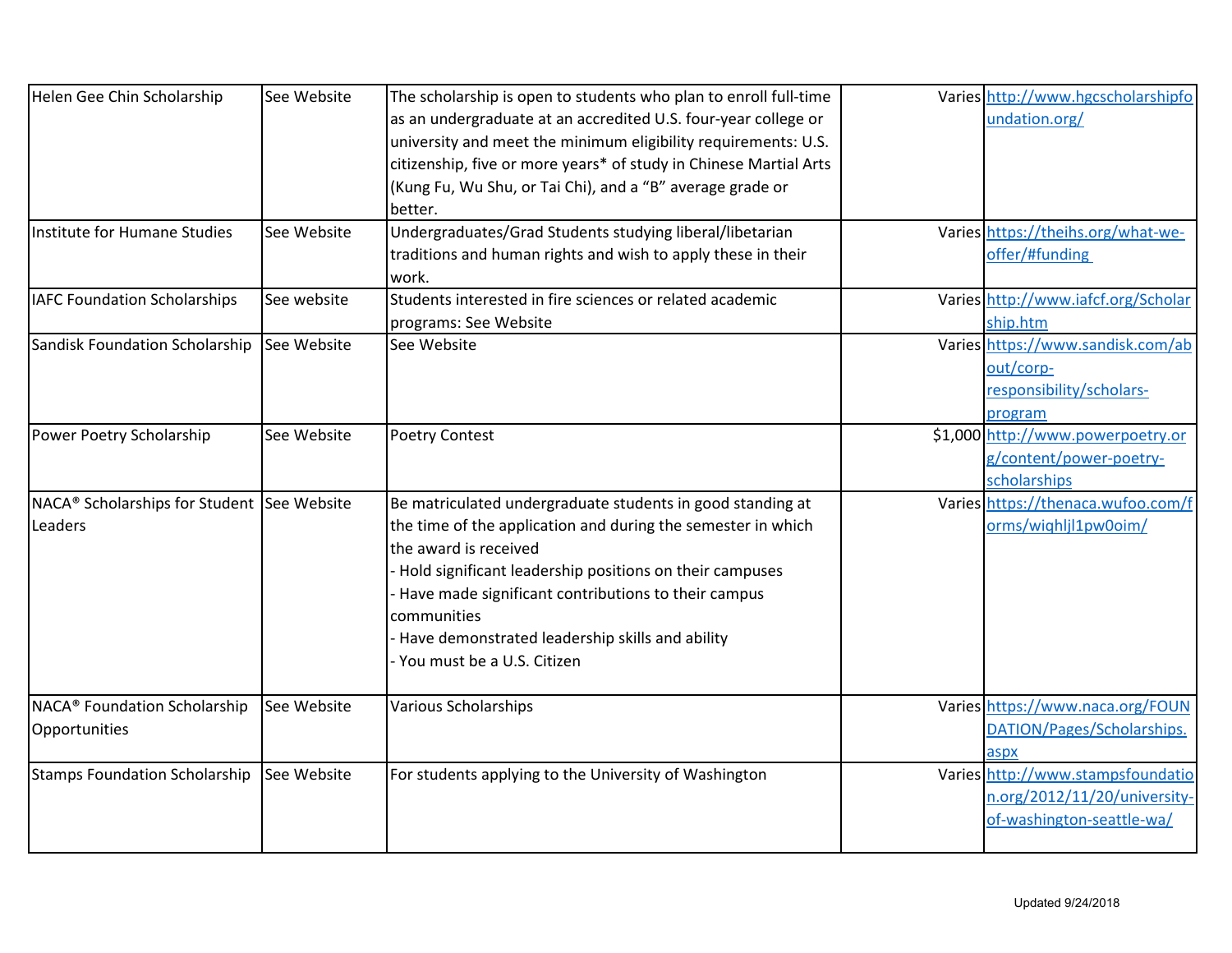| American Road and                         | See Website | Transportation-Related Scholarships: See Website                  | Varies http://www.artba.org/found                      |
|-------------------------------------------|-------------|-------------------------------------------------------------------|--------------------------------------------------------|
| <b>Transportation Builders</b>            |             |                                                                   | ation/awards-scholarships/                             |
| Association                               |             |                                                                   |                                                        |
| <b>Digital Responsibility</b>             | See Website | Four essay topic scholarships high school, college and graduate   | Varies http://www.digitalresponsibil                   |
| Scholarships                              |             | school students.                                                  | ity.org/scholarships/                                  |
| <b>AIFS Study Abroad Scholarships</b>     | See Website | Various Study Aborad Scholarships                                 | Varies http://www.aifsabroad.com/                      |
| Southeastern Theatre                      | See Website | Various Theatre-Related Scholarships: See Website                 | scholarships.asp<br>Varies http://www.setc.org/scholar |
|                                           |             |                                                                   |                                                        |
| Conference Scholarship                    |             |                                                                   | ships-awards/scholarships                              |
| <b>INTERNATIONAL FURNISHINGS</b>          | See Website | IFDA/EF SCHOLARSHIPS REQUIRE A MAJOR IN INTERIOR DESIGN           | Varies http://www.ifdaef.org/stude                     |
| AND DESIGN ASSOCIATION                    |             | OR A RELATED DESIGN/FURNISHINGS PROGRAM, UNLESS                   | nt-scholarships                                        |
| <b>EDUCATIONAL FOUNDATION</b>             |             | OTHERWISE NOTED. Scholarships are for undergraduate               |                                                        |
| <b>SCHOLARSHIPS</b>                       |             | students attending U.S. institutions and all applications must be |                                                        |
|                                           |             | in English.                                                       |                                                        |
|                                           |             |                                                                   |                                                        |
| Study Abroad in Europe                    | See Website | Various scholarships for students who wish to study abroad in     | Varies http://www.studyabroadineu                      |
|                                           |             | Europe                                                            | rope.com/pages.aspx?id=20                              |
|                                           |             |                                                                   | &t=Scholarship                                         |
| The ASCAP Foundation                      | See Website | The ASCAP Foundation provides Awards to emerging                  | Varies http://ascapfoundation.org/p                    |
|                                           |             | composers and songwriters and Recognition to honor the            | rograms/awards.aspx                                    |
|                                           |             | achievements of established composers and songwriters.            |                                                        |
| National Press Photographers              | See Website | Photojournalism-Related Scholarships                              | Varies http://nppf.org/nppf-                           |
| Foundation                                |             |                                                                   | scholarships-grants-and-                               |
|                                           |             |                                                                   | awards/                                                |
| The Bound to Stay Bound Books See Website |             | For the education of men and women who intend to pursue an        | \$7,500 http://www.ala.org/alsc/awa                    |
| Scholarship                               |             | MLS or advanced degree and who plan to work in the area of        | rdsgrants/scholarships                                 |
|                                           |             | library service to children. This work may be serving children up |                                                        |
|                                           |             | to and including the age of 14 in any type library.               |                                                        |
|                                           |             |                                                                   |                                                        |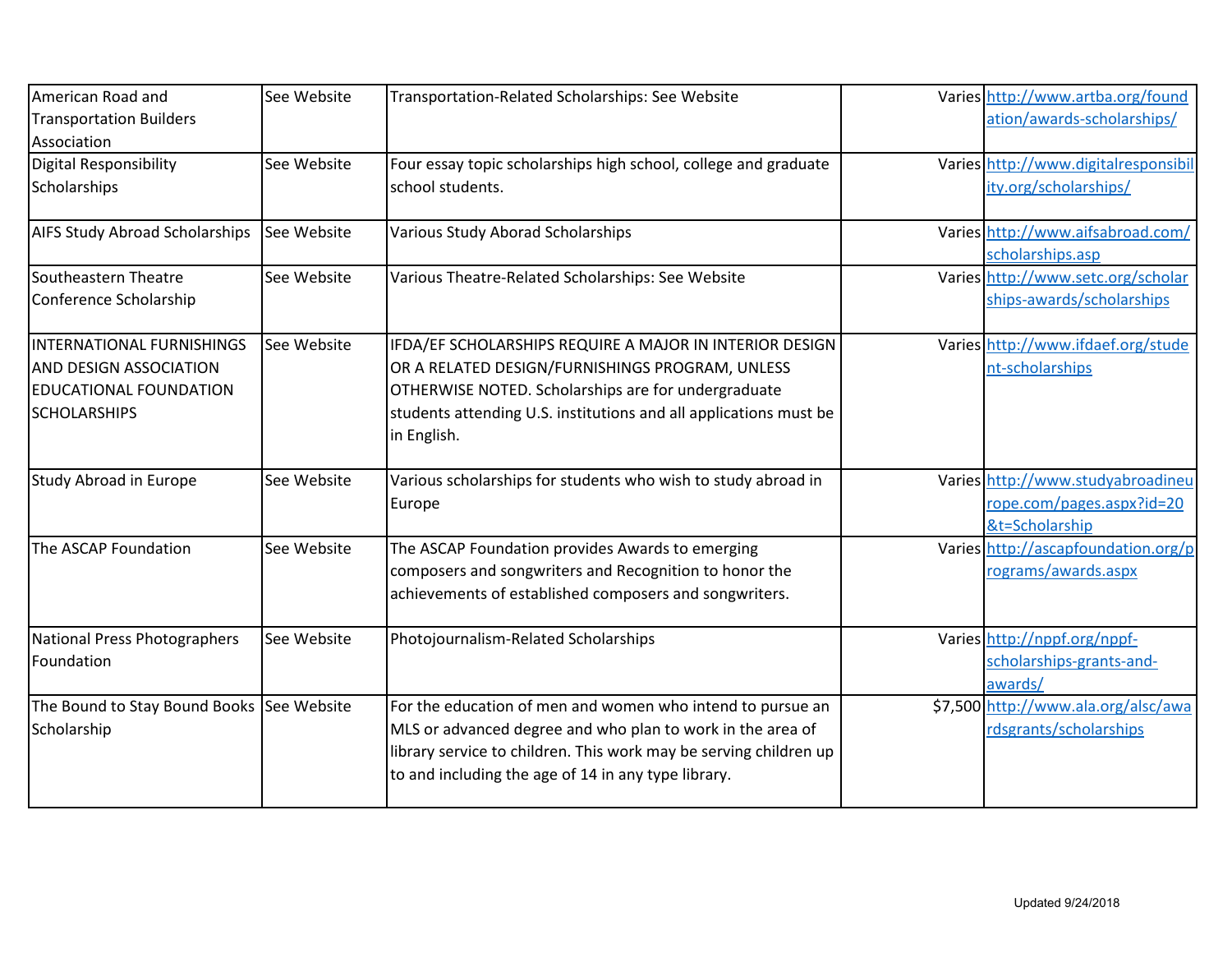| Radio Television Digital News                                 | See Website | Scholarships are open to undergraduate students pursuing                                                                                                                                                                                                                                                                                                                                                                                   | Varies http://rtdna.org/content/sch                                                           |
|---------------------------------------------------------------|-------------|--------------------------------------------------------------------------------------------------------------------------------------------------------------------------------------------------------------------------------------------------------------------------------------------------------------------------------------------------------------------------------------------------------------------------------------------|-----------------------------------------------------------------------------------------------|
| Foundation                                                    |             | careers in radio, television, or digital journalism.                                                                                                                                                                                                                                                                                                                                                                                       | olarships                                                                                     |
| American Culinary Federation<br><b>Education Foundation</b>   | See Website | Educational scholarships to high school students, college<br>students, professional chefs looking to further their education<br>or become certified                                                                                                                                                                                                                                                                                        | Varies http://www.acfchefs.org/ACF<br>/Education/Scholarships/ACF<br>/Education/Scholarships/ |
| Public Relations Student Society See Website<br>of America    |             | Public Relations- Related Scholarships                                                                                                                                                                                                                                                                                                                                                                                                     | Varies http://prssa.prsa.org/scholar<br>ships_competitions/individua                          |
| NCGE/AAG Excellence of<br>Scholarship Award                   | See Website | The NCGE/AAG Excellence of Scholarship Award recognizes<br>graduating seniors majoring in geography for outstanding<br>academic achievement                                                                                                                                                                                                                                                                                                | Varies http://www.ncge.org/excelle<br>nce-of-scholarship-awards                               |
| Daughters of the American<br><b>Revolution Scholarships</b>   | See Website | All applicants must be United States citizens: See Website                                                                                                                                                                                                                                                                                                                                                                                 | Varies http://www.dar.org/national-<br>society/scholarships                                   |
| Project Management Institute<br><b>Educational Foundation</b> | See Website | Varies/ Multiple Scholarships: See Website                                                                                                                                                                                                                                                                                                                                                                                                 | See Website http://pmief.org/scholarship<br>s-grants-and-<br>awards/scholarships              |
| Colorado Association of Law<br>Libraries                      | See Website | CoALL currently offers three financial awards:                                                                                                                                                                                                                                                                                                                                                                                             | Varies http://www.coallnet.org/me<br>mber-benefits/grant-and-<br>scholarships/                |
| NDIA's Women In Defense<br><b>HORIZONS Scholarship</b>        | See Website | Be currently enrolled at an accredited university or college,<br>either full-time or part-time.<br>Undergraduate and graduate students are eligible;<br>undergraduates must have attained at least 60 credits.<br>Demonstrate interest in pursuing a career related to national<br>security or defense.<br>Demonstrate financial need.<br>Have a minimum grade point average of 3.25.<br>Be a woman.<br>Be a citizen of the United States. | Varies http://wid.ndia.org/horizon/<br>pages/default.aspx                                     |
| <b>IFSEA Worthy Goal Scholarship</b><br>Fund                  | See Website | Varies/ Multiple Scholarships: See Website                                                                                                                                                                                                                                                                                                                                                                                                 | Varies http://www.ifsea.com/progr<br>ams inside.cfm?catid=3087                                |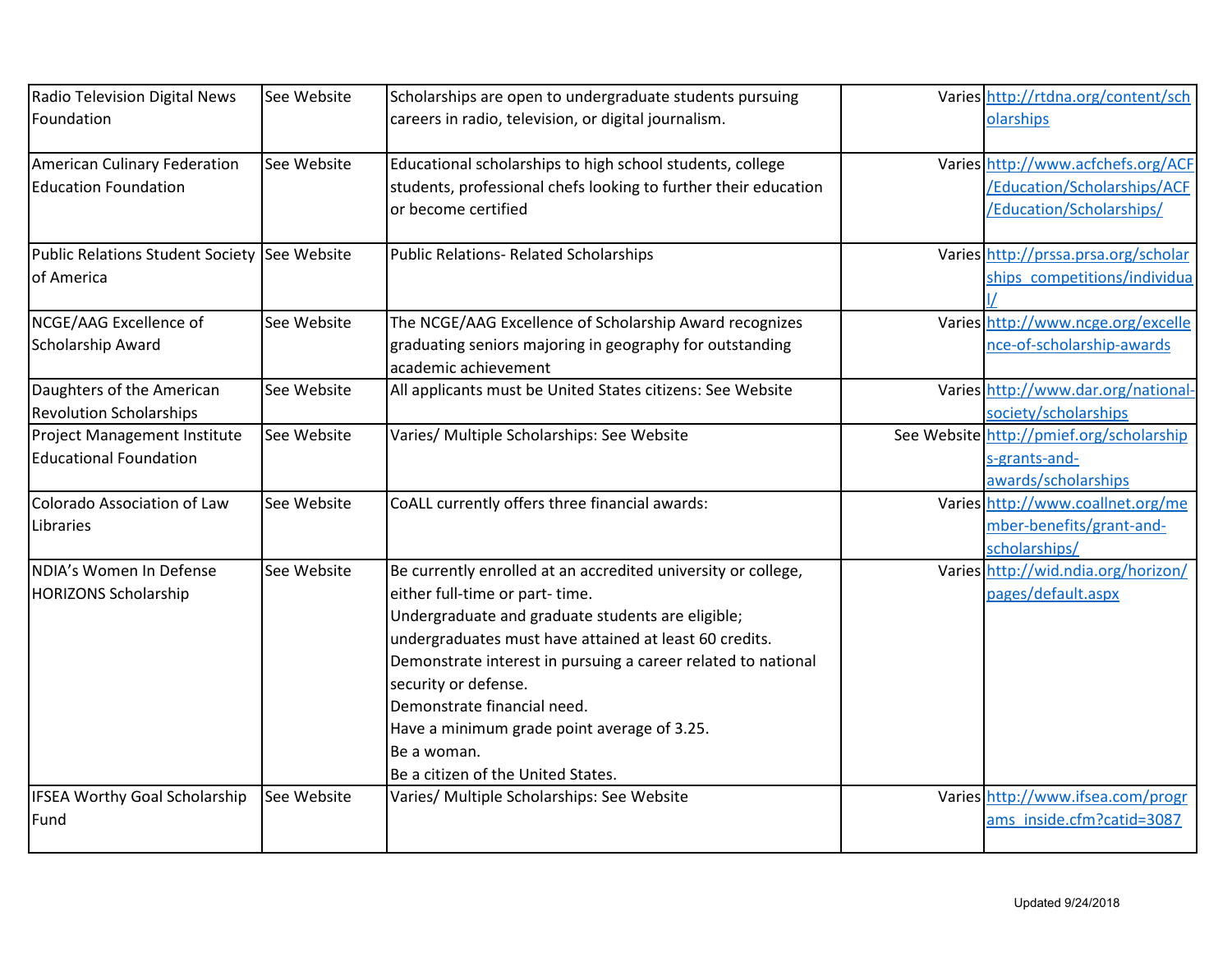| Appraisal Institute Education              | See Website | Various Scholarships: See Website                                | Varies http://www.appraisalinstitut  |
|--------------------------------------------|-------------|------------------------------------------------------------------|--------------------------------------|
| Trust                                      |             |                                                                  | e.org/education/education-           |
|                                            |             |                                                                  | resources/scholarships/              |
|                                            |             |                                                                  |                                      |
| School Nutrition Foundation!               | See Website | An active SNA member, who has been a SNA member for at           | Varies https://schoolnutrition.org/E |
| Education                                  |             | least one year,                                                  | ducationScholarships/                |
|                                            |             | Currently employed in school foodservice                         |                                      |
|                                            |             | Enrolled (or will be enrolled) in a degree program at a          |                                      |
|                                            |             | vocational/technical, undergraduate, graduate or post-graduate   |                                      |
|                                            |             | level in the United States                                       |                                      |
|                                            |             | Enrolled (or will be enrolled) in a program of study which falls |                                      |
|                                            |             | into one or more of the SNA Keys to Excellence subject areas     |                                      |
| Overseas Press Club Foundation See Website |             | <b>Various Scholarships</b>                                      | Varies http://www.overseaspresscl    |
|                                            |             |                                                                  | ubfoundation.org/scholarshi          |
|                                            |             |                                                                  | ps.html                              |
| Conference of Minority                     | See Website | <b>Various Scholarships</b>                                      | Varies http://www.comto.org/page     |
| <b>Transportation Officials</b>            |             |                                                                  | /Scholarships                        |
| National Retail Foundation                 | See Website | <b>Various Scholarships</b>                                      | Varies https://nrf.com/career-       |
|                                            |             |                                                                  | center/scholarships                  |
| <b>NPPF Scholarships</b>                   | See Website | <b>Various Scholarships</b>                                      | Varies http://nppf.org/nppf-         |
|                                            |             |                                                                  | scholarships-grants-and-             |
|                                            |             |                                                                  | awards/                              |
| Association of Accountants and             | See Website | <b>Various Scholarships</b>                                      | Varies https://www.imanet.org/stu    |
| Financial Professionals in                 |             |                                                                  | dents/scholarships-and-              |
| <b>Business Scholarships</b>               |             |                                                                  | awards                               |
| American Historical Association            | See Website | Various awards and Grants                                        | Varies https://www.historians.org/a  |
| Scholarships                               |             |                                                                  | wards-and-grants/awards-             |
|                                            |             |                                                                  | and-prizes                           |
| Architecture Education and                 | See Website | Architecture-Related Scholarships: See Website                   | Varies http://www.aia.org/educatio   |
| Scholarship Opportunities                  |             |                                                                  | n/AIAS075223                         |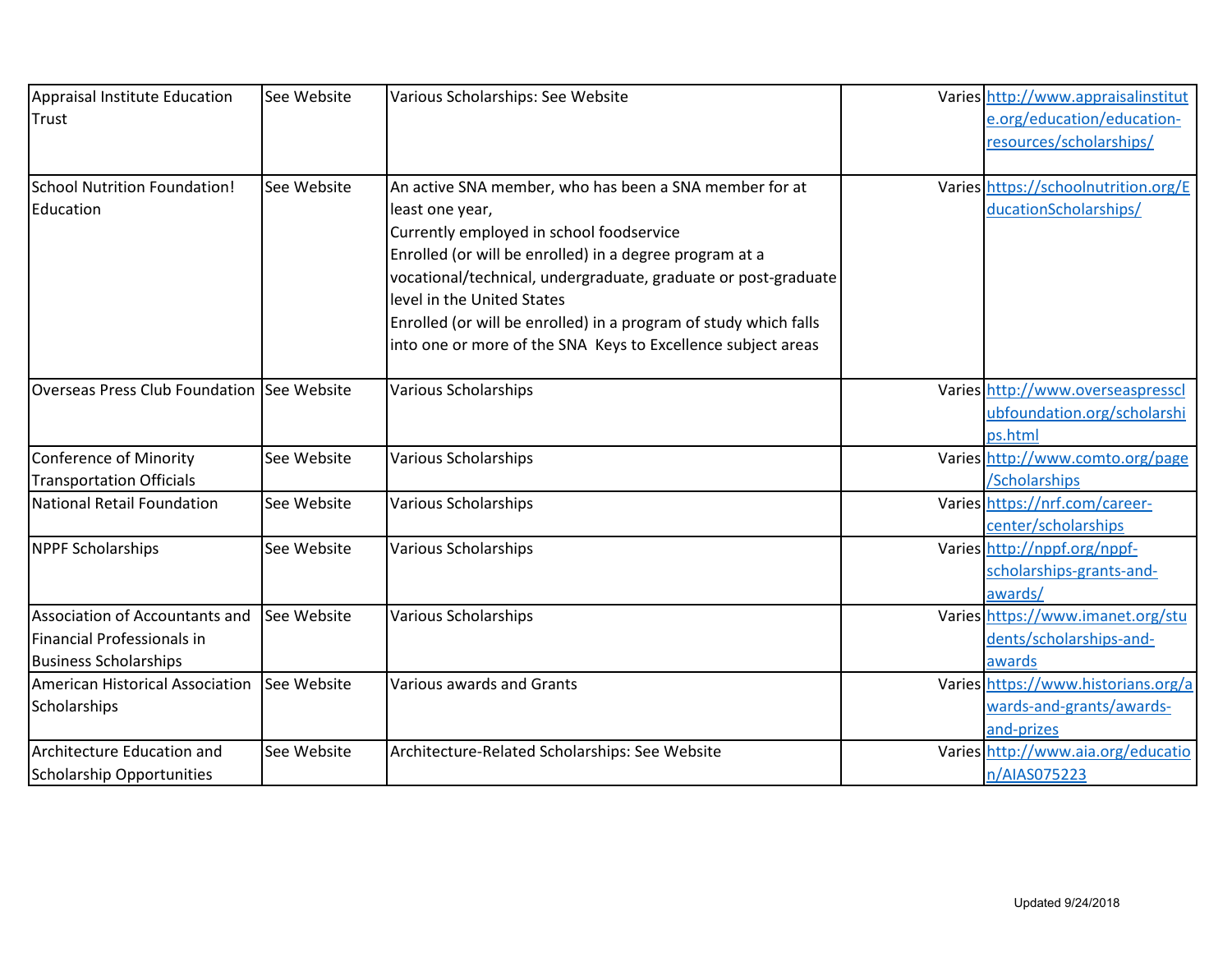| <b>AWWA Scholarships</b><br><b>ACSM Scholarships</b>                | See Website<br>See Website | <b>Various Scholarships</b><br>ACSM invests in the future of sports medicine and exercise<br>science by giving to our student members. Student members                                                                                                                                                                                                                                                                                                                                    | Varies http://www.awwa.org/mem<br>bership/get-involved/student-<br>center/awwa-<br>scholarships.aspx<br>Varies http://www.acsm.org/find-<br>continuing-education/awards- |
|---------------------------------------------------------------------|----------------------------|-------------------------------------------------------------------------------------------------------------------------------------------------------------------------------------------------------------------------------------------------------------------------------------------------------------------------------------------------------------------------------------------------------------------------------------------------------------------------------------------|--------------------------------------------------------------------------------------------------------------------------------------------------------------------------|
|                                                                     |                            | are eligible for grants and awards to offset the rising costs of<br>tuition and travel. Various Scholarships                                                                                                                                                                                                                                                                                                                                                                              | grants/student-awards                                                                                                                                                    |
| ADHA's Institute for Oral Health See Website<br>Scholarship Program |                            | Must be enrolled in an accredited dental hygiene program in<br>the United States<br>Completed a minimum of one year in a dental hygiene<br>curriculum. Students may be in the process of completing their<br>first year when application is submitted.<br>A minimum grade point average (GPA)- please refer to the<br>specific scholarship to which you are applying to find out the<br>minimum require GPA<br>A full-time student during the academic year for which you are<br>applying | Varies http://www.adha.org/ioh-<br>scholarships-main                                                                                                                     |
| <b>ADA Foundation Scholarship</b>                                   | See Website                | Various Dental Scholarships: See Website                                                                                                                                                                                                                                                                                                                                                                                                                                                  | Varies http://www.adafoundation.o<br>rg/en/how-to-apply/                                                                                                                 |
| <b>AORN Foundation</b>                                              | See Website                | The AORN Foundation awards scholarships to students who are<br>pursuing a career in perioperative nursing and to registered<br>nurses who are continuing their education in perioperative<br>nursing by pursuing a bachelor's, master's or doctoral degree.                                                                                                                                                                                                                               | Varies https://www.aorn.org/aorn-<br>foundation/scholarships-<br>available                                                                                               |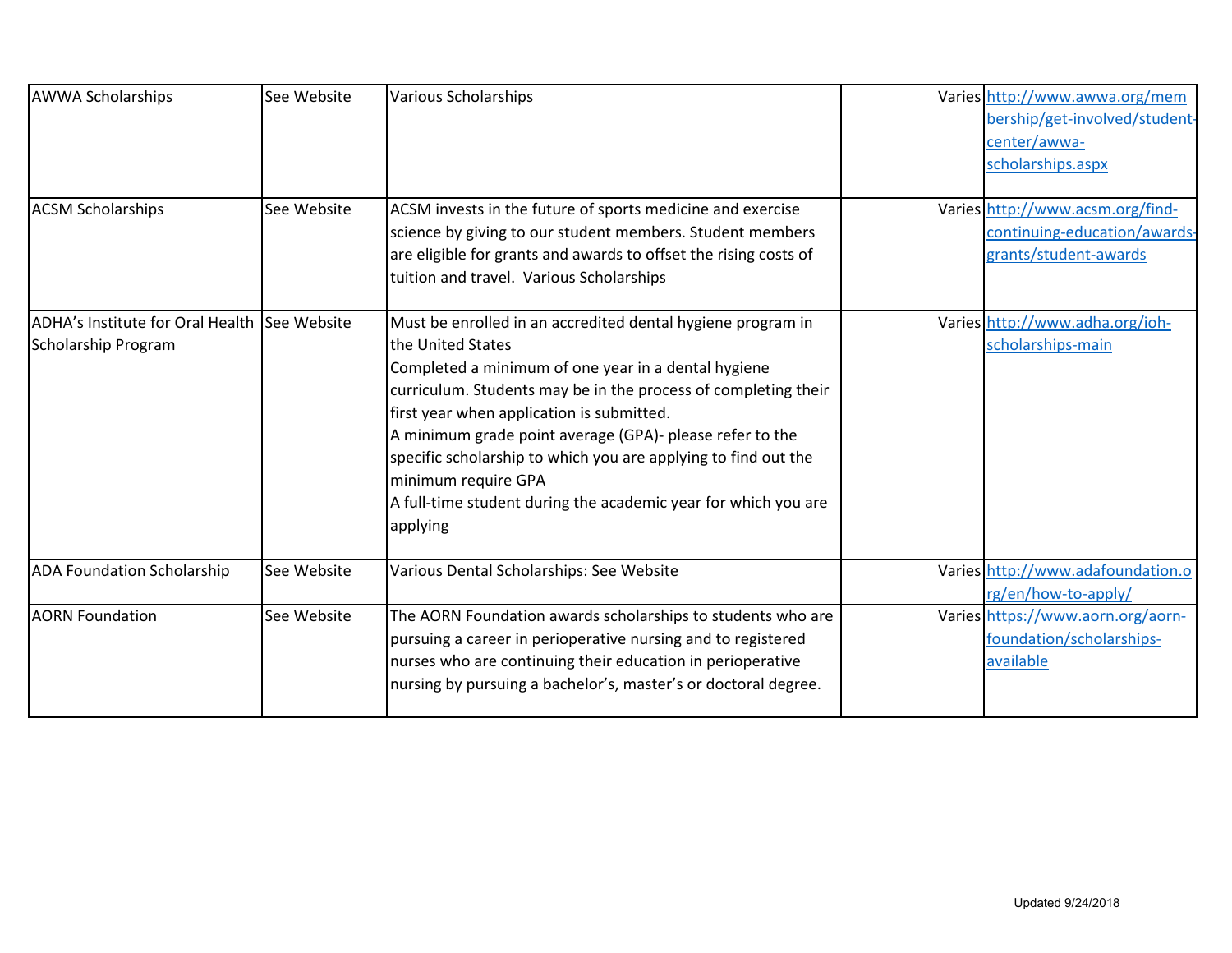| <b>Barry Goldwater Scholarship</b>           | See Website | Be a full-time matriculated sophomore or junior pursuing a       | \$7,500 https://goldwater.scholarsap |
|----------------------------------------------|-------------|------------------------------------------------------------------|--------------------------------------|
|                                              |             | degree at an accredited 4-year or 2-year institution of higher   | ply.org/eligibility/                 |
|                                              |             | education                                                        |                                      |
|                                              |             | 2. Intend to pursue a research career in a natural science,      |                                      |
|                                              |             | mathematics or engineering,**                                    |                                      |
|                                              |             | 3. Have a college grade point average of at least a 3.0 on a 4.0 |                                      |
|                                              |             | scale.                                                           |                                      |
| <b>Electrochemical Society</b>               | See Website | Various Engineering-Related Scholarships                         | Varies http://www.electrochem.org    |
|                                              |             |                                                                  | /student-awards                      |
| Association of Rehabilitation                | See Website | <b>Various Nursing Scholarships</b>                              | Varies http://www.rehabnurse.org/    |
| <b>Nurses</b>                                |             |                                                                  | awards/content/Scholarships          |
|                                              |             |                                                                  | .html                                |
| <b>Campus RN Scholarships</b>                | See Website | Various Scholarships: See Website                                | Varies http://www.campusrn.com/s     |
|                                              |             |                                                                  | cholarships/scholarship list.a       |
|                                              |             |                                                                  | sp?browse=A                          |
| <b>AHNA Scholarships and Awards</b>          | See Website | Various Nursing Scholarships: See Website                        | Varies http://www.ahna.org/Resour    |
|                                              |             |                                                                  | ces/Scholarships-and-Awards          |
| <b>AEA Educational Foundation</b>            | See Website | <b>Pilot-Related Scholarships</b>                                | Varies http://aea.net/educationalfo  |
|                                              |             |                                                                  | undation/scholarships.asp            |
| <b>APS Minority Scholarship</b>              | See Website | Physics-Related Scholarships                                     | Varies https://www.aps.org/progra    |
|                                              |             |                                                                  | ms/minorities/honors/schola          |
|                                              |             |                                                                  | rship/                               |
| Beneath The Sea - Marine                     | See Website | Various Marine-Related Scholarships                              | Varies http://www.beneaththesea.o    |
| <b>Careers Scholarships</b>                  |             |                                                                  | rg/scholarships/44619                |
| AMS Fellowships and                          | See Website | Various Mathematics-Related Scholarships                         | Varies http://www.ams.org/progra     |
| Scholarships                                 |             |                                                                  | ms/ams-fellowships/ams-              |
|                                              |             |                                                                  | fellowships                          |
| American Statistical Association See Website |             | Mathematics-Related Scholarships: See Website                    | Varies http://www.amstat.org/ASA/    |
| Foundation                                   |             |                                                                  | Your-Career/Awards-and-              |
|                                              |             |                                                                  | Scholarships.aspx                    |
|                                              |             |                                                                  |                                      |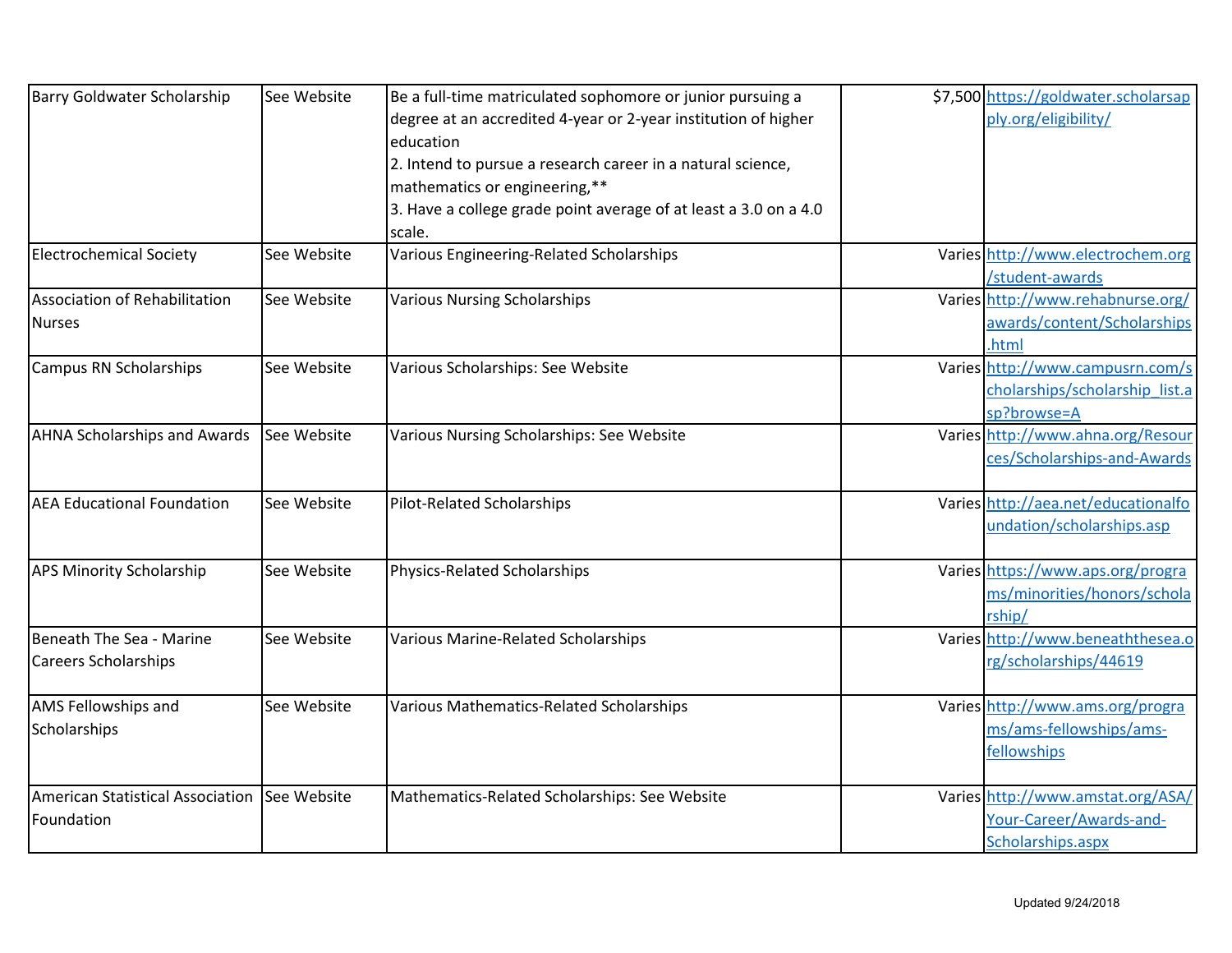| <b>SME Education Foundation</b>                           | See Website | Advanced Manufacturing-Related Scholarships: See Website                                                                                                                                                                                                                                           | Varies http://www.smeef.org/schol<br>arships/undergraduate.asp                                                                                                                                                                                                   |
|-----------------------------------------------------------|-------------|----------------------------------------------------------------------------------------------------------------------------------------------------------------------------------------------------------------------------------------------------------------------------------------------------|------------------------------------------------------------------------------------------------------------------------------------------------------------------------------------------------------------------------------------------------------------------|
|                                                           | See Website | Be enrolled full time in graduate or undergraduate industrial<br>engineering programs.                                                                                                                                                                                                             | Varies http://www.iienet2.org/detai<br>ls.aspx?id=857                                                                                                                                                                                                            |
| <b>IISE's Scholarship</b>                                 |             | Have an overall point-hour average of 3.40 on a scale of 0 -<br>4.00. Graduate students must have had a 3.40 average as<br>undergraduates to qualify.                                                                                                                                              |                                                                                                                                                                                                                                                                  |
| <b>TMS Foundation</b>                                     | See Website | The applicant must be a student member of Material<br>Advantage.<br>Applicants must be undergraduate sophomores or junior unless<br>otherwise noted.<br>Applicants must be enrolled full time in a<br>metallurgical/materials science engineering program at a<br>qualified college or university. | Varies http://www.tms.org/student<br>s/scholarships.aspx                                                                                                                                                                                                         |
| Migrant Health Scholarship                                | See Website | Students who are already employees at a migrant/community<br>health care center.                                                                                                                                                                                                                   | Varies http://www.ncfh.org/scholar<br>ships.html                                                                                                                                                                                                                 |
| <b>AICHE Student Awards &amp;</b><br>Competitions         | See Website | Chemical Engineering-Related Scholarships: See Website                                                                                                                                                                                                                                             | Varies http://www.aiche.org/comm<br>unity/awards/student-<br>awards-competitions                                                                                                                                                                                 |
| Computer Research Association See Website<br>Scholarships |             | Various Computer-Related Scholarships                                                                                                                                                                                                                                                              | Varies http://cra.org/cra-<br>w/scholarships-and-<br>awards/other/?utm_source=<br>CRA-<br>W+Awards+and+Scholarships<br>&utm campaign=913333ed5<br>$2 -$<br>November Awards and Sch<br>olarships CRA W&utm med<br>ium=email&utm_term=0_7b<br>6246414d-913333ed52- |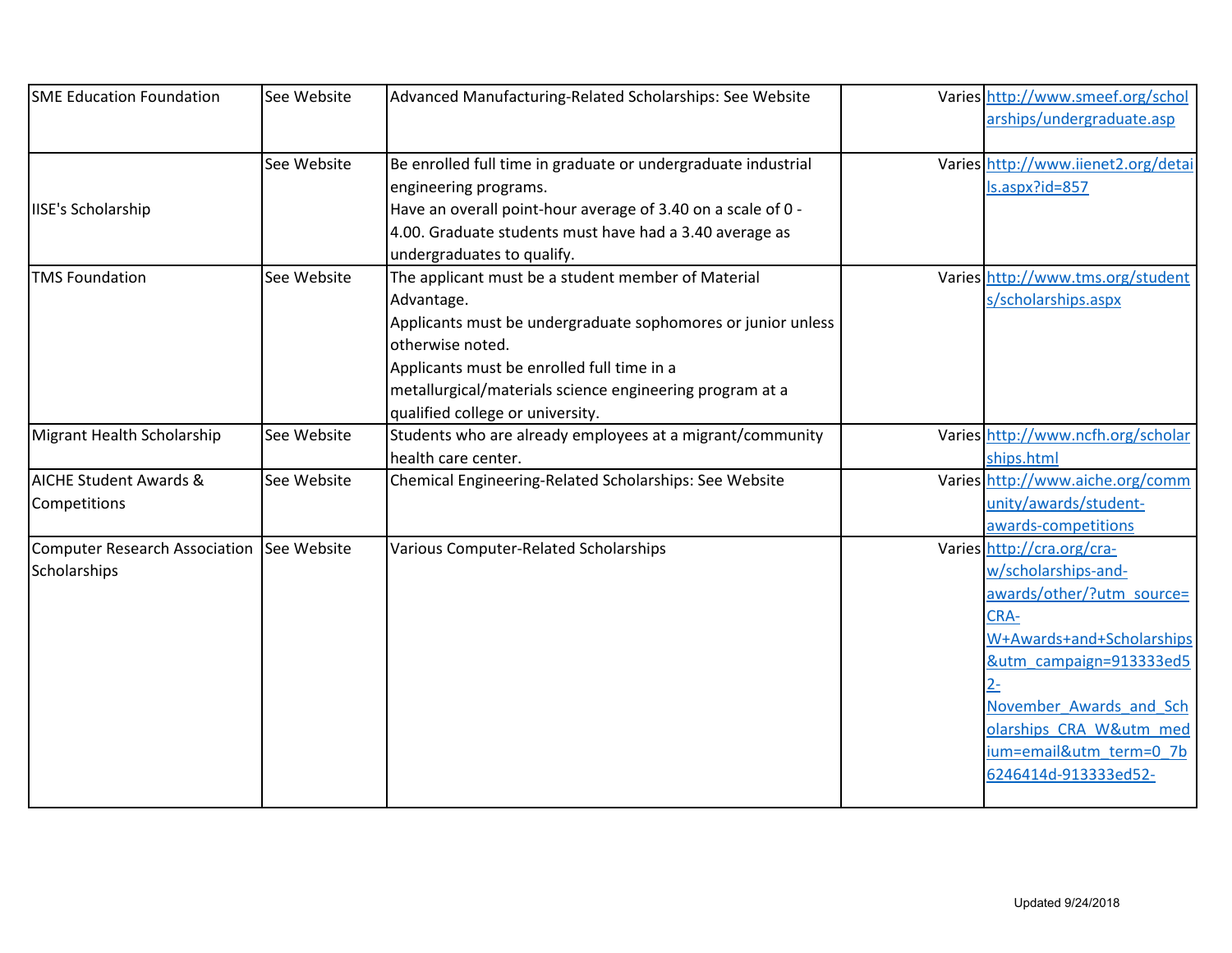| <b>NSPE Scholarships</b>                                                                | See Website | Various Engineering-Related Scholarships                                                                                                                                                                                                                                        | Varies https://www.nspe.org/resou<br>rces/students/scholarships                                                                                               |
|-----------------------------------------------------------------------------------------|-------------|---------------------------------------------------------------------------------------------------------------------------------------------------------------------------------------------------------------------------------------------------------------------------------|---------------------------------------------------------------------------------------------------------------------------------------------------------------|
| EEA COLLEGE SCHOLARSHIPS                                                                | See Website | Various Aviation-Related Scholarships                                                                                                                                                                                                                                           | Varies https://www.eaa.org/en/eaa<br>/aviation-education-and-<br>resources/eaa-youth-<br>education/eaa-aviation-<br>scholarships/eaa-college-<br>scholarships |
| National Air Transportation<br>Foundation Scholarships                                  | See Website | Various Aviation-related scholarships                                                                                                                                                                                                                                           | Varies http://nata.aero/about-<br>nata/scholarships.aspx                                                                                                      |
| The American Society For<br>Nondestructive Testing                                      | See Website | Various scholarships                                                                                                                                                                                                                                                            | Varies https://www.asnt.org/minor<br>sitesections/aboutasnt/awar<br>ds                                                                                        |
| <b>ASPRS Awards and Scholarships</b>                                                    | See Website | Available to both undergraduate and graduate student-<br>members of ASPRS and others, these resources have been<br>generated with the intention of advancing academic and<br>professional goals within the fields of Photogrammetry, Remote<br>Sensing and related disciplines. | Varies http://www.asprs.org/ASPRS-<br>Awards-and-<br>Scholarships.html                                                                                        |
| SNMMI & SNMMI-TS Grants,<br>Awards, & Scholarships                                      | See Website | Various Medical-Related scholarships                                                                                                                                                                                                                                            | Varies http://www.snmmi.org/Abou<br>tSNMMI/Content.aspx?Item<br>Number=4167                                                                                   |
| American Society of Agricultural See Website<br>and Biological Engineers<br>Scholarship |             | Agriculture & Biological-Engineering-Related Scholarships                                                                                                                                                                                                                       | Varies http://www.asabe.org/award<br>s-landmarks/student-awards,<br>competitions-<br>scholarships.aspx                                                        |
| Seattle Foundation Scholarships See Website                                             |             | <b>Various Scholarships</b>                                                                                                                                                                                                                                                     | Varies http://www.washboard.org/<br>Seeker/Scholarships/SearchR<br>esults.aspx?val=Seattle%20F<br>oundation                                                   |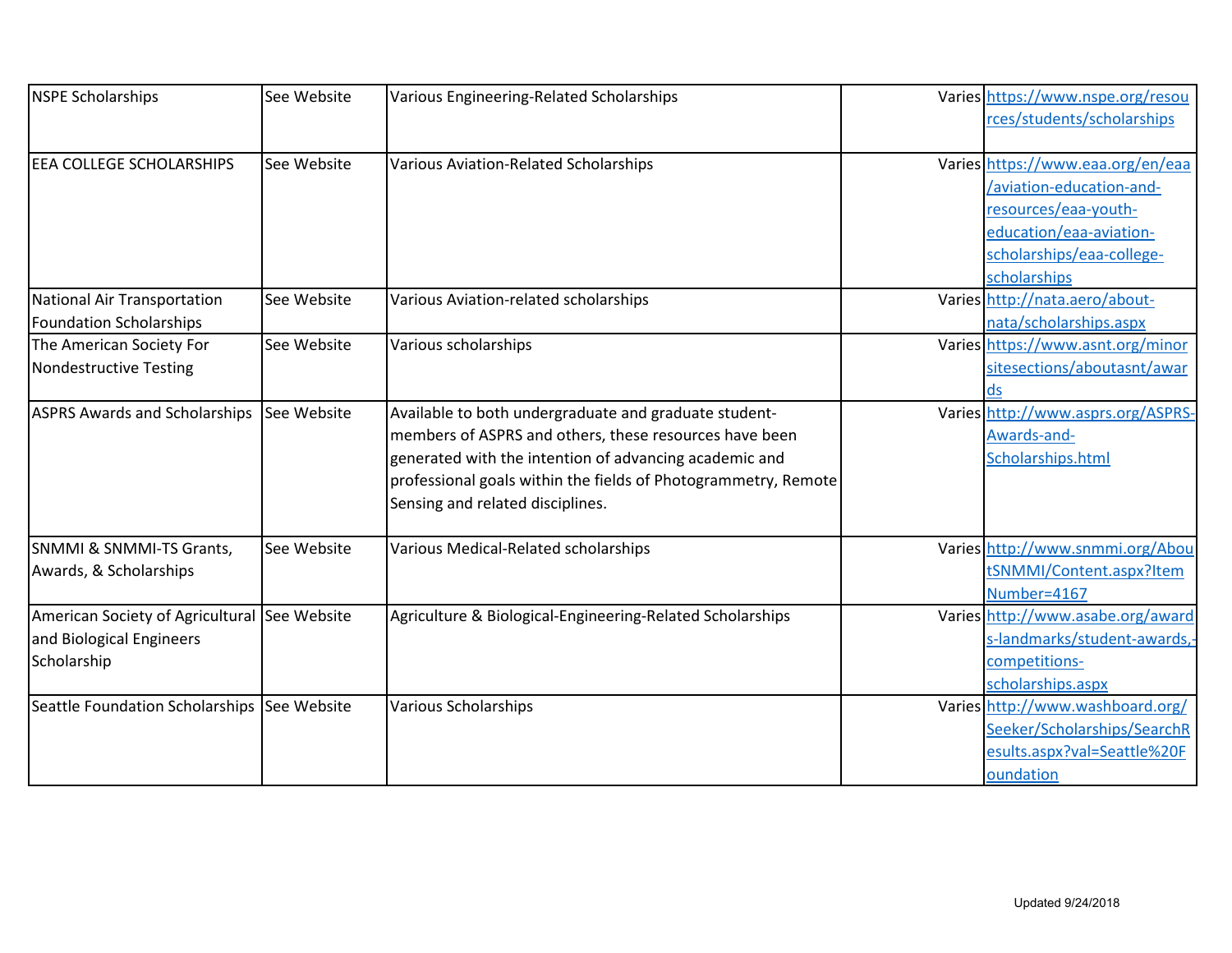| Passport to College Promise        | See Website | Spend at least one year in foster care in Washington state after | \$4,500 http://www.readysetgrad.or     |
|------------------------------------|-------------|------------------------------------------------------------------|----------------------------------------|
| Scholarship                        |             | their 16th birthday.                                             | g/college/passport-foster-             |
|                                    |             | Emancipate from care on or after January 1, 2007.                | youth-promise-program                  |
|                                    |             | Enroll at least half-time in an eligible college by their 22nd   |                                        |
|                                    |             | birthday.                                                        |                                        |
|                                    |             | Maintain Washington residency.                                   |                                        |
|                                    |             | Not pursue a degree in theology.                                 |                                        |
|                                    |             | Be working toward earning their first bachelor's degree,         |                                        |
|                                    |             | associate degree, or certificate.                                |                                        |
| Independent Colleges of            | See Website | <b>Various Scholarships</b>                                      | Varies http://www.icwashington.or      |
| <b>Washington Scholarships</b>     |             |                                                                  | g/scholarships/                        |
| <b>Washington Need Based Grant</b> | See Website | The State Need Grant (SNG) program provides need-based           | Varies http://www.wsac.wa.gov/sta      |
|                                    |             | financial aid to income-eligible students pursuing postsecondary | te-need-grant                          |
|                                    |             | education. Eligible students have a household income that is     |                                        |
|                                    |             | less than 70 percent of the state's median family income.        |                                        |
| <b>Washington State BPW</b>        | See Website | Woman student and a U.S. citizen                                 | Varies http://bpwwafoundation.org      |
| Foundation                         |             | Meet age requirements for specific scholarship or grant          | /scholarships/                         |
|                                    |             | A resident of Washington State for one or more years             |                                        |
|                                    |             | Officially accepted into a program or course of study at an      |                                        |
|                                    |             | accredited school in Washington State or enrolled in an          |                                        |
|                                    |             | "online" accredited program accepted as a Washington State       |                                        |
|                                    |             | <b>Education institution</b>                                     |                                        |
|                                    |             | Demonstrate scholastic ability                                   |                                        |
|                                    |             | Be in need of financial assistance                               |                                        |
| JACL National Scholarship          | See Website | Every applicant must be an active National JACL member. JACL     | Varies https://jacl.org/jacl-national- |
| Program                            |             | membership is open to everyone of any ethnic background. All     | scholarship-program/                   |
|                                    |             | who meet eligibility criteria are welcomed and encouraged to     |                                        |
|                                    |             | apply.                                                           |                                        |
|                                    |             | Applicants must be planning to attend full time at a college,    |                                        |
|                                    |             | university, trade school, business school, or any other          |                                        |
|                                    |             | institution of higher learning within the United States at the   |                                        |
|                                    |             | undergraduate or graduate school level.                          |                                        |
|                                    |             |                                                                  |                                        |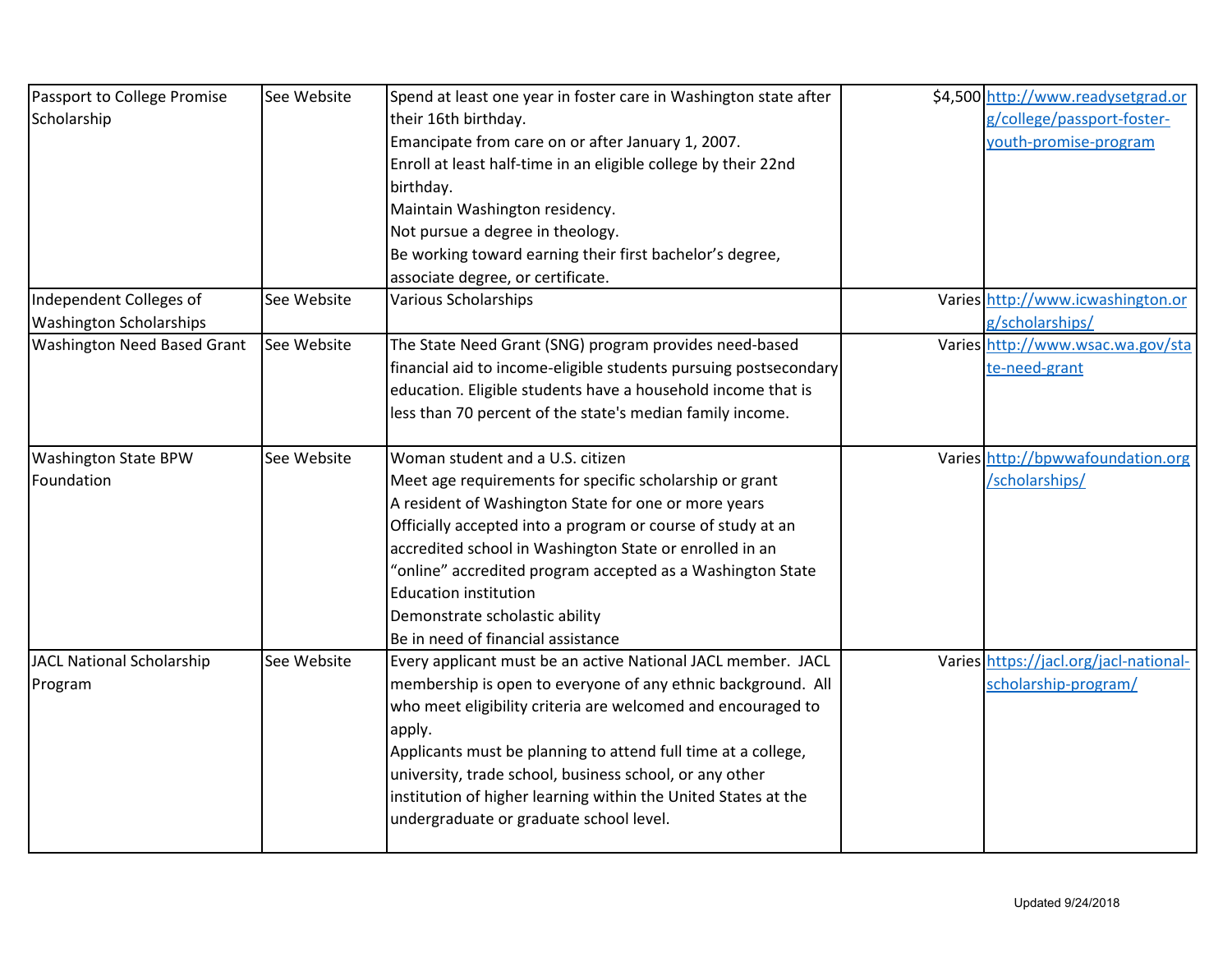| <b>SWE Scholarships</b>                                                            | See Website | Various Women in Engineering-Related Scholarships                                                                                                                                                                                                                                            | Varies http://societyofwomenengin<br>eers.swe.org/scholarships                                              |
|------------------------------------------------------------------------------------|-------------|----------------------------------------------------------------------------------------------------------------------------------------------------------------------------------------------------------------------------------------------------------------------------------------------|-------------------------------------------------------------------------------------------------------------|
| <b>THE AGBU SCHOLARSHIP</b><br><b>PROGRAM</b>                                      | See Website | Various Scholarships for Armenian Identified Students                                                                                                                                                                                                                                        | Varies https://www.agbu-<br>scholarship.org/#Eligibility                                                    |
| <b>AICPA Scholarships</b>                                                          | See Website | <b>Accounting-Related Scholarships</b>                                                                                                                                                                                                                                                       | Varies https://www.aicpa.org/beco<br>meacpa/scholarships/pages/<br>default.aspx                             |
| <b>WTS Foundation</b>                                                              | See Website | Various scholarships for women who are pursuing careers in<br>transportation through undergraduate and graduate programs                                                                                                                                                                     | Varies https://www.wtsinternationa<br>.org/education/scholarships/                                          |
| American Society for Clinical<br>Laboratory Science Education<br>and Research Fund | See Website | Varies/ Multiple Scholarships                                                                                                                                                                                                                                                                | Varies http://www.ascls.org/educat<br>ion-and-research-fund-<br>scholarships-grants-and-<br>awards          |
| Hellenic Times Scholarship Fund See Website                                        |             | To financially aid Greek Identified students.                                                                                                                                                                                                                                                | Varies http://www.htsfund.org/abo<br>ut fund.html                                                           |
| National Medical Fellowships'<br>Scholarships                                      | See Website | Proof of U.S. citizenship or Deferred Action for Childhood<br>Arrivals (DACA) approval letter<br>Currently enrolled in an accredited U.S. medical school<br>Underrepresented minority student*<br>Demonstrated leadership ability<br>Commitment to serving medically underserved communities | Varies https://www.nmfonline.org/<br>about-our-scholarships-and-<br>awards/general-scholarships-<br>awards/ |
| American Physical Therapy<br><b>Association Scholarship</b>                        | See Website | Physical Therapy-Related Scholarships.                                                                                                                                                                                                                                                       | Varies http://www.apta.org/Curren<br>tStudents/ScholarshipsAward                                            |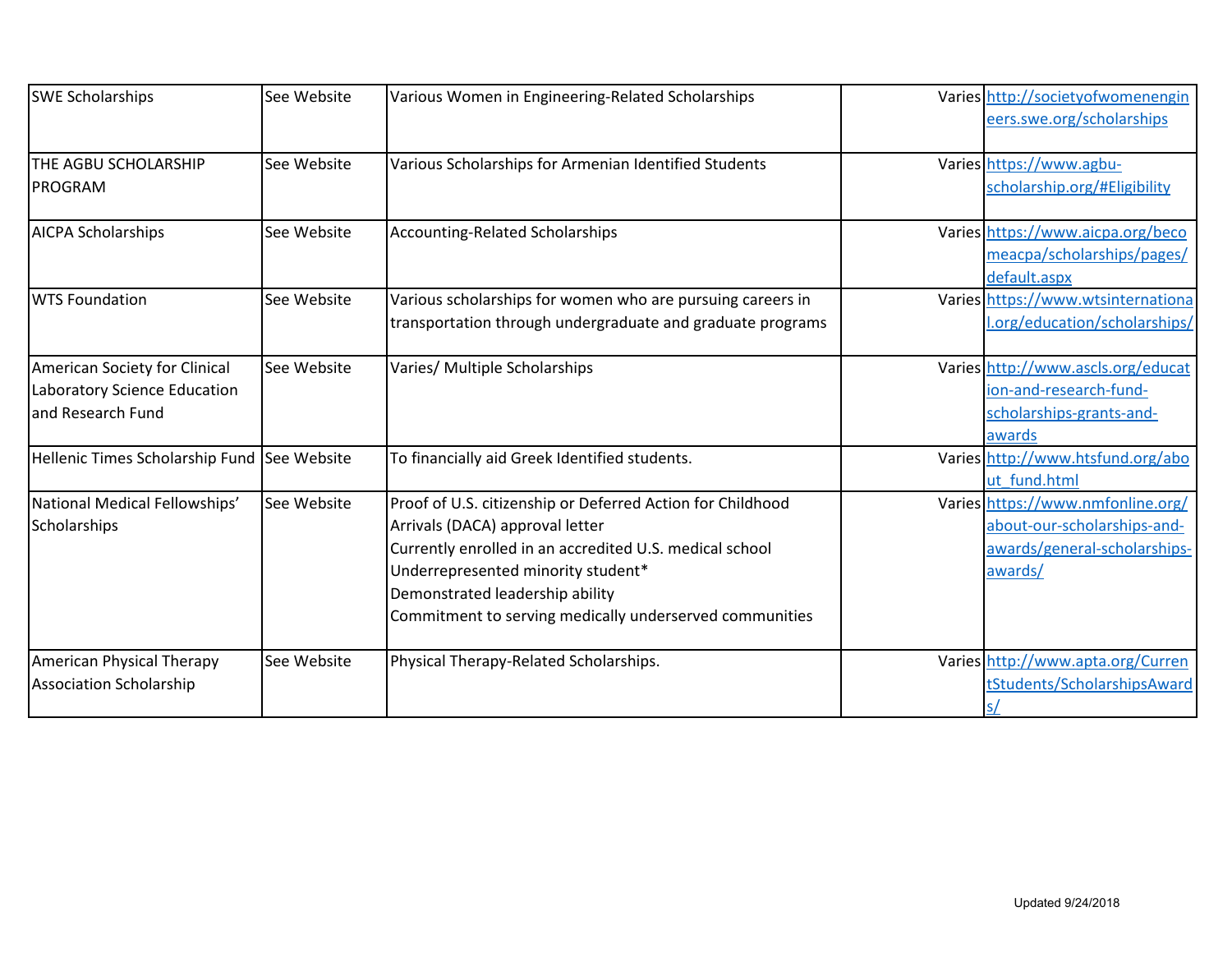| Presbyterian Scholarships                                                   | See Website | See website                                                                                                                                                                                                                                               | Varies https://www.scholarships.co<br>m/financial-aid/college-<br>scholarships/scholarships-by-<br>type/religious-<br>scholarships/presbyterian-<br>scholarships/ |
|-----------------------------------------------------------------------------|-------------|-----------------------------------------------------------------------------------------------------------------------------------------------------------------------------------------------------------------------------------------------------------|-------------------------------------------------------------------------------------------------------------------------------------------------------------------|
| <b>NCWIT Scholarships</b>                                                   | See Website | Varies/ Multiple Scholarships                                                                                                                                                                                                                             | Varies https://www.aspirations.org/<br>participate/opportunities                                                                                                  |
| American Planning Association<br>Scholarships                               | See Website | Various/Multiple Scholarships                                                                                                                                                                                                                             | Varies https://www.planning.org/sc<br>holarships/                                                                                                                 |
| Orange County Community<br>Scholarships                                     | See Website | <b>Various Scholarships</b>                                                                                                                                                                                                                               | Varies https://oc-<br>cf.academicworks.com/                                                                                                                       |
| Art Scholarship, Contests, Art<br>Camps, Art Workshops, and<br><b>Shows</b> | See Website | Various Art-Related Scholarships                                                                                                                                                                                                                          | Varies http://www.oksd.wednet.ed<br>u/Page/296                                                                                                                    |
| Poetry Scholarships for Creative See Website<br><b>Students</b>             |             | Various Poetry-related Scholarships                                                                                                                                                                                                                       | Varies https://www.unigo.com/pay-<br>for-college/scholarships/10-<br>poetry-scholarships-for-<br>creative-students                                                |
| DirectTextbook.com Haiku<br>Scholarship Contest 2016                        | September   | You are a high school graduate<br>• You are currently enrolled in an accredited 2 or 4 year college<br>or university<br>. You are a legal resident of the United States<br>• You are not currently incarcerated<br>• Your most recent GPA is 2.0 or above | 6 \$500 Awards http://www.directtextbook.c<br>om/haiku                                                                                                            |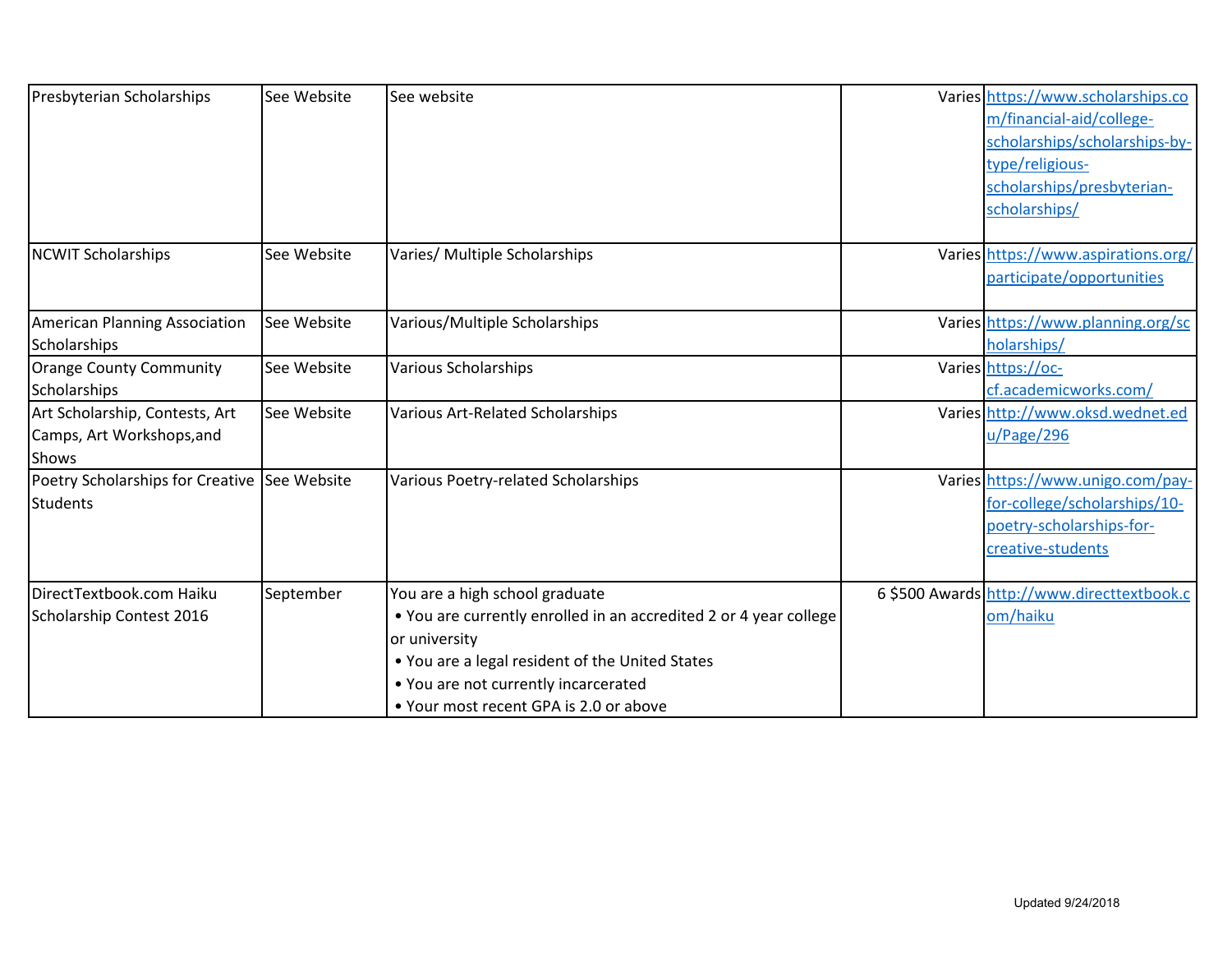| <b>Odenza Marketing Group</b> | September | Be between the ages of 16 and 25                                 |         | \$500 http://www.odenzascholarsh          |
|-------------------------------|-----------|------------------------------------------------------------------|---------|-------------------------------------------|
| Scholarship                   |           | Submit answers to the essay questions, which can be found on     |         | ips.com/awards/8/eligibility              |
|                               |           | the application page. Have at least one full year of post        |         | odenza marketing group sc                 |
|                               |           | secondary studies remaining at the time of the award. (Current   |         | holarship.php                             |
|                               |           | High School Students are also eligible.)                         |         |                                           |
|                               |           | Have a GPA of 2.5 or greater.                                    |         |                                           |
|                               |           | Be a citizen of the United States or Canada                      |         |                                           |
| Tweet For Success Scholarship | September | You are a high school graduate or GED equivalent.                |         | \$250 https://www.dialmycalls.com         |
| Contest                       |           | You are currently enrolled in an accredited 2 or 4 year college  |         | /scholarship.html                         |
|                               |           | You are a legal resident of the USA                              |         |                                           |
|                               |           | You are not currently incarcerated                               |         |                                           |
|                               |           | Your most recent GPA is 2.0 or above                             |         |                                           |
| U.S. Bank Scholarship Program | September | College-bound high school seniors or current undergraduate       |         | up to \$20,000 https://www.usbank.com/co  |
|                               |           | college students: See Website                                    |         | mmunity/financial-                        |
|                               |           |                                                                  |         | education/scholarship.html                |
| You Deserve it' Scholarship   | September | You must be a resident of any of the 50 United States, District  |         | \$1,000 https://scholarshipowl.com/       |
|                               |           | of Columbia or US Territories                                    |         | awards/you-deserve-it-                    |
|                               |           | Age: You must be 16 years of age or older                        |         | scholarship                               |
|                               |           | Enrollment: You must either be enrolled now, or will be          |         |                                           |
|                               |           | enrolled within three months of registration in the Scholarship  |         |                                           |
|                               |           | Sweepstakes, in a qualified high school, college or university   |         |                                           |
|                               |           | within the United States.                                        |         |                                           |
| John O. Crnae Memorial        | September | Candidates must be under 36 years of age at the time of the      |         | Full Financial http://www.icwa.org/apply/ |
| Fellowship                    |           | due date for the initial letter of interest.                     | Support |                                           |
|                               |           | U.S. citizenship is not a requirement, but candidates must show  |         |                                           |
|                               |           | strong and credible ties to U.S. society. Public service, social |         |                                           |
|                               |           | activism or contribution to wider understanding in the United    |         |                                           |
|                               |           | States is our ultimate purpose.                                  |         |                                           |
|                               |           |                                                                  |         |                                           |